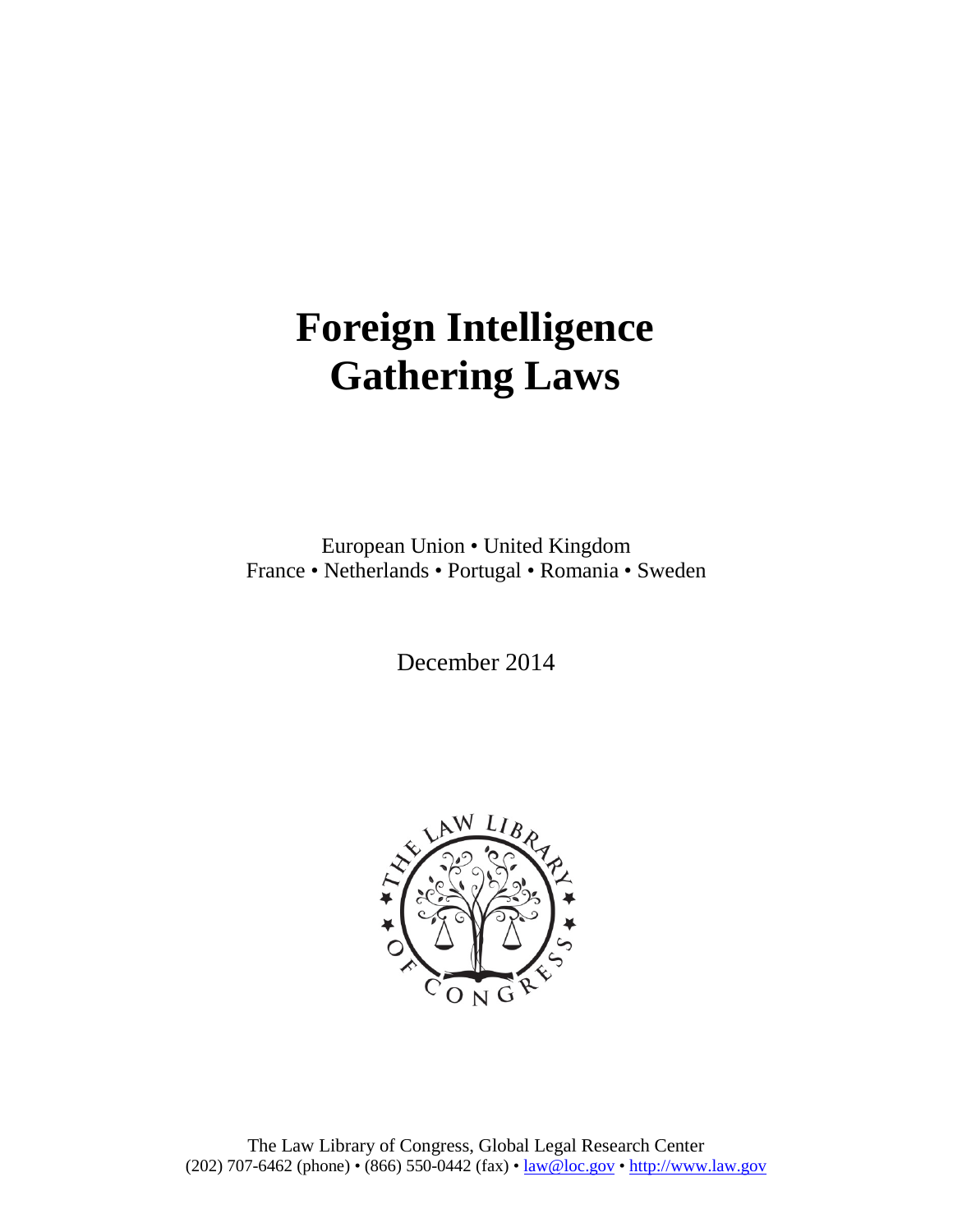# **Contents**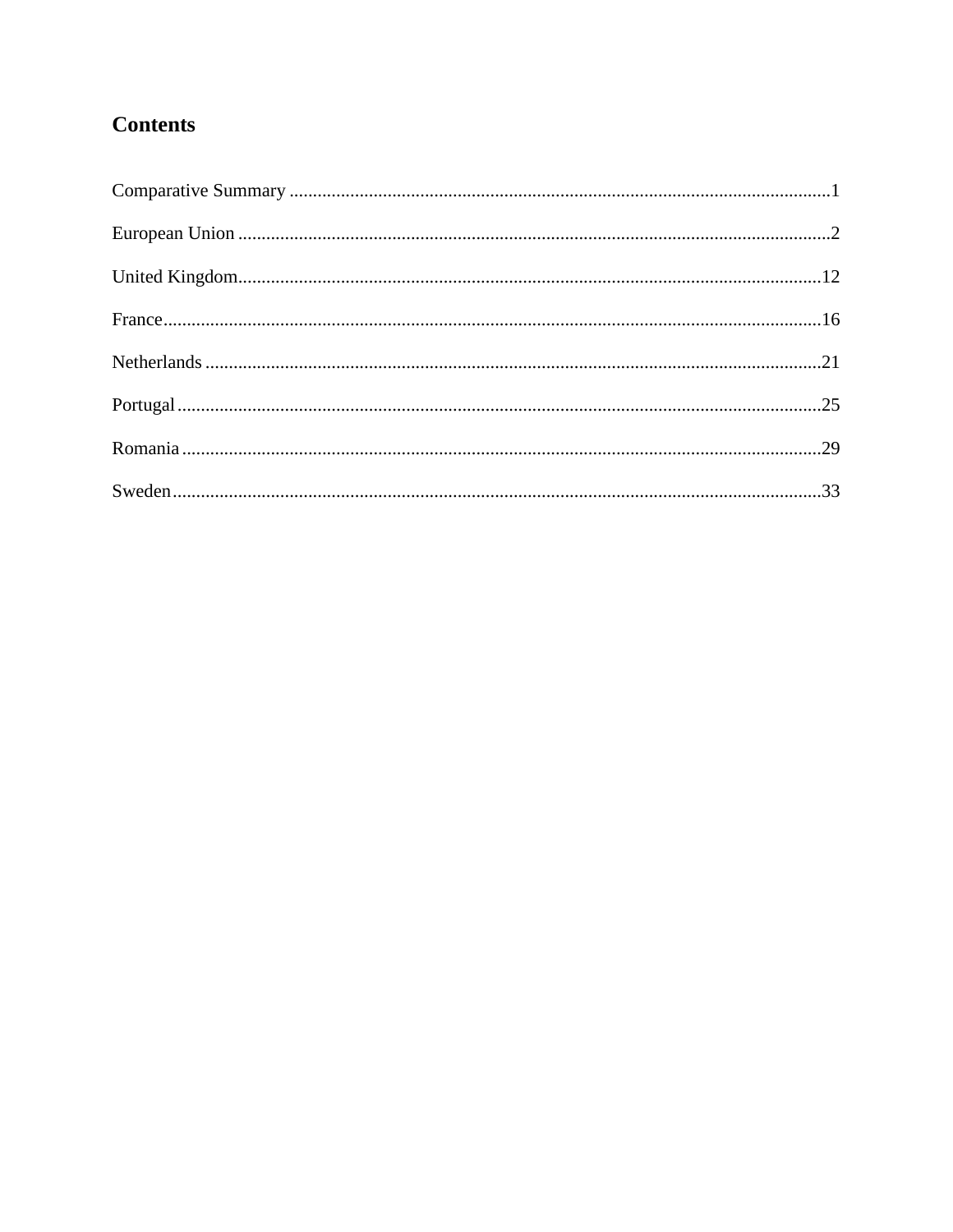# **Comparative Summary**

*Peter Roudik Director of Legal Research*

This report contains information on laws regulating the collection of intelligence in the European Union and selected European Union (EU) Member States. It begins with a comprehensive overview of applicable EU legislation. Because issues of national security are included in the jurisdiction of individual EU Member States and are regulated by domestic legislation, France, Netherlands, Sweden, and the United Kingdom, which are viewed as having mass surveillance operations, together with Portugal and Romania, are then surveyed to provide examples of how EU Members States control activities of their intelligence agencies and what restrictions are imposed on information collection. All EU Member States follow EU legislation on personal data protection, which is a part of the common European Union responsibility.

It appears that all countries surveyed attempt to maintain a balance between law enforcement and national security needs on the one hand and rights to privacy and personal data protection on the other. In all of the countries, intelligence functions are divided among general intelligence and security services, military and financial intelligence, and the police. While in the United Kingdom, Netherlands, and Portugal intelligence agencies work according to principles established by a comprehensive statute, in Sweden and Romania individual laws address issues specifically for individual intelligence agencies, and in France the work of these agencies is primarily based on varied executive decisions. This explains why most of the countries have no single legislative regime that applies to matters of surveillance, interception of communications, and privacy protection.

While the legislative institutions of the surveyed countries are involved in general oversight of their respective intelligence agencies, special government bodies for reviewing the legality of interception surveillance and privacy issues have also been created. These special bodies focus on how information is stored, shared among security agencies within the country and abroad, destroyed, and made available to interested individuals. Limitations on intelligence collection are established by national constitutions, criminal procedure laws, and special legislation, and are aimed at the general defense of rights and freedoms. They include restrictions in terms of scope, duration, and subject matter of surveillance activities. The use of special powers, including communications surveillance, require express permission from the Minister of Interior (Netherlands), issuance of a judicial order (Romania), or an approval warrant authorized by the Secretary of State (United Kingdom). All national laws of the surveyed countries provide for special instruments to preserve personal data. At the same time, because of gaps in legislation and the national legal systems' weaknesses, these measures are not always effective in regard to privacy protection.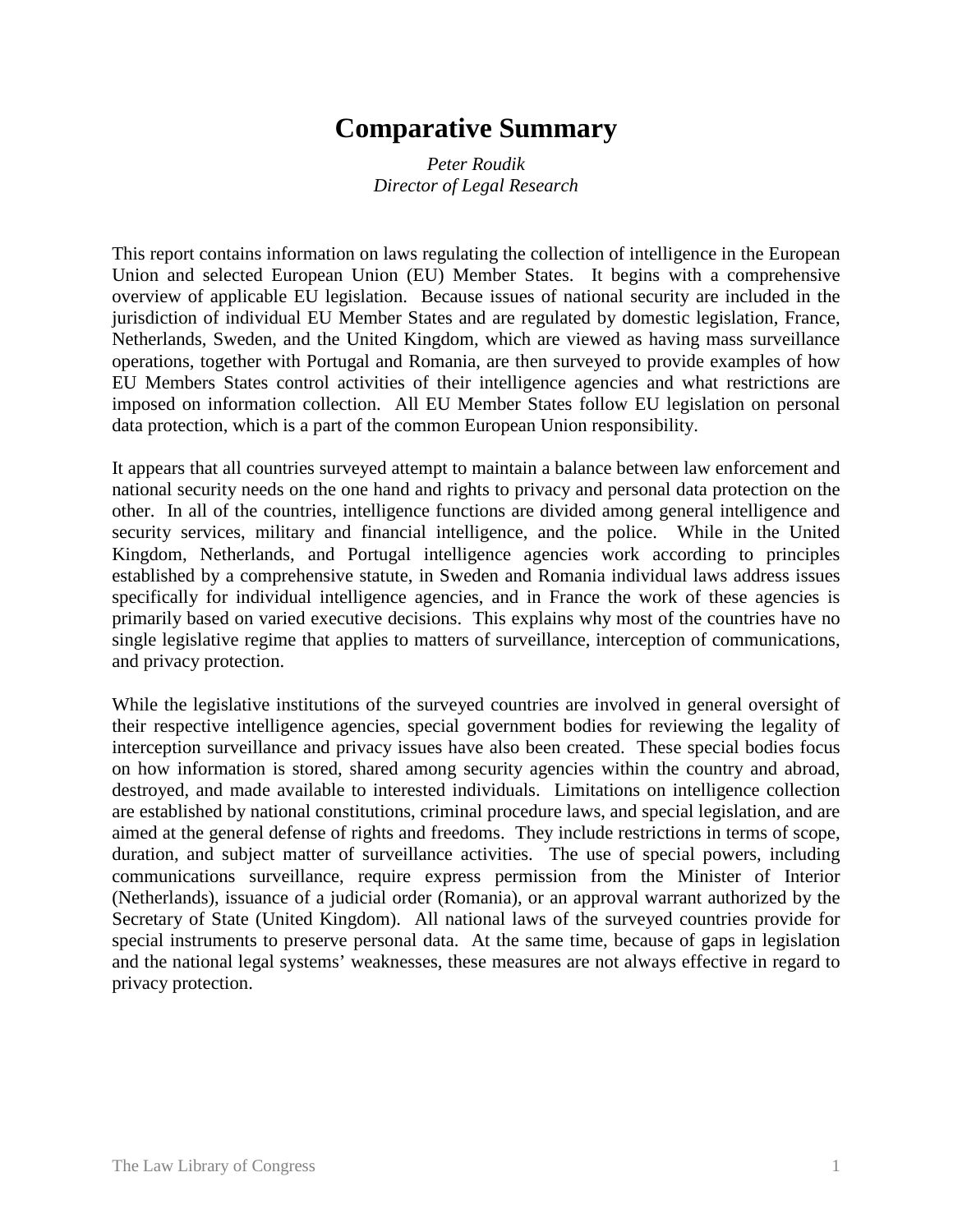# **European Union**

*Theresa Papademetriou Senior Foreign Law Specialist*

**SUMMARY** Electronic intelligence falls within the domain of the Member States of the European Union (EU), who have sole responsibility for safeguarding their internal security. Electronic surveillance conducted by national law enforcement authorities is inherently linked to the right to privacy and personal data protection. Such rights are enshrined in European Union treaties and secondary legislation as well as in Conventions adopted by the Council of Europe and in the International Covenant on Civil and Political Rights, which binds EU Members. The Charter of Fundamental Rights and the European Convention for the Protection of Human Rights and Fundamental Freedoms guarantee the rights to privacy and personal data protection to everyone within the jurisdiction of the EU Member States. Legal issues arising from electronic surveillance that may infringe on the human rights of individuals are not subject to review by the Court of Justice of the EU. Aggrieved individuals, upon exhausting legal remedies at the national level, may bring their cases to the European Court of Human Rights in Strasbourg for a final review.

> Following the Snowden revelations in the United States and press reports of mass electronic surveillance conducted by law enforcement authorities of several EU Members, the European Parliament adopted the Resolution on the US NSA Surveillance Programme, Surveillance Bodies in Various (EU) Members States and Their Impact on EU Citizens' Fundamental Rights. Moreover, the United Nations General Assembly, in a resolution adopted in 2013, urged UN Members to review their legislation on secret surveillance.

# **I. Introduction**

Under European Union (EU) treaties, foreign electronic surveillance conducted by national law enforcement authorities of the twenty-eight EU Member States falls within the domain of the EU Members. The Treaty on European Union provides that "national security remains the sole responsibility of each Member State,"[1](#page-3-0) and, hence, the EU arguably lacks competence to legislate in this area. Moreover, based on the Treaty on the Functioning of the EU, the Court of Justice of the EU does not have jurisdiction over cases that involve surveillance conducted by national authorities in order to safeguard the internal security of the EU Members.<sup>[2](#page-3-1)</sup>

In conducting electronic surveillance, either foreign or domestic, EU Members are required to maintain a balance between the needs of law enforcement authorities and respect for the fundamental rights to privacy, personal data protection, and private and family life, as such rights are guaranteed in domestic legislation, EU law, and international agreements, including the

<span id="page-3-0"></span><sup>&</sup>lt;sup>1</sup> Consolidated Version of the Treaty on European Union (TEU) art. 4, para. 2, 2012 O.J. (C 326) 13 $\frac{http://eur-}$ [lex.europa.eu/legal-content/EN/TXT/?uri=CELEX:12012M/TXT.](http://eur-lex.europa.eu/legal-content/EN/TXT/?uri=CELEX:12012M/TXT)

<span id="page-3-1"></span><sup>&</sup>lt;sup>2</sup> Consolidated Version of the Treaty on the Functioning of the European Union (TFEU) art. 276, 2012 O.J. (C 326) 47, [http://eur-lex.europa.eu/legal-content/EN/TXT/?uri=CELEX:12012E/TXT.](http://eur-lex.europa.eu/legal-content/EN/TXT/?uri=CELEX:12012E/TXT)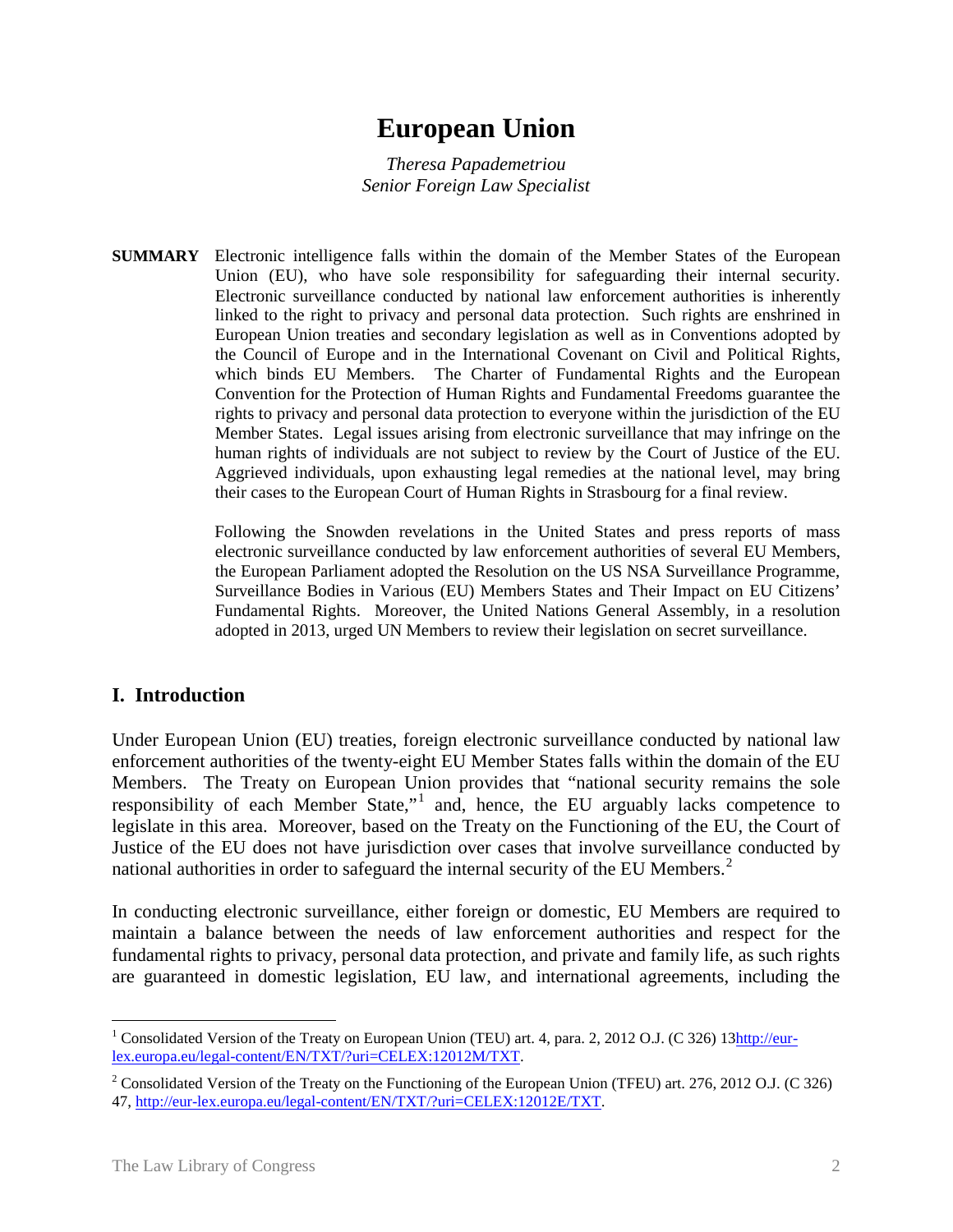European Convention for the Protection of Human Rights and Fundamental Freedoms  $(ECHRFF)$  and the International Covenant on Civil and Political Rights,<sup>[3](#page-4-0)</sup> by which EU Members are bound. Under settled case law of the European Court of Human Rights, national enforcement authorities are required, when conducting electronic surveillance, to justify such activity against the privacy of individuals on the basis of a law that sets forth clearly defined grounds, including national security and public safety, and adheres to the principles of necessity and proportionality.

A number of EU Member States have been identified as engaging in large-scale surveillance. In the aftermath of the Snowden revelations in the United States, it was reported that a number of EU Members, including France,  $4$  Germany,  $5$  Sweden,  $6$  and the United Kingdom,  $7$  were allegedly involved in mass surveillance operations in cooperation with the United States. The allegations spurred a debate at the EU level with the European Parliament playing a leading role among the EU institutions by instructing the Civil Liberties Committee to conduct an inquiry. The inquiry led to the adoption of the Resolution on the US NSA Surveillance Programme, Surveillance Bodies in Various EU Members States and Their Impact on EU Citizens' Fundamental Rights and on Transatlantic Cooperation in Justice and Home Affairs.<sup>[8](#page-4-5)</sup>

# **II. Electronic Surveillance: Competence Issues**

Competence in the area of surveillance between the EU and its Member States is delineated in a number of articles found in the Treaty on European Union (TEU) and the Treaty on the Functioning of the EU (TFEU). Article 4, paragraph 2 of the TEU states that the Union "shall respect [the Member States'] essential State functions, including ensuring the territorial integrity of the State, maintaining law and order and safeguarding national security. In particular, national security remains the sole responsibility of each Member State."<sup>[9](#page-4-6)</sup> In a similar vein, article 72 of the TFEU stipulates that title V of the Treaty pertaining to the Area of Freedom, Security and

<span id="page-4-0"></span><sup>3</sup> International Covenant on Civil and Political Rights art. 17, Dec. 16, 1966, entry into force Mar. 23, 1976, [http://www.ohchr.org/en/professionalinterest/pages/ccpr.aspx.](http://www.ohchr.org/en/professionalinterest/pages/ccpr.aspx) 

<span id="page-4-1"></span><sup>4</sup> Angelique Chrisafis, *France 'Runs Vast Electronic Spying Operation Using NSA-style Methods': Intelligence Agency Has Spied on French Public's Phone Calls, Emails and Internet Activity, Says Le Monde Newspaper*, THE GUARDIAN (July 4, 2013)[, http://www.theguardian.com/world/2013/jul/04/france-electronic-spying-operation-nsa.](http://www.theguardian.com/world/2013/jul/04/france-electronic-spying-operation-nsa)

<span id="page-4-2"></span><sup>5</sup> *The German Prism: Berlin Wants to Spy Too*, SPIEGEL ONLINE INTERNATIONAL (June 17, 2013), [http://www.spiegel.de/international/germany/berlin-profits-from-us-spying-program-and-is-planning-its-own-a-](http://www.spiegel.de/international/germany/berlin-profits-from-us-spying-program-and-is-planning-its-own-a-906129.html)[906129.html.](http://www.spiegel.de/international/germany/berlin-profits-from-us-spying-program-and-is-planning-its-own-a-906129.html)

<span id="page-4-3"></span><sup>6</sup> Jordan Shilton, *Swedish Intelligence Service Spying on Russia for US National Security Agency*, GLOBAL RESEARCH (Dec. 2013), [http://www.globalresearch.ca/swedish-intelligence-service-spying-on-russia-for-us](http://www.globalresearch.ca/swedish-intelligence-service-spying-on-russia-for-us-national-security-agency/5362967)[national-security-agency/5362967.](http://www.globalresearch.ca/swedish-intelligence-service-spying-on-russia-for-us-national-security-agency/5362967)

<span id="page-4-4"></span><sup>7</sup> *NSA Leaks: UK and US Spying Targets Revealed*, BBC News (Dec. 20, 2013), [http://www.bbc.com/news/world-](http://www.bbc.com/news/world-25468263)[25468263.](http://www.bbc.com/news/world-25468263)

<span id="page-4-5"></span><sup>8</sup> European Parliament Resolution 2013/2188 (INI) of 12 March 2014 on the US NSA Surveillance Programme, Surveillance Bodies in Various EU Members States and Their Impact on EU Citizens' Fundamental Rights and on Transatlantic Cooperation in Justice and Home Affairs, [http://www.europarl.europa.eu/sides/getDoc.do?type=TA&](http://www.europarl.europa.eu/sides/getDoc.do?type=TA&reference=P7-TA-2014-0230&language=EN&ring=A7-2014-0139)  [reference=P7-TA-2014-0230&language=EN&ring=A7-2014-0139.](http://www.europarl.europa.eu/sides/getDoc.do?type=TA&reference=P7-TA-2014-0230&language=EN&ring=A7-2014-0139)

<span id="page-4-6"></span><sup>9</sup> TEU, *supra* note 1, art. 4, para. 2.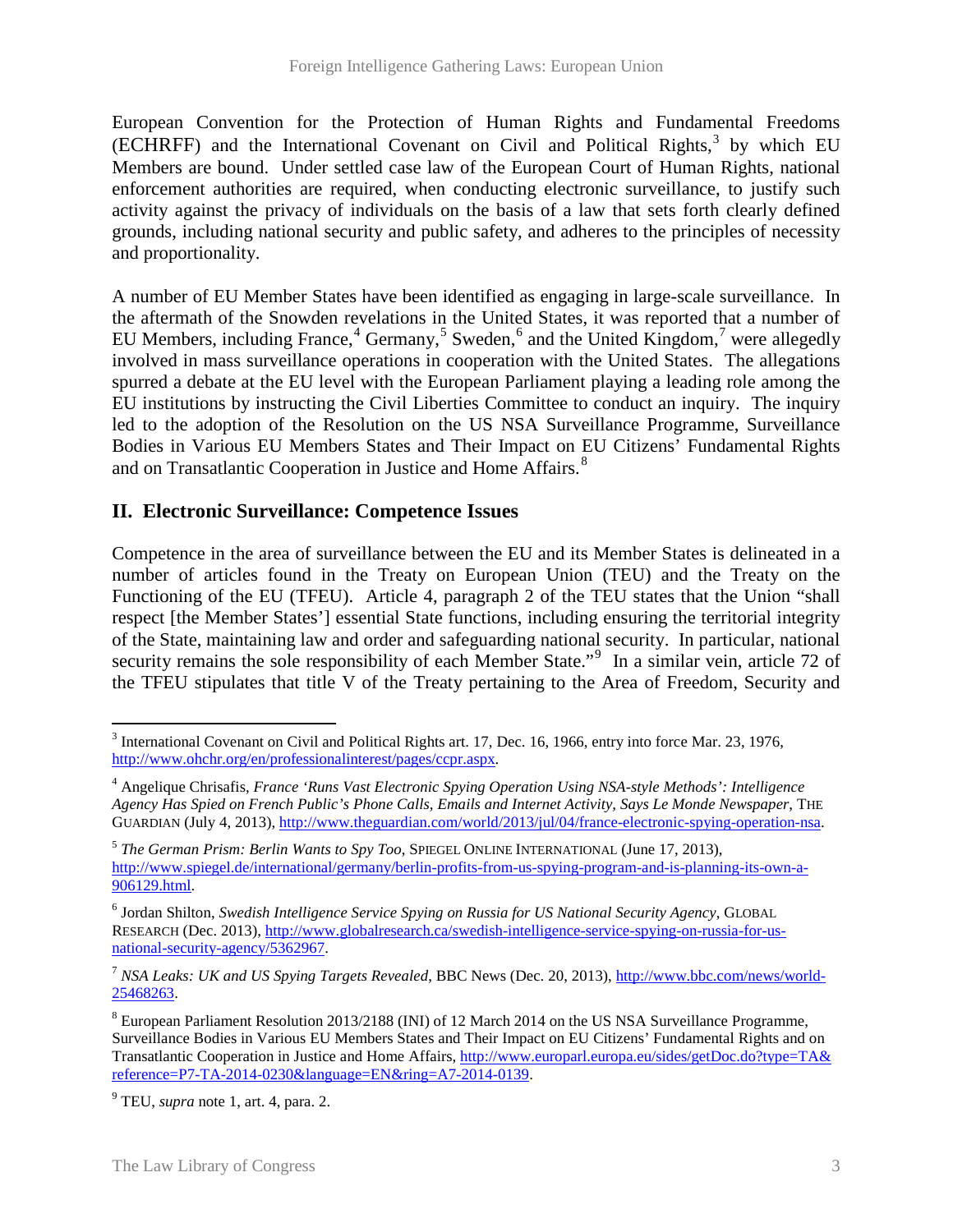Justice, "shall not affect the exercise of the responsibilities incumbent upon Member States with regard to the maintenance of law and order and the safeguarding of internal security."<sup>[10](#page-5-0)</sup> Moreover, article 73 of the TFEU allows the Member States to "organise between themselves and under their responsibility such forms of cooperation and coordination as they deem appropriate between the [competent national agencies] responsible for safeguarding national security."[11](#page-5-1)

Whereas electronic surveillance is a state function, as the European Parliament has noted,<sup>[12](#page-5-2)</sup> the EU also possesses some competence concerning the internal security of the EU on the grounds of article 67, paragraph 3 of the TFEU. The article states that the EU "shall endeavor to ensure a high level of security, through measures to prevent and combat crime."<sup>13</sup> The EU has exercised such competence by legislating and concluding international agreements, such as the Terrorist Financing Tracking Programme (TFTP) and Passenger Name Record (PNR) Agreement with the United States,<sup>[14](#page-5-4)</sup> designed to fight terrorism and other forms of serious crime, and by establishing agencies, such as EUROPOL<sup>[15](#page-5-5)</sup> and the Office of the EU Counter-terrorism Co-ordinator, tasked with combating terrorism and organized crime.<sup>16</sup> The Parliament takes the position that the EU enjoys competence in the field of security because of the overlap of the notions of "national security," "internal security," "internal security of the EU," and "international security."<sup>[17](#page-5-7)</sup>

A corollary of the EU's lack of competence in the area of surveillance is its lack of authority to legislate on secret surveillance in order to limit it and/or impose stricter safeguards. In the event that the Commission, using its right of initiative, introduced legislation on the subject, it would not be enforceable given the lack of jurisdiction of the European Court of Justice on security matters.

# **III. Privacy and Personal Data Protection Issues**

Electronic surveillance inevitably involves the collection and storage of personal data, access by law enforcement authorities to such data, and the possible infringement of the rights to privacy and the protection of personal data.

<span id="page-5-1"></span> $11 \, Id.$ 

<span id="page-5-0"></span><sup>10</sup> TFEU, *supra* note 2, art. 72.  $\overline{a}$ 

<span id="page-5-2"></span><sup>12</sup> Resolution 2013/2188 (INI), *supra* note 8.

<span id="page-5-3"></span><sup>13</sup> TFEU, *supra* note 2, art. 67, para. 3.

<span id="page-5-4"></span><sup>&</sup>lt;sup>14</sup> Press Release, European Commission, EU-US Agreements: Commission Reports on TFTP and PNR (Nov. 27, 2013), [http://europa.eu/rapid/press-release\\_IP-13-1160\\_en.htm.](http://europa.eu/rapid/press-release_IP-13-1160_en.htm)

<span id="page-5-5"></span><sup>15</sup> *Europol's Priorities*, EUROPOL, <https://www.europol.europa.eu/content/page/europol%E2%80%99s-priorities-145> (last visited Dec. 4, 2014).

<span id="page-5-6"></span><sup>16</sup> *EU Counter-terrorism Co-ordinator*, COUNCIL OF THE EUROPEAN UNION, [http://www.consilium.europa.eu/](http://www.consilium.europa.eu/policies/fight-against-terrorism/eu-counter-terrorism-co-ordinator?lang=en)  [policies/fight-against-terrorism/eu-counter-terrorism-co-ordinator?lang=en](http://www.consilium.europa.eu/policies/fight-against-terrorism/eu-counter-terrorism-co-ordinator?lang=en) (last visited Dec. 4, 2014).

<span id="page-5-7"></span><sup>17</sup> Resolution 2013/2188(INI), *supra* note 8, para. Y.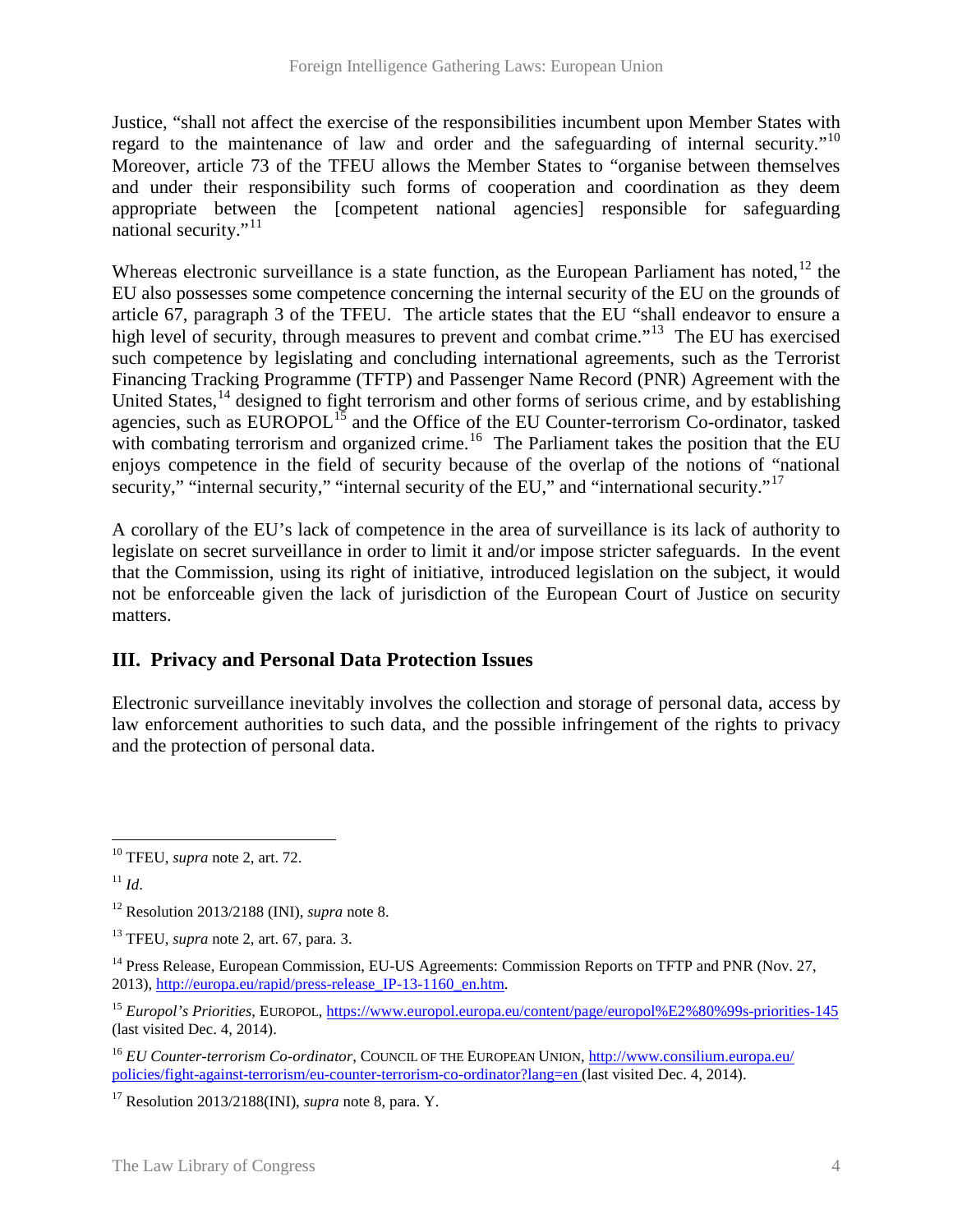Under EU law, the right to privacy and the right to protection of personal data are two distinct fundamental human rights.<sup>18</sup> These rights are also guaranteed in the legal systems of the EU Member States and in international agreements to which the EU parties are signatories, including the European Convention for the Protection of Human Rights and Fundamental Freedoms (ECHRFF).

The Charter of Fundamental Rights of the European Union (CFR), which acquired binding status on December 1, 2009, recognizes the right to privacy in article 7 and the right to the protection of one's personal data in article 8.[19](#page-6-1) Furthermore, article 8 reaffirms the principle that personal data must be processed fairly and for specific purposes, based on the consent of the individual concerned or some other legitimate purposes laid down by law. It also recognizes the right of individuals to access the data collected and the right to have it rectified, in case of inaccuracy or incompleteness. Compliance with such rules is entrusted to the control of an independent authority established by the EU Member States.<sup>[20](#page-6-2)</sup> The right to personal data may be restricted by law in order to strike a balance with the freedoms and rights of others and public safety and security, subject to the principle of proportionality, which is established in the EU and in the legal systems of the Member States.<sup>[21](#page-6-3)</sup>

The TFEU recognizes the right of every individual to his/her personal data—that is, individuals own their data.<sup>[22](#page-6-4)</sup> It also introduced a new and specific legal basis for the adoption of rules on data protection and granted authority to the EU legislative bodies (Parliament and Council) to adopt rules concerning the processing of personal data in the field of judicial cooperation in criminal matters, and police cooperation in the cross-border and domestic processing of personal data.<sup>[23](#page-6-5)</sup>

The right to respect for private and family life, home, and correspondence is established in article 8 of the ECHRFF, to which all EU Members are also participating states as members of the Council of Europe.<sup>[24](#page-6-6)</sup> The ECHRFF recognizes, however, that there are circumstances in a

 $\overline{a}$ 

<span id="page-6-0"></span><sup>&</sup>lt;sup>18</sup> The right to privacy is also protected by article 8 of the Convention for the Protection of Human Rights and Fundamental Freedoms (ECHRFF), CETS No. 005 (1950)[, http://www.echr.coe.int/Documents/Convention\\_](http://www.echr.coe.int/Documents/Convention_ENG.pdf)  [ENG.pdf,](http://www.echr.coe.int/Documents/Convention_ENG.pdf) to which all EU Member States are states parties, as members of the Council of Europe. In addition, automatic processing of personal data is protected and governed by the 1981 Council of Europe Convention for the Protection of Individuals with Regard to Automatic Processing of Personal Data and Its Protocol, ETS No. 108 (1981)[, http://conventions.coe.int/Treaty/en/Treaties/Html/108.htm.](http://conventions.coe.int/Treaty/en/Treaties/Html/108.htm) Recently, the Council of Europe began revising the 1981 Convention to bring it in line with contemporary technology and ensure harmonization with EU legal reforms. The Consultative Committee of the Convention for the Protection of Individuals with Regard to the Automatic Processing of Personal Data (ETS No. 108), *Modernization of Convention 108: New Proposals* (Mar. 5, 2012), [http://www.coe.int/t/dghl/standard setting/dataprotection/tpd\\_documents/T-PD-BUR\\_2012\\_01Rev\\_en.pdf.](http://www.coe.int/t/dghl/standardsetting/dataprotection/tpd_documents/T-PD-BUR_2012_01Rev_en.pdf)

<span id="page-6-1"></span><sup>&</sup>lt;sup>19</sup> Charter of Fundamental Rights of the European Union, 2010 O.J. (C 83) 02, http://eur-lex.europa. eu/LexUriServ/ [LexUriServ.do?uri=OJ:C:2010:083:0389:0403:EN:PDF.](http://eur-lex.europa.eu/LexUriServ/LexUriServ.do?uri=OJ:C:2010:083:0389:0403:EN:PDF)

<span id="page-6-2"></span><sup>20</sup> *Id*. art. 8.

<span id="page-6-3"></span> $^{21}$  *Id.* art. 52(1).

<span id="page-6-4"></span><sup>22</sup> TFEU, *supra* note 2, art. 16.

<span id="page-6-5"></span><sup>23</sup> *Id*. art. 16, para. 2.

<span id="page-6-6"></span><sup>24</sup> ECHRFF, *supra* note 18, art. 8.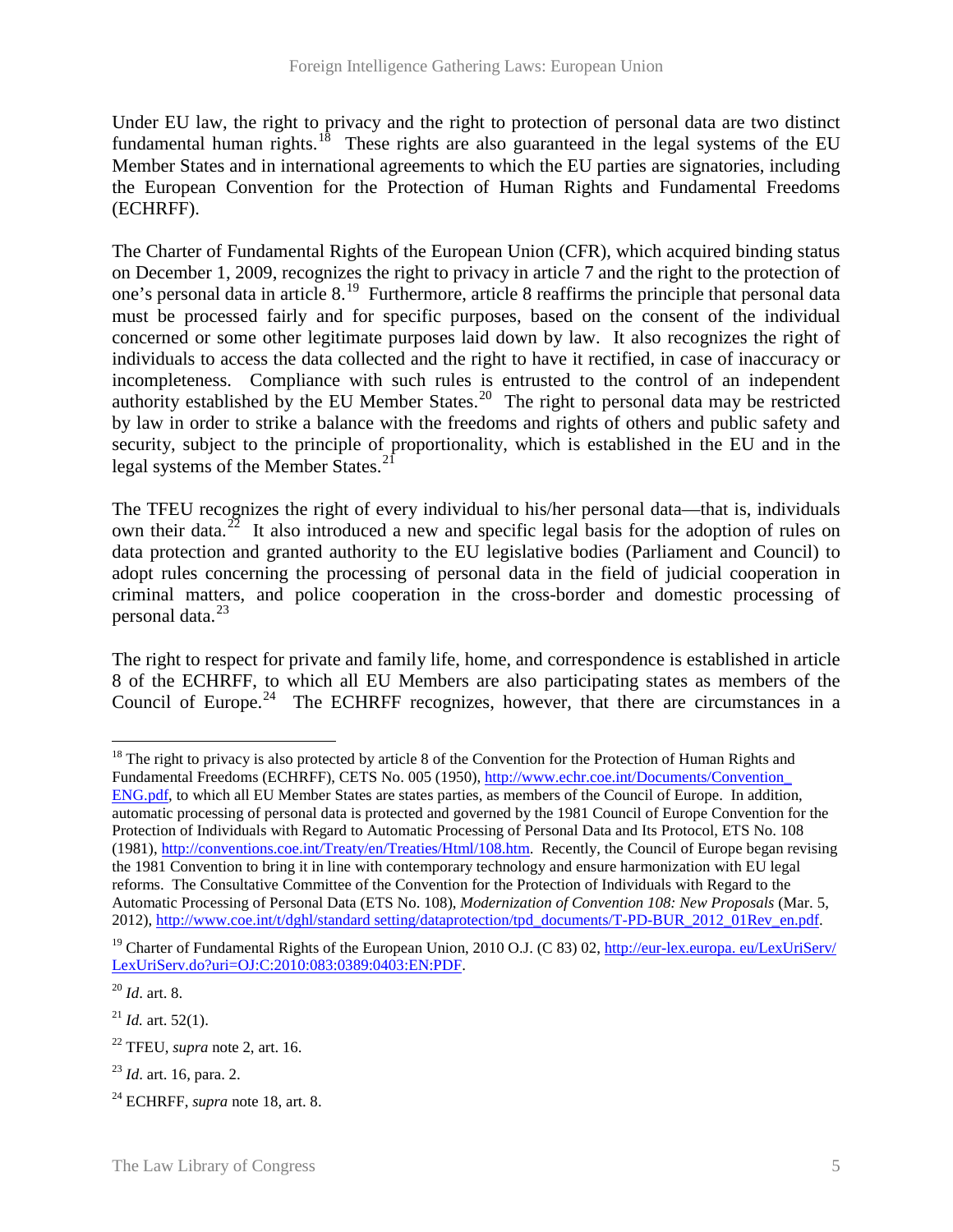democratic society where it may be necessary for the state to interfere with this right, but only in accordance with the law and for certain clearly defined grounds, such as national security, public safety, economic well-being, the prevention of crimes, and the protection of the rights and freedoms of others.<sup>[25](#page-7-0)</sup> When such interference by public authorities acting in their official capacities does occur, article 13 of the ECHRFF requires a means of redress for the affected individual.<sup>[26](#page-7-1)</sup>

### **A. Directive 95/46/EC on Personal Data Protection**

Directive 95/46/EC on the Protection of Individuals with Regard to the Processing of Personal Data and on the Free Movement of Such Data is the basic framework legislation in the EU on personal data protection.<sup>27</sup> The Directive provides strong protections applicable to the The Directive provides strong protections applicable to the processing of personal data of persons living within the jurisdiction of the EU Member States. Pursuant to Directive No. 95/46/EC on personal data protection, the ownership of personal data belongs to individuals who have legal rights over the collection and processing of personal data. One of the key requirements for the processing of personal data is that the data subject must unambiguously give his/her consent, after being informed that his/her data will be processed.

Pursuant to the Directive, the data subject has the right of access, as provided for in article 12, which means that the data subject is entitled to information regarding any processing of his/her data, the purposes of processing, the categories of the data, and the recipients of the data.<sup>28</sup> The basic principles governing the processing of one's personal data are the following:

- Finality: Data must be collected for an explicit, specific, and legitimate purpose.
- Transparency: Individuals must be informed of the data collected and the purpose of collection.
- Legitimacy: Processing must be occur for a legitimate reason pursuant to article 7 of the Directive.
- Proportionality: The personal data collected must be adequate, relevant, and not excessive in relation to the purpose of collection.
- Accuracy and Retention of the Data: Individuals' records must be accurate and up to date. False or inaccurate data must be corrected.

In 2012, the Commission drafted two legislative pieces in order to reform EU legislation on privacy and data protection: (a) a draft regulation on the Protection of Individuals with Regard to the Processing of Personal Data and on the Free Movement of Such Data (General Data

<span id="page-7-0"></span><sup>25</sup> *Id*. art. 8.  $\overline{a}$ 

<span id="page-7-1"></span><sup>26</sup> *Id*. art. 13.

<span id="page-7-2"></span><sup>&</sup>lt;sup>27</sup> Directive 95/46/EC of the European Parliament and of the Council of 24 October 1995 on the Protection of Individuals with Regard to the Processing of Personal Data and on the Free Movement of Such Data, 1995 O.J. (L 281) 31, [http://eur-lex.europa.eu/LexUriServ/LexUriServ.do?uri=CELEX:31995L0046:en:HTML.](http://eur-lex.europa.eu/LexUriServ/LexUriServ.do?uri=CELEX:31995L0046:en:HTML)

<span id="page-7-3"></span><sup>28</sup> *Id*. art. 12.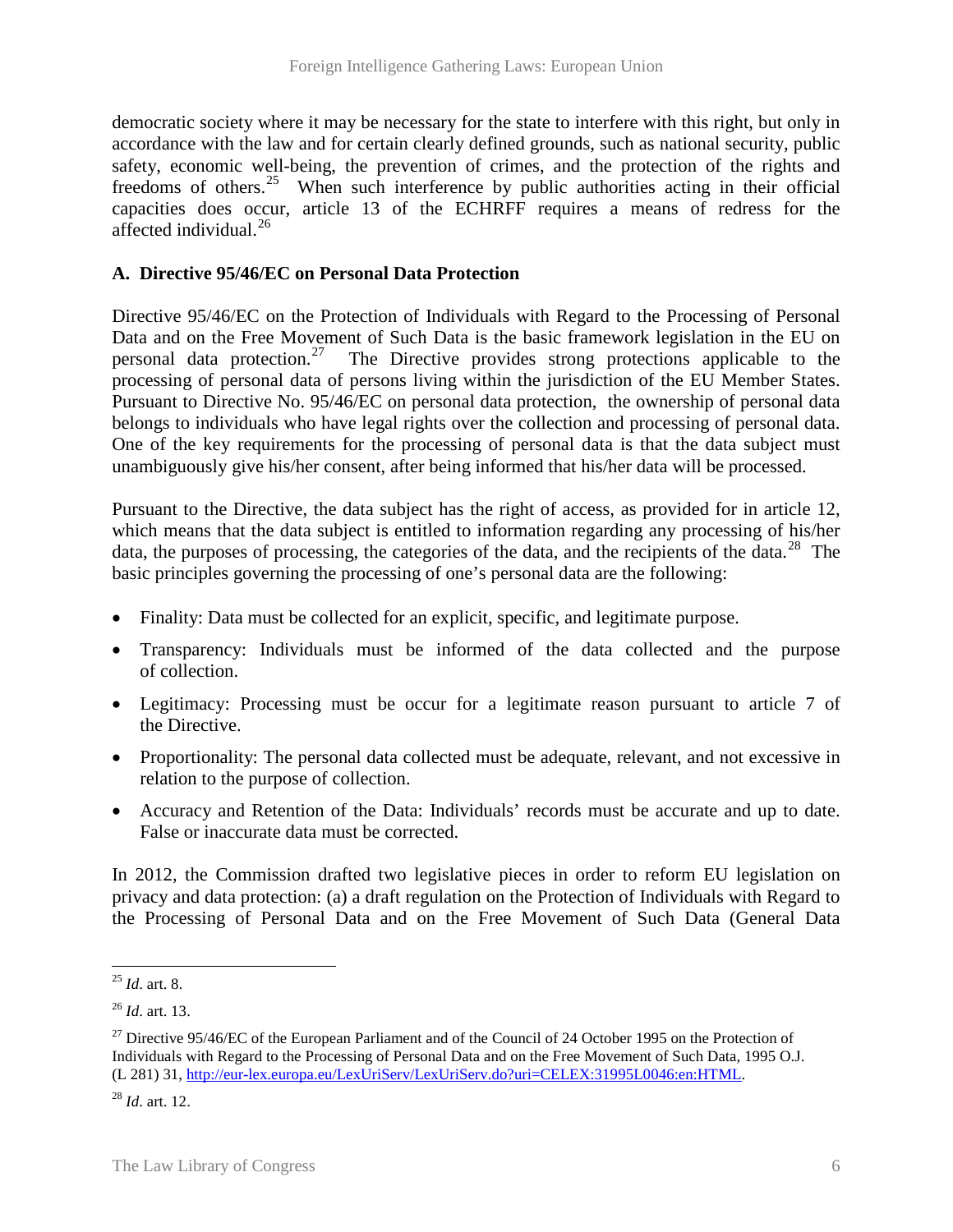Protection Regulation),  $29$  and (b) a Directive on the Protection of Individuals with Regard to the Processing of Personal Data by Competent Authorities with regard to criminal offenses.<sup>[30](#page-8-1)</sup>

### **B. Confidentiality of Communications**

Confidentiality of communications is a principle enshrined in the legal systems of the EU Member States. At the EU level, confidentiality of communications is stipulated in Directive 2002/58/EC Concerning the Processing of Personal Data and the Protection of Privacy in the Electronic Communications Sector (Directive on Privacy and Electronic Communications).<sup>[31](#page-8-2)</sup> In particular, article 5 of the Directive requires that EU Members "prohibit listening, tapping, storage or other kinds of interception or surveillance of communications and the related traffic data by persons other than the users, without the consent of the users concerned, except when legally authorized to do so in accordance with article  $15(1)$ ."<sup>[32](#page-8-3)</sup>

### **C. Exemptions**

Interception or surveillance is permitted on the grounds of national security; defense and public security; and the prevention, investigation, detection, and prosecution of criminal offenses or of unauthorized use of an electronic communications system, as referred to in article 13(1) of Directive  $95/46$ /EC.<sup>[33](#page-8-4)</sup>

EU Members are also allowed to adopt legislation on data retention for a limited period and based on the same grounds provided above.  $34$ 

### **D. Data Retention**

Prior to its invalidation in April 2014, Directive No. 2006/24/EC (the Data Retention Directive),  $35$  required the providers of publicly available electronic communications services or

<span id="page-8-4"></span><sup>33</sup> *Id*. art. 15(1).

<span id="page-8-5"></span><sup>34</sup> *Id*.

<span id="page-8-0"></span> $29$  Proposal for a Regulation of the European Parliament and of the Council on the Protection of Individuals with Regard to the Processing of Personal Data and on the Free Movement of Such Data (General Data Protection Regulation), COM (2012) 11 final (Jan. 15, 2012), [http://eur-lex.europa.eu/LexUriServ/LexUriServ.do?uri=](http://eur-lex.europa.eu/LexUriServ/LexUriServ.do?uri=COM:2012:0011:FIN:EN:PDF)  [COM:2012:0011:FIN:EN:PDF.](http://eur-lex.europa.eu/LexUriServ/LexUriServ.do?uri=COM:2012:0011:FIN:EN:PDF)  $\overline{a}$ 

<span id="page-8-1"></span> $30$  Proposal for a Directive of the European Parliament and of the Council on the Protection of Individuals with Regard to the Processing of Personal Data by Competent Authorities for the Purposes of Prevention, Investigation, Detection or Prosecution of Criminal Offences or the Execution of Criminal Penalties, and the Free Movement of Such Data, COM (2012) 10 final (Jan. 25, 2012), http://eur-lex.europa.eu/LexUriServ /LexUriServ.do?uri= [COM:2012:0010:FIN:EN:PDF.](http://eur-lex.europa.eu/LexUriServ%20/LexUriServ.do?uri=COM:2012:0010:FIN:EN:PDF)

<span id="page-8-2"></span> $31$  Directive 2002/58/EC of the European Parliament and of the Council of 12 July 2002 Concerning the Processing of Personal Data and the Protection of Privacy in the Electronic Communications Sector (Directive on Privacy and Electronic Communications) art. 5, 2002 O.J. (L 201) 37, [http://eur-lex.europa.eu/LexUriServ/LexUri Serv.do?uri=](http://eur-lex.europa.eu/LexUriServ/LexUriServ.do?uri=OJ:L:2002:201:0037:0047:EN:PDF)  [OJ:L:2002:201:0037:0047:EN:PDF.](http://eur-lex.europa.eu/LexUriServ/LexUriServ.do?uri=OJ:L:2002:201:0037:0047:EN:PDF)

<span id="page-8-3"></span> $32$  *Id.* art. 5(1).

<span id="page-8-6"></span><sup>&</sup>lt;sup>35</sup> Directive 2006/24/EC of the European Parliament and of the Council of 15 March 2006 on the Retention of Data Generated or Processed in Connection with the Provision of Publicly Available Electronic Communications Services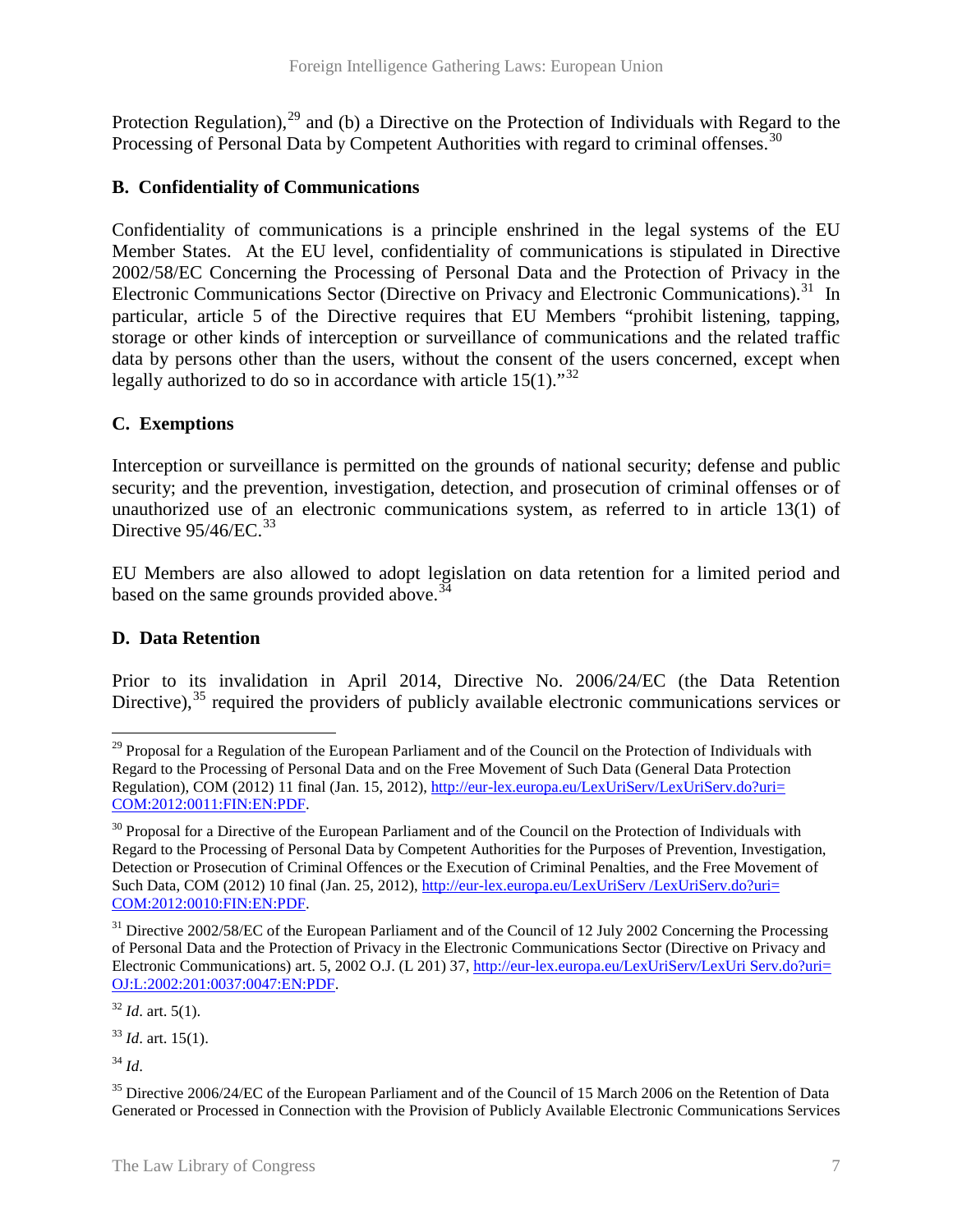public communications networks to retain traffic and location data belonging to individuals or legal entities. Such data included the calling telephone number and name and address of the subscriber or registered user, user IDs (a unique identifier assigned to each person who signs with an electronic communications service), Internet protocol addresses, the numbers dialed, and call forwarding or call transfer records. The retention period was to last for a minimum period of six months and up to two years, and the sole purpose of processing and storing the data was to prevent, investigate, detect, and prosecute serious crimes, such as organized crime and terrorism. The content of the communications of individuals was not retained.

On April 8, 2014, the Grand Chamber of the Court of Justice of the European Union (CJEU) issued a judgment declaring the Directive invalid.<sup>36</sup> The Directive was challenged on the grounds of infringement of the right to private life, and the right to the protection of personal data of individuals, as guaranteed in articles 7 and 8, respectively, of the Charter of Fundamental Rights of the European Union.

In examining the issue of interference with the rights to privacy and the protection of personal data, the CJEU made the following observations:

- The obligation imposed on providers of electronic communications services or public communications networks "constitutes in itself an interference with the rights guaranteed by article 7 of the Charter,"
- Access of the national authorities to data "constitutes a further interference with that fundamental right," and
- The interferences described above also violate the right to protection of personal data.<sup>[37](#page-9-1)</sup>

The CJEU reasoned that the Directive did not establish clear and precise rules that regulate the "extent of interference with the fundamental rights of Art. 7 and  $8$  of the Charter."<sup>[38](#page-9-2)</sup> Therefore, it concluded that the Directive "entails a wide-ranging and particularly serious interference with those fundamental rights in the legal order of the EU, without such an interference being precisely circumscribed by provisions to ensure that it is actually limited to what is strictly necessary."<sup>[39](#page-9-3)</sup>

The CJEU also held that the security and protection of personal data cannot be fully guaranteed in the absence of review of compliance by an independent authority of the rules on data protection, as required by article 8 of the Charter of Fundamental Rights. $40$ 

- <span id="page-9-2"></span><sup>38</sup> *Id*. para. 65.
- <span id="page-9-3"></span><sup>39</sup> *Id*.

 $\overline{a}$ 

<span id="page-9-4"></span><sup>40</sup> *Id.* para. 66.

or of Public Communications Networks and Amending Directive 2002/58/EC, 2006 O.J. (L 105) 54[, http://eur](http://eur-lex.europa.eu/LexUriServ/LexUriServ.do?uri=OJ:L:2006:105:0054:0063:EN:PDF)[lex.europa.eu/LexUriServ/LexUriServ.do?uri=OJ:L:2006:105:0054:0063:EN:PDF.](http://eur-lex.europa.eu/LexUriServ/LexUriServ.do?uri=OJ:L:2006:105:0054:0063:EN:PDF)

<span id="page-9-0"></span><sup>36</sup> Grand Chamber, Digital Rights Ireland Ltd. (C–293/12) v. Minister for Communications, Marine and Natural Resources (Apr. 8, 2014), [http://eur-lex.europa.eu/legal-content/EN/TXT/HTML/?uri=CELEX:62012C](http://eur-lex.europa.eu/legal-content/EN/TXT/HTML/?uri=CELEX:62012CJ0293&rid=1)  [J0293&rid=1.](http://eur-lex.europa.eu/legal-content/EN/TXT/HTML/?uri=CELEX:62012CJ0293&rid=1)

<span id="page-9-1"></span><sup>37</sup> *Id*. paras. 34–36.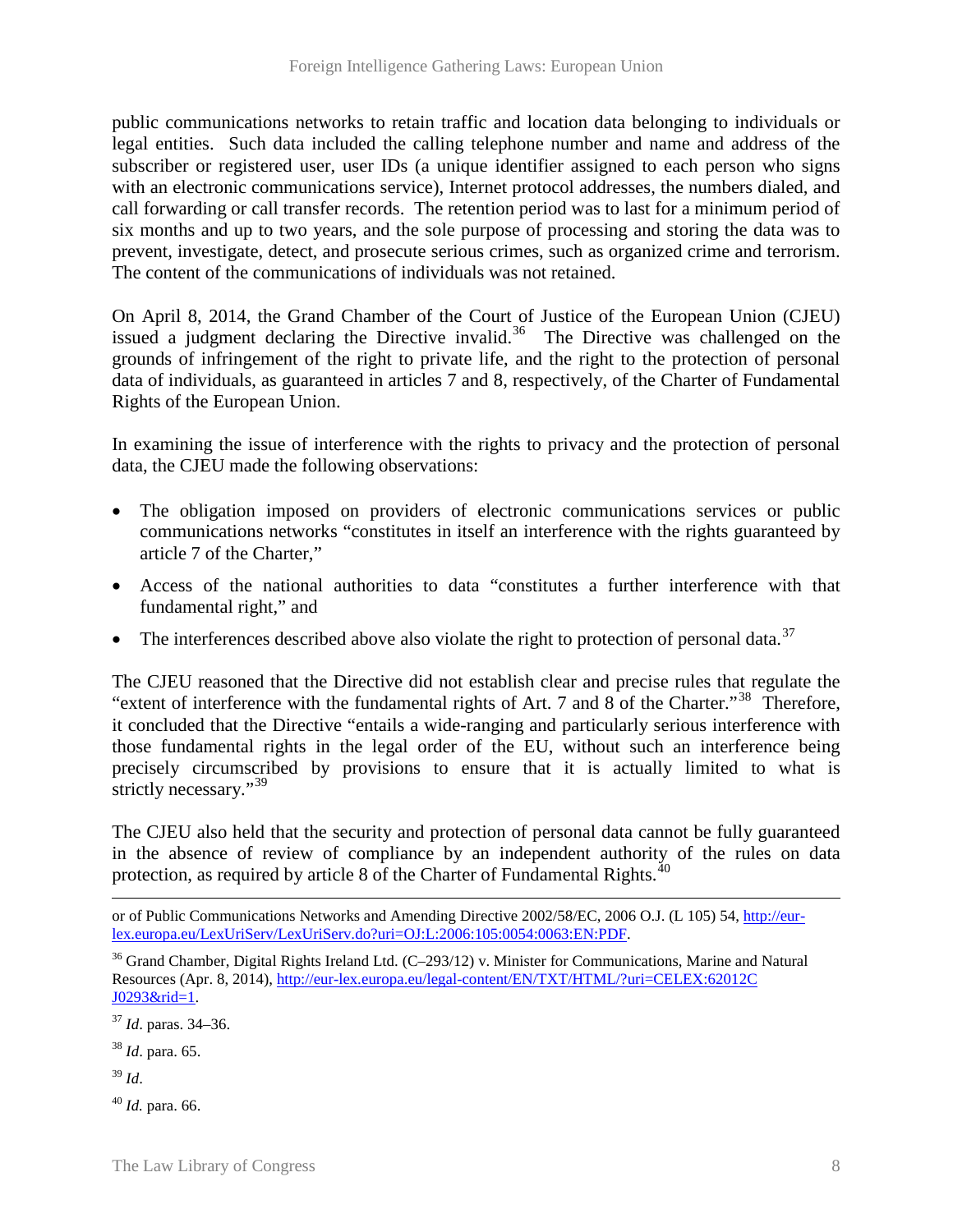# **IV. Case Law**

Legal challenges to intelligence operations on the grounds of infringing the rights of the individual (such as the right to privacy freedom of expression, and a remedy) or because the intelligence operations are not conducted in accordance with the applicable law and are in violation of the standards of necessity and proportionality are not subject to review by the Court of Justice of the EU, as explicitly stated in article 276 of the TFEU:

in exercising its powers regarding the provisions of Chapters 4 and 5 of Title V of Part Three relating to the area of freedom, security and justice, the Court of Justice of the European Union shall have no jurisdiction to review the validity or proportionality of operations carried out by the police or other law enforcement services of a Member State or the exercise of the responsibilities incumbent upon Member States with regard to the maintenance of law and order and the safeguarding of internal security.<sup>[41](#page-10-0)</sup>

Such challenges can be brought before the European Court of Human Rights (ECHR), however. In general, the ECHR has found that the "mere existence of legislation allowing secret surveillance constitutes an interference with private life such that the necessity and legality requirements of article 8 of the European Convention on Human Rights must be met.<sup>"42</sup> The ECHR has also found that emails, telephone communications, faxes, and Internet usage fall within the ambit of article 8 of the Convention. [43](#page-10-2)

As far as the legality requirement, the ECHR has a strict requirement that surveillance activities must be based on a law and not conducted as matter of policy.<sup>[44](#page-10-3)</sup>

In considering the legality of various surveillance programs followed by Members of the Council of Europe, the ECHR has concluded that the following key features are in compliance with article 8 of the Convention:

- Surveillance was performed in compliance with a law adopted by a state's legislature;
- the law exactly defined the purposes for which surveillance may be undertaken;
- The stated purposes were true and not used as a pretext; and
- Surveillance was conducted because of serious ground that the individual monitored was planning or had committed a serious criminal offense.<sup>[45](#page-10-4)</sup>

<span id="page-10-0"></span><sup>41</sup> TFEU, *supra* note 1, art. 276.  $\overline{a}$ 

<span id="page-10-1"></span><sup>42</sup> SARAH ST. VINCENT, CENTER FOR DEMOCRACY & TECHNOLOGY, INTERNATIONAL LAW AND SECRET SURVEILLANCE: BINDING RESTRICTIONS UPON STATE MONITORING OF TELEPHONE AND INTERNET ACTIVITY 9 (Sept. 4, 2014) (citing Weber & Saravia v. Germany (2006) & Levey v. Bulgaria).

<span id="page-10-2"></span><sup>43</sup> Grand Chamber, Digital Rights Ireland Ltd. (C–293/12), at 9.

<span id="page-10-3"></span><sup>44</sup> *Id*. at 10.

<span id="page-10-4"></span><sup>45</sup> *Id*. at 12.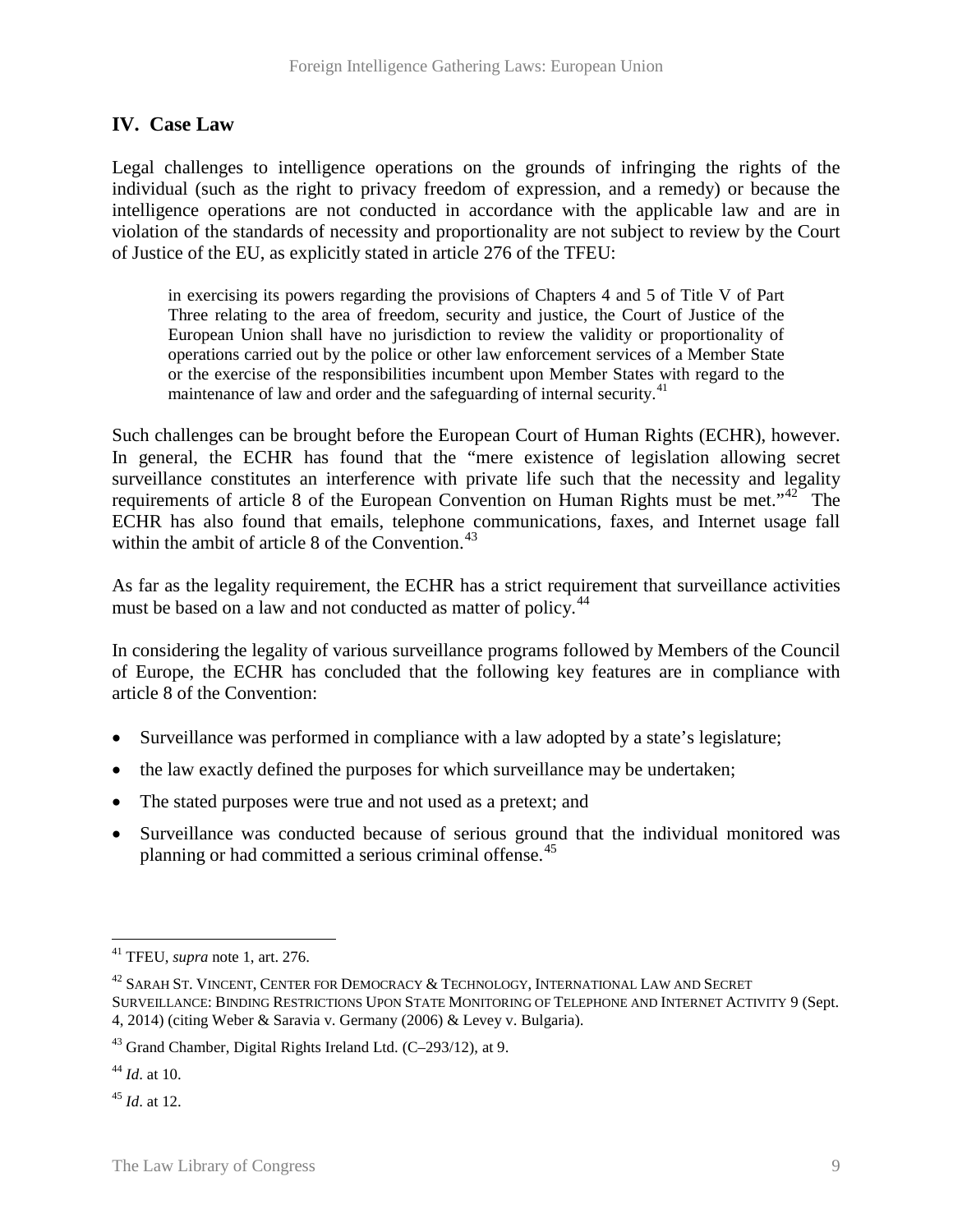# **V. Large-scale Surveillance and Compatibility with Human Rights**

As stated above, at the EU level, large-scale surveillance conducted by government agencies of the EU Member States has raised concerns as to the compatibility of such activities with human rights standards.

The Parliament's Resolution on the US NSA Surveillance Programme, Surveillance Bodies in Various EU Members States and Their Impact on EU Citizens' Fundamental Rights has value as a political statement, but it lacks binding force. It urges the EU Members to discontinue the mass collection of data and to ensure that national laws and policies on electronic surveillance are in line with EU and Council of Europe standards. It also proposed to establish at the EU level a high-level group to monitor progress. In March 2014, the Parliament also requested the EU Agency for Fundamental Rights (FRA) to conduct research on the impact of large-scale surveillance on fundamental rights and to review whether individuals whose data are collected by intelligence agencies have adequate remedies against such practices. The FRA findings will be published shortly. $46$ 

A study conducted by the Directorate General for Internal Policies of the European Parliament, entitled *National Programs of Mass Surveillance of Personal Data in EU Member States and Their Compatibility with EU Law*, examines mass surveillance practices in four EU countries: France, Germany, Sweden, Netherlands, and the United Kingdom.<sup>[47](#page-11-1)</sup> The study indicates that cooperation with foreign intelligence services appears to be a common practice. The study cites the so-called "Five Eyes" network, which comprises the US, UK, Canada, Australia, and New Zealand, that originated from a 1946 multilateral agreement for cooperation in signals intelligence, and which has extended over time in terms of activities (Echelon, and now Fornsat).<sup>48</sup> The US also engages in cooperative relationships with "second-tier" and "third-tier" partners such as France and Germany.<sup>[49](#page-11-3)</sup>

The report indicates that some legal regimes operate on the basis of orders issued by special courts (for instance, in Sweden), while others were based on warrants issued by the government (the UK and Netherlands) or through an authorization role accorded to specially appointed oversight bodies (Germany, France, and Netherlands).<sup>[50](#page-11-4)</sup>

 $\overline{a}$ 

<span id="page-11-0"></span><sup>46</sup> *National Intelligence Authorities and Surveillance in the EU: Fundamental Rights Safeguards and Remedies*, EUROPEAN UNION AGENCY FOR FUNDAMENTAL RIGHTS, [http://fra.europa.eu/en/project/2014/national-intelligence](http://fra.europa.eu/en/project/2014/national-intelligence-authorities-and-surveillance-eu-fundamental-rights-safeguards-and)[authorities-and-surveillance-eu-fundamental-rights-safeguards-and](http://fra.europa.eu/en/project/2014/national-intelligence-authorities-and-surveillance-eu-fundamental-rights-safeguards-and) (last visited Dec. 5, 2014).

<span id="page-11-1"></span> $^{47}$  EUROPEAN PARLIAMENT DIRECTORATE GENERAL FOR INTERNAL POLICIES, NATIONAL PROGRAMMES FOR MASS SURVEILLANCE OF PERSONAL DATA IN EU MEMBER STATES AND THEIR COMPATIBILITY WITH EU LAW (hereinafter MASS SURVEILLANCE STUDY) 24 (Oct. 2013), [http://www.europarl.europa.eu/RegData/etudes/etudes/join/2013/](http://www.europarl.europa.eu/RegData/etudes/etudes/join/2013/493032/IPOL-LIBE_ET(2013)493032_EN.pdf)  [493032/IPOL-LIBE\\_ET\(2013\)493032\\_EN.pdf.](http://www.europarl.europa.eu/RegData/etudes/etudes/join/2013/493032/IPOL-LIBE_ET(2013)493032_EN.pdf)

<span id="page-11-2"></span><sup>48</sup> For more information on on surveillance, including Echelon/Fornsat, see EUROPEAN PARLIAMENT, INTERCEPTION CAPABILITIES 2014, [http://www.europarl.europa.eu/document/activities/cont/201309/20130916ATT71388/](http://www.europarl.europa.eu/document/activities/cont/201309/20130916ATT71388/20130916ATT71388EN.pdf)  [20130916ATT71388EN.pdf.](http://www.europarl.europa.eu/document/activities/cont/201309/20130916ATT71388/20130916ATT71388EN.pdf)

<span id="page-11-3"></span><sup>49</sup> MASS SURVEILLANCE STUDY, *supra* note 47, at 24.

<span id="page-11-4"></span><sup>50</sup> *Id*. at 25.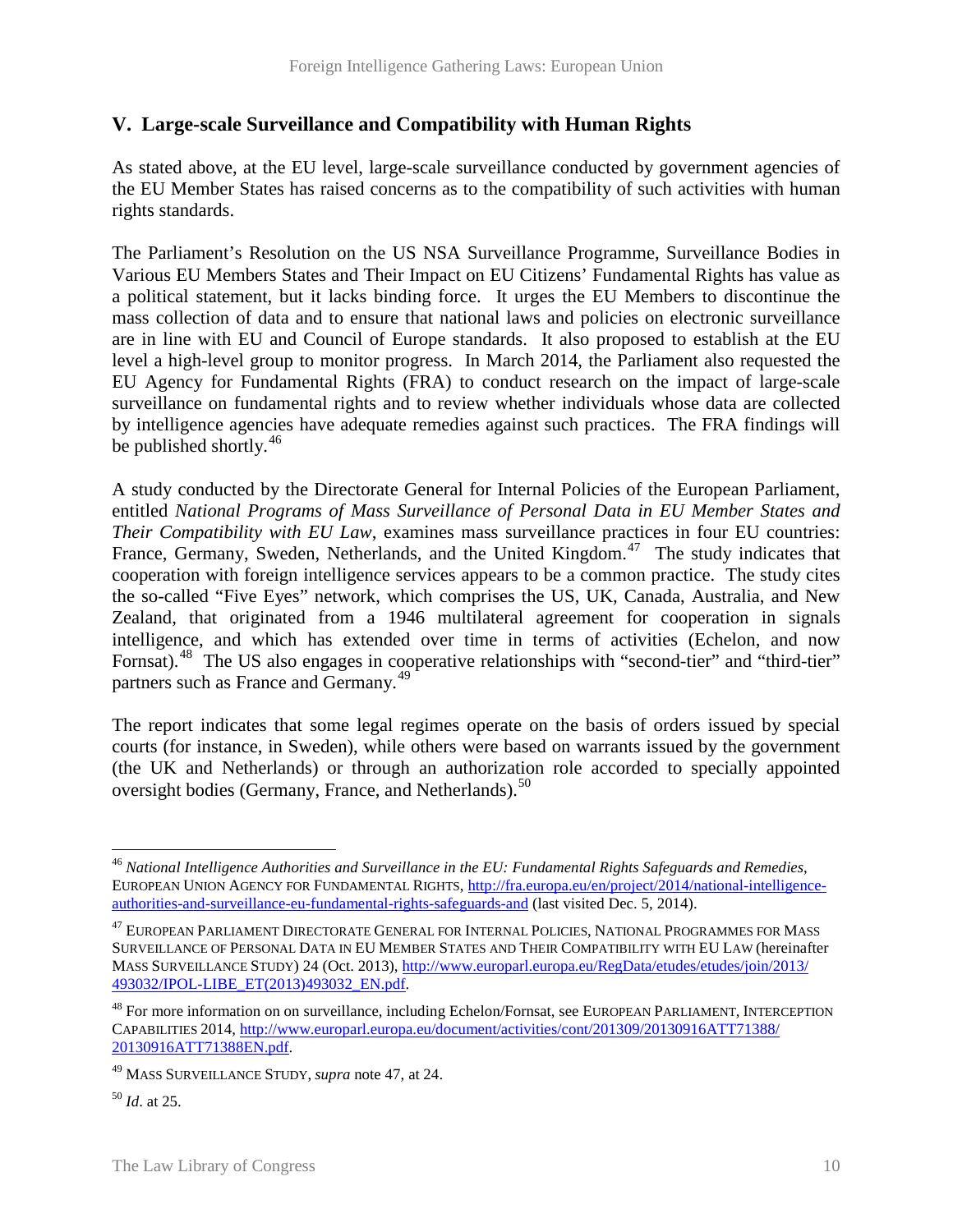With regard to oversight, the report found that in several Member States oversight bodies encounter a number of constraints that limit their ability to scrutinize the intelligence agencies' surveillance practices. In Sweden, the two main oversight institutions—the intelligence court and the Statens inspektion för försvarsunderrättelseverksamheten (Siun, State Inspection for Defense Intelligence Activity)—are deemed to be insufficiently independent. France's main oversight body, the Commission nationale pour les interceptions de securité (CNCIS, National Commission for Security Interceptions), was found to be substantially constrained in its reach, because it has limited administrative capacity. The report also identified gaps in the UK's intelligence oversight regime, as evidenced by the statement released in July 2014 by the Intelligence Security Committee on the Government Communications Headquarters' (GCHQ's) alleged interception of communications under the PRISM program.<sup>51</sup>

The report also found that the surveillance programs operated by the Member States endanger the EU principle of "sincere cooperation," enshrined in article 4.3 of the Treaty on the European Union, because they compromise compliance with existing EU-level mutual assistance and cooperation legal regimes and lawful searches between EU Member States and with the US, and also compromise the internal security of the EU.

 $\overline{a}$ 

<span id="page-12-0"></span><sup>51</sup> *Id*. at 26.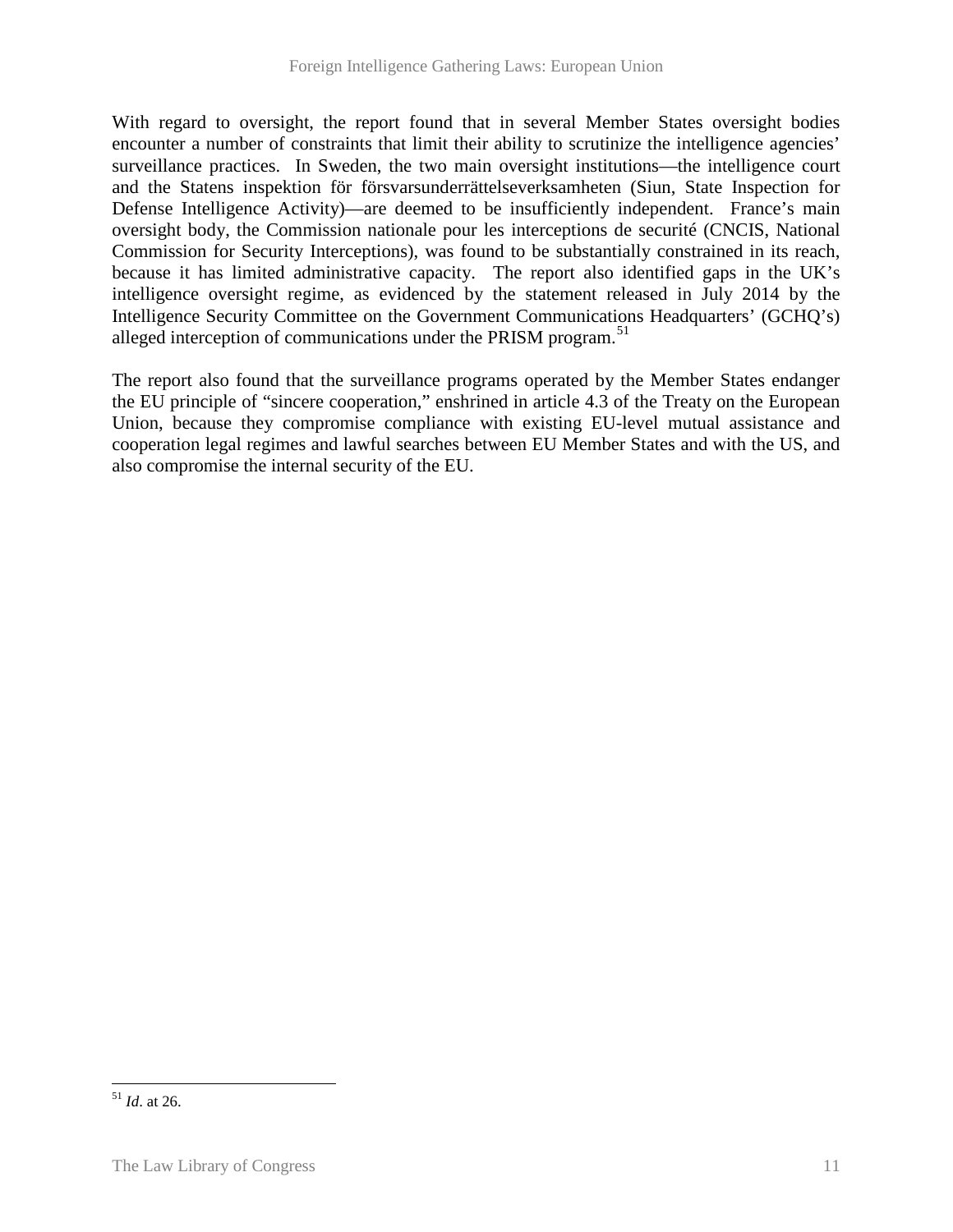# **United Kingdom**

*Clare Feikert-Ahalt Senior Foreign Law Specialist*

**SUMMARY** Foreign intelligence gathering in the United Kingdom is regulated by the Intelligence Services Act, the Human Rights Act, and the Regulation of Investigatory Powers Act. These Acts provide for a system of warrants to be obtained to conduct surveillance and intercept communications, provided the surveillance is necessary to complete the statutory functions of the relevant agency. Issuing warrants in the UK remains an executive, rather than judicial, act. UK intelligence agencies are subject to parliamentary oversight.

# **I. Introduction**

The UK has three intelligence and security agencies, which are commonly referred to collectively as the Agencies or the Intelligence Services. These Agencies consist of the Secret Intelligence Service (SIS), also known as MI6 ("MI" standing for Military Intelligence), the UK's overseas intelligence agency; the Government Communications Headquarters (GCHQ), the UK's signals intelligence gathering agency; and the Security Service, also known as MI5, the UK's domestic intelligence agency. The Security Service has statutory responsibility to protect the national security of the UK from international threats, including those from terrorism. It is supported in this role by the SIS and GCHQ, who provide intelligence gathered from overseas.<sup>[1](#page-13-0)</sup>

While these agencies help to collect, gather, and analyze intelligence information, they are not the only parts of the intelligence machinery in the UK. Additional intelligence is compiled by the Cabinet Office, Defence Intelligence (part of the Ministry of Defence), and the Joint Terrorism Analysis Centre.<sup>[2](#page-13-1)</sup> The National Crime Agency addresses organized crime and economic crime and polices the UK's borders.<sup>[3](#page-13-2)</sup> All of these agencies must act within the bounds of the law and their operations "must relate to national security, the prevention or detection of serious crime, or the UK's economic well-being."<sup>[4](#page-13-3)</sup>

# **II. Legislative Framework**

The work of the SIS and GCHQ is undertaken in accordance with the legislative framework of the Human Rights Act,<sup>[5](#page-13-4)</sup> the Regulation of Investigatory Powers Act  $(RIPA)$ ,<sup>[6](#page-13-5)</sup> and the

<span id="page-13-0"></span> $^{\rm 1}$  Intelligence and Security Committee, Report into the London Terrorist Attacks on 7 July 2005, 2006, Cm. 6785.  $\overline{a}$ 

<span id="page-13-1"></span><sup>&</sup>lt;sup>2</sup> NATIONAL INTELLIGENCE MACHINERY, 2010, at 1, https://www.gov.uk/government/uploads/system/uploads/ [attachment\\_data/file/61808/nim-november2010.pdf.](https://www.gov.uk/government/uploads/system/uploads/attachment_data/file/61808/nim-november2010.pdf)

<span id="page-13-2"></span><sup>&</sup>lt;sup>3</sup> About the NCA, NATIONAL CRIME AGENCY[, http://www.nationalcrimeagency.gov.uk/](http://www.nationalcrimeagency.gov.uk/) (last visited Dec. 3, 2014).

<span id="page-13-3"></span><sup>4</sup> NATIONAL INTELLIGENCE MACHINERY, *supra* note 2, at 2.

<span id="page-13-4"></span><sup>5</sup> Human Rights Act 1998, c. 42[, http://www.legislation.gov.uk/ukpga/1998/42/contents.](http://www.legislation.gov.uk/ukpga/1998/42/contents) 

<span id="page-13-5"></span><sup>6</sup> Regulation of Investigatory Powers Act 2000, c. 23[, http://www.legislation.gov.uk/ukpga/ 2000/23/contents.](http://www.legislation.gov.uk/ukpga/2000/23/contents)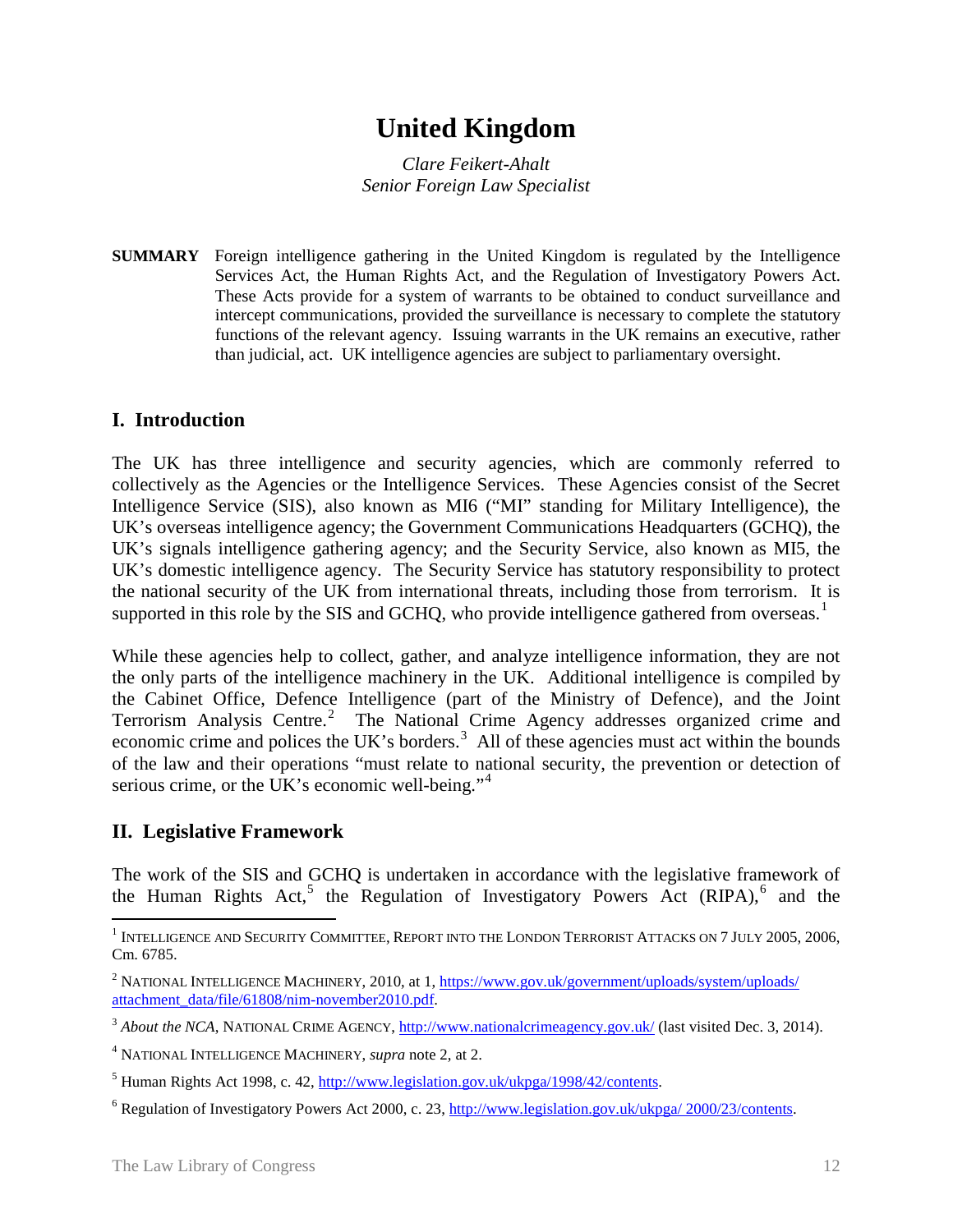Intelligence Services Act 1994 (the ISA),<sup>[7](#page-14-0)</sup> which placed the SIS and GCHQ on a statutory footing and under the responsibility of the Foreign Secretary.

The ISA defines the function of the SIS as follows:

- (a) to obtain and provide information relating to the actions or intentions of persons outside the British Islands; and
- (b) to perform other tasks relating to the actions or intentions of such persons. $8$

The GCHQ's role is defined as follows:

- (a) to monitor or interfere with electromagnetic, acoustic and other emissions and any equipment producing such emissions and to obtain and provide information derived from or related to such emissions or equipment and from encrypted material; and
- (b) to provide advice and assistance about—(i) languages, including terminology used for technical matters, and (ii) cryptography and other matters relating to the protection of information and other material, to the armed forces of the Crown, to Her Majesty's Government in the United Kingdom or to a Northern Ireland Department or to any other organisation which is determined for the purposes of this section in such manner as may be specified by the Prime Minister.<sup>[9](#page-14-2)</sup>

These functions may only be exercised in the interests of national security with regard to the defense and foreign policies of the UK, in the interests of the economic well-being of the UK, and in support of the prevention or detection of serious crime.<sup>10</sup>

The ISA provides for a system of warrants that authorize entry on and interference with property or with wireless telegraphy upon application from any of the three Intelligence Services.<sup>11</sup> Due to the important role the Intelligence Services play in safeguarding the UK's national security, the ISA's requirements for an authorization are much broader than those for the Acts that cover domestic surveillance.

Each warrant must be approved by the Secretary of State.<sup>[12](#page-14-5)</sup> The Secretary of State must believe that the conduct is proportionate and necessary to assist the Security Service, SIS, or GCHQ in conducting any of their functions under their respective Acts and that the information sought cannot be obtained by other means.<sup>[13](#page-14-6)</sup> Warrants provided to the SIS and GCHQ for the purposes

<span id="page-14-2"></span> $^{9}$  *Id.* § 3(1).

<span id="page-14-3"></span> $10$  *Id.* § 1(2).

<span id="page-14-4"></span> $^{11}$  *Id.* § 5.

<span id="page-14-0"></span> $^7$  Intelligence Services Act 1994, c. 13, [http://www.legislation.gov.uk/ukpga/1994/13/contents.](http://www.legislation.gov.uk/ukpga/1994/13/contents)

<span id="page-14-1"></span> $^{8}$  *Id.* § 1(1).

<span id="page-14-5"></span> $12$  The Secretary of State may also issue warrants to enable the SIS or GCHQ to conduct actions outside the UK. These are known as section 7 warrants, and their purpose is to help protect officers and agents from these agencies from prosecution in the UK. RT. HON. SIR MARK WALLER, INTELLIGENCE SERVICES COMMISSION, REPORT OF THE INTELLIGENCE SERVICES COMMISSIONER FOR 2013, H.C. 302, at 57, [https://www.gov.uk/government/uploads/](https://www.gov.uk/government/uploads/system/uploads/attachment_data/file/324152/Intelligence_Services_Commissioner_Accessible__2_.pdf)  system/uploads/attachment\_data/file/324152/Intelligence\_Services\_Commissioner\_Accessible\_2\_.pdf.

<span id="page-14-6"></span><sup>&</sup>lt;sup>13</sup> Intelligence Services Act 1994, c. 13, § 5, http://www.legislation.gov.uk/ukpga/1994/13/section/5.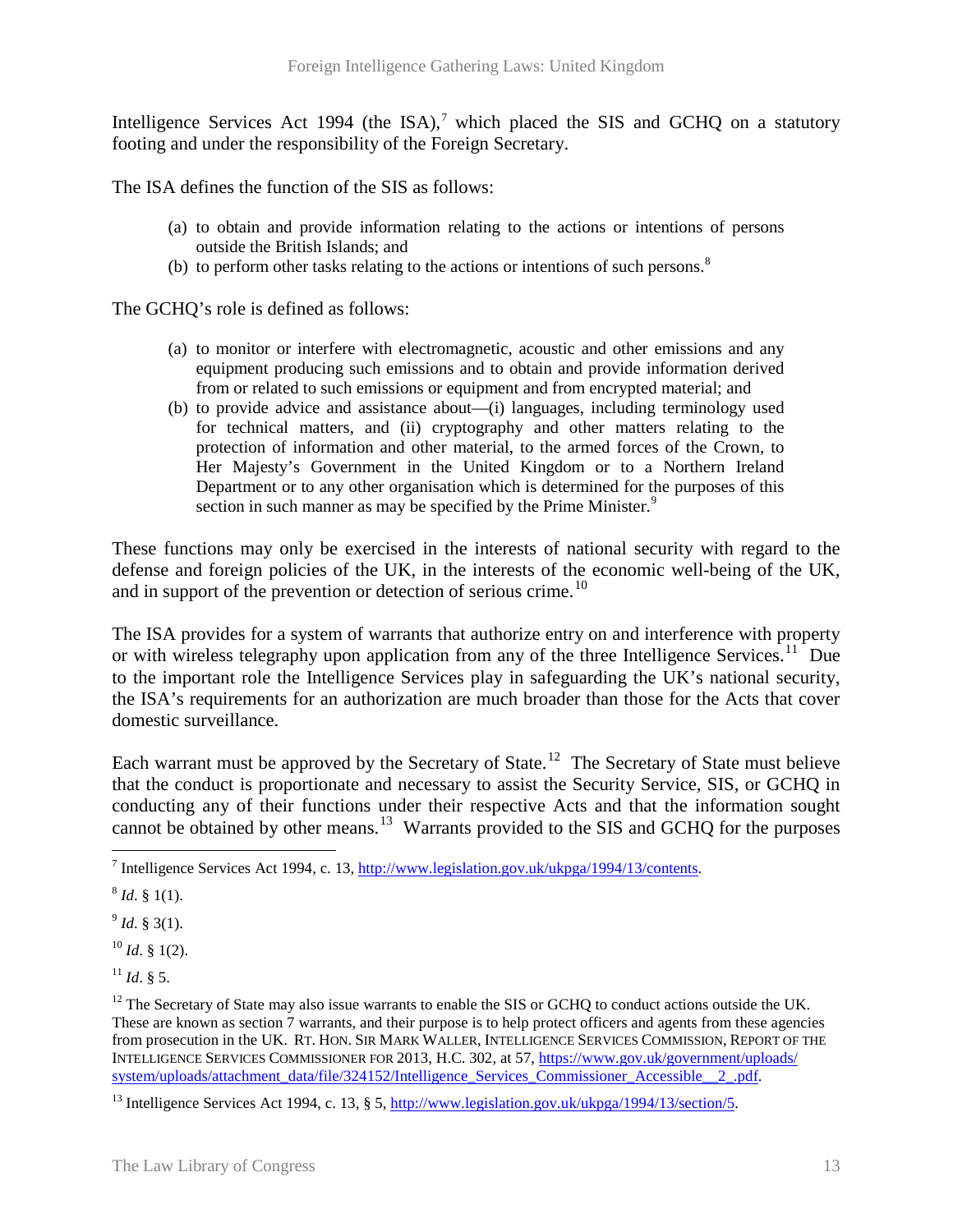of preventing or detecting crime may not relate to the British Islands. The Intelligence Services Act was amended by the Prevention of Terrorism Act 2005, which provides the Intelligence Services authority to obtain a warrant to conduct activities in the UK as well as overseas. The Security Service also can obtain a warrant to interfere with property or wireless telegraphy if it is acting on behalf of the SIS or GCHQ and the action proposed is to be "undertaken otherwise than in support of the prevention of detection of serious crime."<sup>[14](#page-15-0)</sup>

### **III. Interception of Communications**

The use of covert surveillance, use of covert human intelligence sources, <sup>[15](#page-15-1)</sup> and interception of both communications and communications data in England and Wales is allowed, provided the relevant laws regulating this procedure are adhered to.<sup>[16](#page-15-2)</sup>

There is no single legislative regime that applies to the interception of communications; instead the laws and procedures vary according to the body that is seeking the interception. The main piece of legislation in this area is the Regulation of Investigatory Powers Act 2000 (RIPA).<sup>[17](#page-15-3)</sup> RIPA serves to augment the ISA, providing for distinct authorization processes for warrants that apply to the interception of communications<sup>[18](#page-15-4)</sup> and the interception of communications data.<sup>[19](#page-15-5)</sup>

Before the Secretary of State can authorize a warrant to intercept communications, he must believe that the conduct requested by the warrant cannot be obtained by other means, is proportionate and necessary in what it is seeking to achieve, and has as its purpose one of the following: protecting the interests of national security, preventing or detecting serious crime,<sup>[20](#page-15-6)</sup> safeguarding the economic well-being of the UK from the acts or intentions of individuals outside the British Isles, or giving effect to an international mutual assistance agreement whose purpose is equivalent to that of preventing or detecting serious crime.<sup>[21](#page-15-7)</sup> Before signing the

<span id="page-15-3"></span><sup>17</sup> *Id*.

<span id="page-15-4"></span><sup>18</sup> "Communication" is defined broadly in section 81 of RIPA, *id*., [http://www.legislation.gov.uk/ukpga/2000/23/](http://www.legislation.gov.uk/ukpga/2000/23/section/81)  [section/81.](http://www.legislation.gov.uk/ukpga/2000/23/section/81)

<span id="page-15-7"></span> $^{21}$  *Id.* § 5.

<span id="page-15-0"></span> $^{14}$  *Id.* § 5(4), (5).

<span id="page-15-1"></span><sup>&</sup>lt;sup>15</sup> Directed surveillance may be authorized by a designated person within each of the intelligence services provided that it is necessary to fulfill the agency's statutory functions, is undertaken for the purpose of a specific investigation, is proportionate, and cannot be achieved through other means. Regulation of Investigatory Powers Act 2000, c. 23, § 28, [http://www.legislation.gov.uk/ukpga/2000/23/section/28.](http://www.legislation.gov.uk/ukpga/2000/23/section/28)

<span id="page-15-2"></span><sup>&</sup>lt;sup>16</sup> RIPA provides that unlawfully intercepting communications is an offense punishable by up to two years' imprisonment and/or a fine. *Id*. § 1, [http://www.legislation.gov.uk/ukpga/2000/23/section/1.](http://www.legislation.gov.uk/ukpga/2000/23/section/1) 

<span id="page-15-5"></span><sup>&</sup>lt;sup>19</sup> Communications data includes subscriber data, use data, and traffic data. SECRETARY OF STATE FOR THE HOME DEPARTMENT, DRAFT COMMUNICATIONS DATA BILL, 2012, Cm. 8359, ¶ 10[, http://www.official-documents.](http://www.official-documents.gov.uk/document/cm83/8359/8359.pdf)  [gov.uk/document/cm83/8359/8359.pdf.](http://www.official-documents.gov.uk/document/cm83/8359/8359.pdf)

<span id="page-15-6"></span> $^{20}$  Detecting crime is interpreted in RIPA as "(a) establishing by whom, for what purpose, by what means and generally in what circumstances any crime was committed; and (b) the apprehension of the person by whom any crime was committed." Regulation of Investigatory Powers Act 2000, c. 23, § 81(5), [http://www.legislation.gov.](http://www.legislation.gov.uk/ukpga/2000/23/section/81)  [uk/ukpga/2000/23/section/81.](http://www.legislation.gov.uk/ukpga/2000/23/section/81)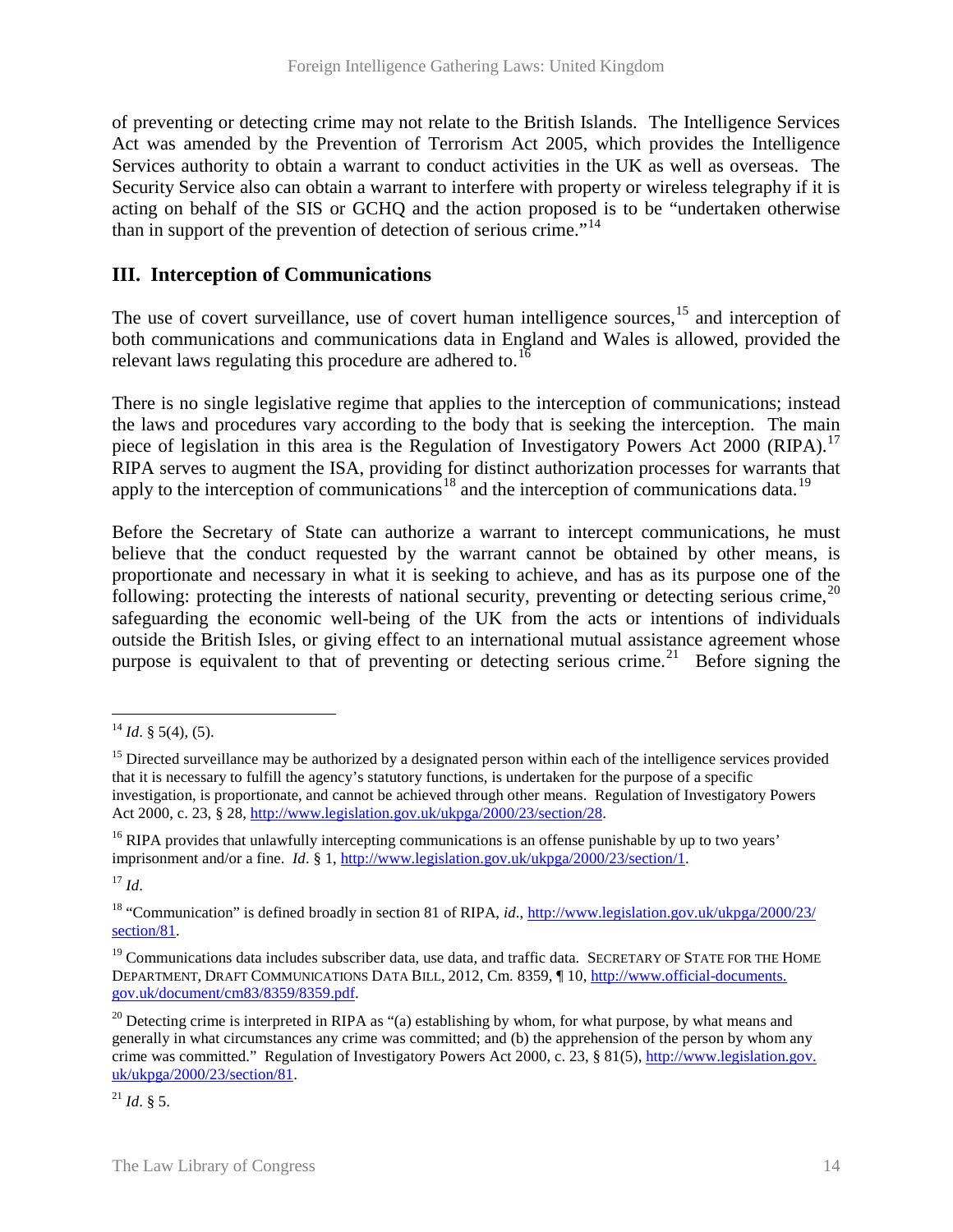warrant, the Secretary of State must also consider whether the warrant is operationally required and if its issuance is proportionate and necessary.<sup>[22](#page-16-0)</sup>

RIPA provides for the lawful acquisition and disclosure of communications data in specified circumstances. Communications data does not include the content of a communication but the information that relates to the use of a communications service; thus the requirements to obtain an authorization are less stringent and the list of individuals who can request an authorization is less restrictive. An authorization to obtain communications data can only be obtained if necessary in the interests of national security or the economic well being of the UK; for the purposes of preventing or detecting crime or preventing disorder; in the interests of public safety; for assessing or collecting a tax, duty, levy or other imposition; or for protecting public health or, in an emergency, preventing death, injury, or damage to an individual's physical or mental health, or mitigating such damage. $^{23}$  $^{23}$  $^{23}$ 

The range of officials who can authorize the interception of communications data is much broader than in other areas of surveillance, and such authorization can be granted by a senior official in the relevant public authority. $^{24}$  $^{24}$  $^{24}$ 

# **IV. Oversight**

The Intelligence Agencies are also subject to parliamentary oversight in the form of the Intelligence and Security Committee, which operates within the "ring of secrecy" to examine the expenditure, administration, and policy of all the Intelligence Agencies.<sup>[25](#page-16-3)</sup> RIPA further requires that the Prime Minister appoint an Intelligence Services Commissioner to review how the Secretary of State issues warrants for both surveillance and interference with property by the Intelligence Services, as well as how the Secretary of State exercises and performs the powers and duties granted by RIPA in relation to the Intelligence Services, although the power to review warrants by this Commissioner is retrospective.<sup>[26](#page-16-4)</sup>

<span id="page-16-0"></span><sup>22</sup> *Id*.  $\overline{a}$ 

<span id="page-16-1"></span><sup>&</sup>lt;sup>23</sup> *Id.* § 22(2)[, http://www.legislation.gov.uk/ukpga/2000/23/section/22.](http://www.legislation.gov.uk/ukpga/2000/23/section/22)

<span id="page-16-2"></span><sup>&</sup>lt;sup>24</sup> *Id.* § 22; 2 CURRENT LAW STATUTES 2000 (Christine Beesley et al. eds., 2000).

<span id="page-16-3"></span> $^{25}$  The role of the ISC has recently been amended and clarified by the Justice and Security Act 2013, c. 18, [http://www.legislation.gov.uk/ukpga/2013/18/contents/enacted.](http://www.legislation.gov.uk/ukpga/2013/18/contents/enacted)

<span id="page-16-4"></span><sup>&</sup>lt;sup>26</sup> Regulation of Investigatory Powers Act 2000, c. 23, § 59(1)–(2), http://www.legislation.gov.uk/ukpga/2000/ [23/section/59.](http://www.legislation.gov.uk/ukpga/2000/23/section/59)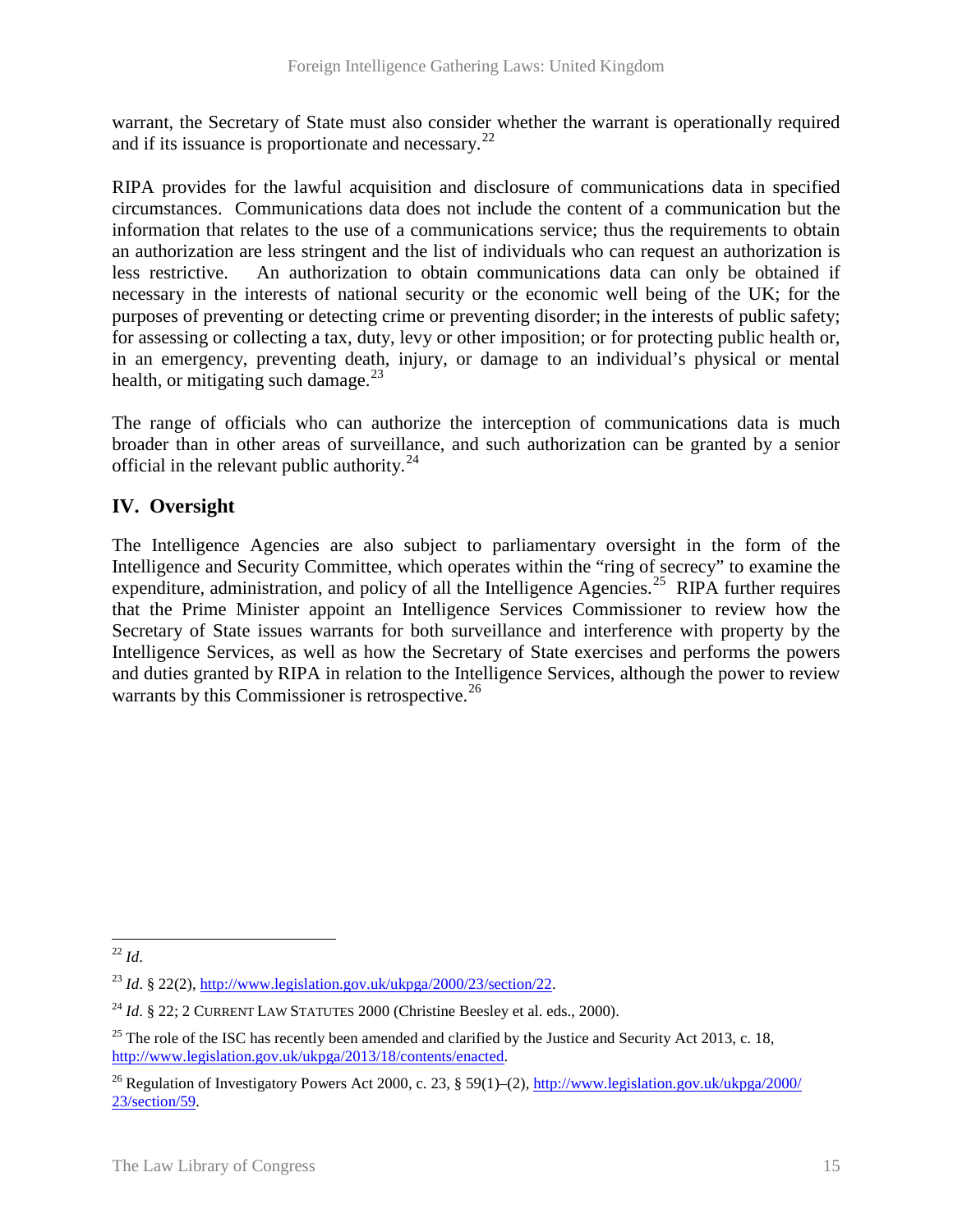# **France**

*Nicolas Boring Foreign Law Specialist*

**SUMMARY** While a number of intelligence agencies operate in France, large-scale communications interception is carried out primarily by the Directorate General on Exterior Security under the Ministry of Defense, and the metadata collected is shared within the French intelligence network. All of the existing intelligence agencies were created by executive action and are regulated primarily by decrees, executive decisions, circulars, and instructions that are classified.

> The interception of communications is governed by the Code of Domestic Security, which recognizes privacy guarantees but also provides for the interception of communications in exceptional circumstances where national security and other safety-related concerns are at issue. The Code provides that the Prime Minister may authorize interception on the proposal of specified ministers. Such authorizations are time limited. The information collected must be destroyed when no longer needed for a recognized purpose. Intelligence agencies may also obtain certain technical information directly from telephone and Internet service providers for the limited purpose of preventing acts of terrorism. Notwithstanding this limited legislative framework, the Directorate General on Exterior Security is reportedly collecting all telephone and electronic communications metadata in France. Oversight of interception surveillance is provided by the National Commission for Security Interceptions, but the Commission's recommendations do not appear to be binding. Parliamentary requests for classified information are routinely rejected and the French Parliament has no right to hear or question members of the intelligence services.

### **I. Introduction**

France has six intelligence agencies. Three fall under the authority of the Ministry of Defense: the Direction générale de la sécurité extérieure (DGSE, Directorate General on Exterior Security), the Direction du renseignement militaire (DRM, Directorate on Military Intelligence), and the Direction de la protection et de la sécurité de la défense (DPSD, Directorate on Defense Protection and Security). Two agencies fall under the authority of the Ministry of Finance: the Cellule de traitement du renseignement et action contre les circuits financiers clandestins (TRACFIN, Service Against the Laundering of Capital and the Financing of Terrorism) and the Direction nationale du renseignement et des enquêtes douanières (DNRED, National Directorate on Customs Intelligence and Investigations). Finally, the Ministry of the Interior has an intelligence service as well, the Direction centrale du renseignement intérieur (DCRI, Central Directorate on Domestic Intelligence).<sup>[1](#page-17-0)</sup>

 $\overline{a}$ 

<span id="page-17-0"></span> $^1$  COMMISSION DES LOIS CONSTITUTIONNELLES, DE LA LÉGISLATION ET DE L'ADMINISTRATION GÉNÉRALE DE LA RÉPUBLIQUE [COMMISSION ON CONSTITUTIONAL LAWS, LEGISLATION, AND GENERAL ADMINISTRATION OF THE REPUBLIC], ASSEMBLÉE NATIONALE [NATIONAL ASSEMBLY], RAPPORT D'INFORMATION [INFORMATION REPORT], No. 1022, at 10–11 (May 14, 2013).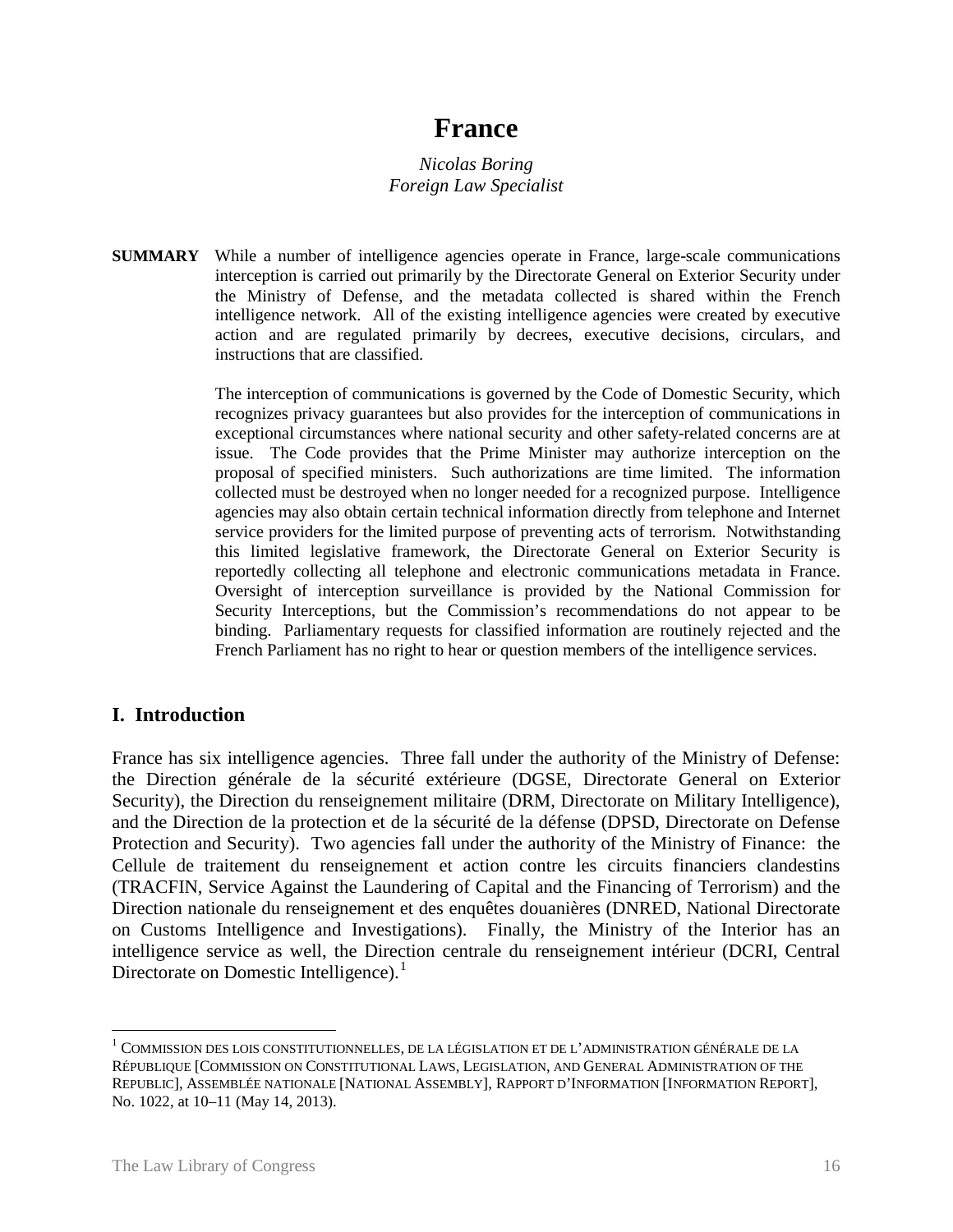It appears that large-scale communications interception is mainly done by the DGSE, which has been reported to systematically collect all telephone and electronic communications metadata in France.<sup>[2](#page-18-0)</sup> The DGSE appears to share the collected metadata with the other French intelligence agencies.<sup>[3](#page-18-1)</sup>

# **II. Legislative Framework**

French intelligence agencies operate within an ill-defined legal framework. A 2013 parliamentary report noted that much of France's intelligence agencies still operate in a very blurry "para-legal" or "extra-legal" environment, despite some recent efforts by the legislative branch to provide a better framework.<sup>[4](#page-18-2)</sup>

The six main intelligence agencies mentioned above were all created by decisions of the executive branch rather than by legislation. The DGSE, DPSD, DRM, DCRI, and TRACFIN were all created by decrees, and the DNRED was created by an *arrêté* (executive decision).<sup>[5](#page-18-3)</sup> Only in 2011 did the French Parliament provide some legislative basis for the creation of these agencies, by adopting a law stating that "specialized intelligence services . . . are appointed by executive decision [arrêté] of the Prime Minister."<sup>[6](#page-18-4)</sup> Furthermore, the regulation of French intelligence agencies rests on many decrees, executive decisions, circulars, and instructions that are classified.<sup>[7](#page-18-5)</sup>

The regulations mentioned above (decrees, executive decisions, etc.) do not have the same legal authority as duly enacted legislation. There appear to be serious shortcomings when it comes to such legislation that does exist, however. Until 2011, for example, French intelligence operatives were subject to the relevant provisions of the Criminal Code if they were caught under the cover of a false or borrowed identity. The abovementioned 2011 law, which implicitly acquiesced in the creation of the six French intelligence agencies, was the first law to provide some legal cover for the use of false or borrowed identities by intelligence operatives.<sup>[8](#page-18-6)</sup> Furthermore, while there is some legislation on the interception of communications (see Part III,

<span id="page-18-3"></span> $<sup>5</sup>$  *Id.* at 15–16.</sup>

<span id="page-18-0"></span><sup>2</sup> Jacques Follorou & Franck Johannes, *Révélations sur le Big Brother français* [*Revelations on the French Big Brother*], LE MONDE (July 4, 2013), [http://www.lemonde.fr/societe/article/2013/07/04/revelations-sur-le-big](http://www.lemonde.fr/societe/article/2013/07/04/revelations-sur-le-big-brother-francais_3441973_3224.html)[brother-francais\\_3441973\\_3224.html.](http://www.lemonde.fr/societe/article/2013/07/04/revelations-sur-le-big-brother-francais_3441973_3224.html)  $\overline{a}$ 

<span id="page-18-1"></span><sup>3</sup> *Id.*

<span id="page-18-2"></span><sup>4</sup> RAPPORT D'INFORMATION, *supra* note 1, at 13.

<span id="page-18-4"></span> $6$  Loi n° 2011-267 du 14 mars 2011 d'orientation et de programmation pour la performance de la sécurité intérieure [Law No. 2011-267 of March 14, 2011, of Orientation and Programing for the Performance of Interior Security] art. 27 (Mar. 14, 2011), [http://www.legifrance.gouv.fr/affichTexte.do?cidTexte=JORFTEXT000023707312&](http://www.legifrance.gouv.fr/affichTexte.do?cidTexte=JORFTEXT000023707312&categorieLien=id)  [categorieLien=id.](http://www.legifrance.gouv.fr/affichTexte.do?cidTexte=JORFTEXT000023707312&categorieLien=id) This provision was incorporated into the French Code de la défense (Defense Code) as article L2371-1, [http://www.legifrance.gouv.fr/affichCode.do;jsessionid=6D0EC48E6013B6B33D2E5AD1A7A](http://www.legifrance.gouv.fr/affichCode.do;jsessionid=6D0EC48E6013B6B33D2E5AD1A7AC622E.tpdjo10v_3?idSectionTA=LEGISCTA000023710864&cidTexte=LEGITEXT000006071307&dateTexte=20141204)  [C622E.tpdjo10v\\_3?idSectionTA=LEGISCTA000023710864&cidTexte=LEGITEXT000006071307&dateTexte=20](http://www.legifrance.gouv.fr/affichCode.do;jsessionid=6D0EC48E6013B6B33D2E5AD1A7AC622E.tpdjo10v_3?idSectionTA=LEGISCTA000023710864&cidTexte=LEGITEXT000006071307&dateTexte=20141204) [141204.](http://www.legifrance.gouv.fr/affichCode.do;jsessionid=6D0EC48E6013B6B33D2E5AD1A7AC622E.tpdjo10v_3?idSectionTA=LEGISCTA000023710864&cidTexte=LEGITEXT000006071307&dateTexte=20141204)

<span id="page-18-5"></span><sup>7</sup> RAPPORT D'INFORMATION, *supra* note 1, at 17.

<span id="page-18-6"></span> $8$  Loi n° 2011-267 du 14 mars 2011, art. 27; CODE DE LA DEFENSE art. L2371-1.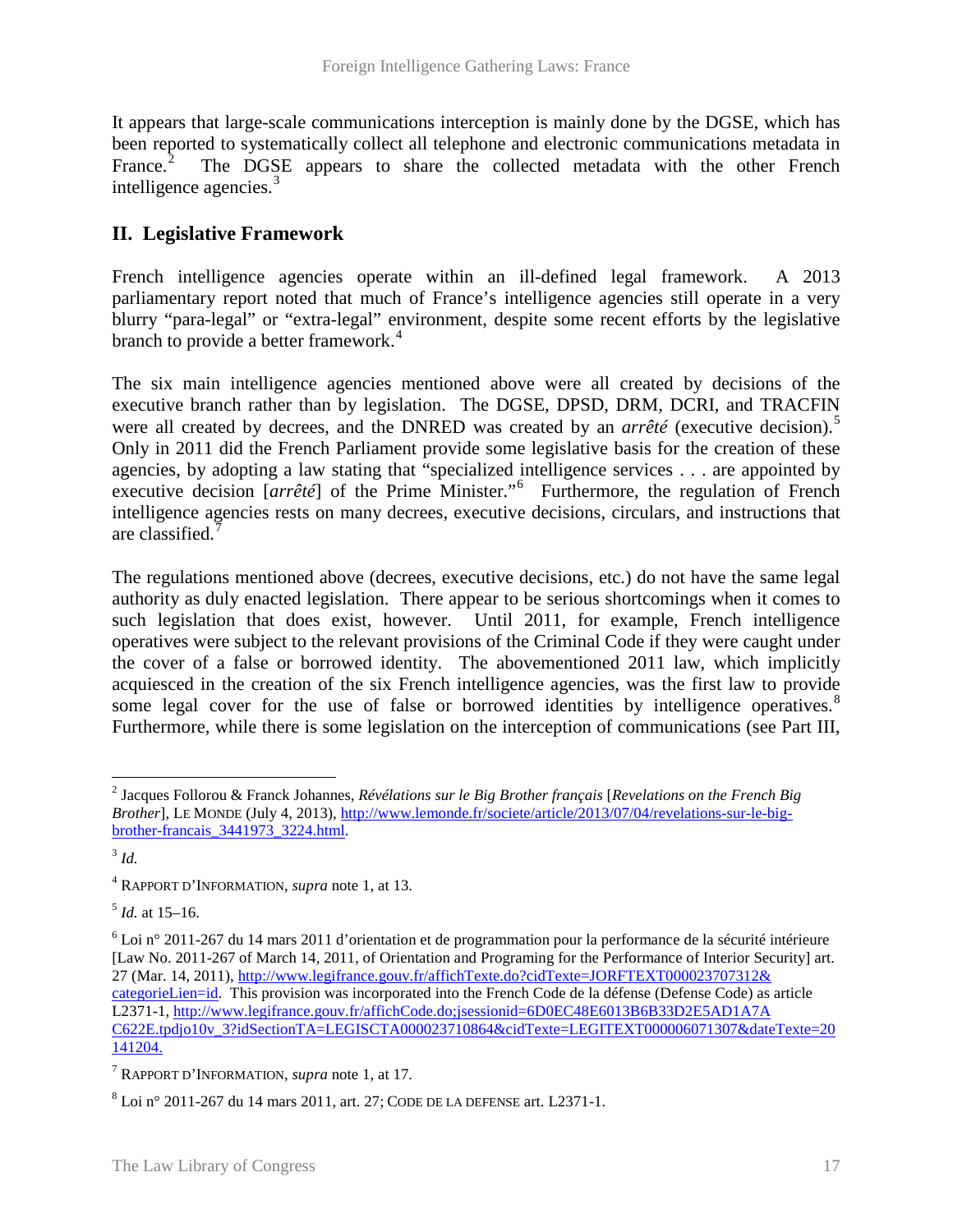below), certain aspects of intelligence gathering are not protected by any laws.<sup>[9](#page-19-0)</sup> It appears, for example, that no legislation authorizes intelligence agencies to use certain means such as "bugging" a private location, surreptitiously taking pictures of a person, or tracking the geographic location of a telephone or vehicle. These activities often run against privacy laws, yet are sometimes necessary for national security and/or antiterrorism purposes, forcing intelligence agencies to sometimes operate outside the law.<sup>[10](#page-19-1)</sup> A number of legislators are reportedly working on solving this problem, with plans to introduce legislation that would define more precisely how intelligence agencies may operate.<sup>[11](#page-19-2)</sup>

# **III. Interception of Communications**

The interception of communications is governed by articles L241-1 to L245-3 of the Code de la sécurité intérieure (Code of Domestic Security).<sup>12</sup> This Code states that "the secrecy of correspondence emitted via electronic communications is guaranteed by law,"<sup>[13](#page-19-4)</sup> but also provides that the interception of electronic communications may be authorized under "exceptional" circumstances for the purpose of gathering intelligence regarding national security; the safety of "essential elements of the scientific and economic potential of France"; the prevention of terrorism; the prevention of organized crime; and the prevention of the reorganization of banned groups such as armed militias, terrorist organizations, or hate groups.<sup>[14](#page-19-5)</sup> It appears that the term "electronic communication" includes telephone communications as well as fax and email. $15$ 

The authorization to intercept electronic communications may only be given by written order of the Prime Minister, or by one of two persons specifically chosen by him, upon the written and reasoned proposal of either the Minister of Defense, Minister of the Interior, Minister in Charge of Customs, or one of two persons specifically chosen by each of them.<sup>[16](#page-19-7)</sup> This authorization is valid for a maximum of four months, but may be renewed by the same procedure under which it was initially granted.<sup>[17](#page-19-8)</sup> Only information relevant to one of the purposes enumerated above may be transcribed from the intercepted communications, and any recording must be destroyed after ten days.<sup>18</sup> Transcriptions must be destroyed as soon as they are no longer needed for the

<span id="page-19-5"></span><sup>14</sup> *Id.* art. L241-2.

<span id="page-19-1"></span><span id="page-19-0"></span><sup>9</sup> RAPPORT D'INFORMATION, *supra* note 1, at 31.

<span id="page-19-2"></span><sup>10</sup> *Id.*

<span id="page-19-3"></span><sup>11</sup> *Renseignements: une loi en 2015* [*Intelligence: A Law in 2015*], LE FIGARO (Oct. 2, 2014), [http://www.lefigaro.](http://www.lefigaro.fr/flash-actu/2014/10/02/97001-20141002FILWWW00287-renseignements-une-loi-en-2015.php)  [fr/flash-actu/2014/10/02/97001-20141002FILWWW00287-renseignements-une-loi-en-2015.php.](http://www.lefigaro.fr/flash-actu/2014/10/02/97001-20141002FILWWW00287-renseignements-une-loi-en-2015.php)

<span id="page-19-4"></span><sup>&</sup>lt;sup>12</sup> CODE DE LA SÉCURITÉ INTÉRIEURE [CODE OF DOMESTIC SECURITY] arts. L241-1 to L245-3, http://www.legifrance. [gouv.fr/affichCode.do?cidTexte=LEGITEXT000025503132&dateTexte=20141204.](http://www.legifrance.gouv.fr/affichCode.do?cidTexte=LEGITEXT000025503132&dateTexte=20141204)

<sup>13</sup> *Id.* art. L241-1.

<span id="page-19-6"></span><sup>15</sup> RAPPORT D'INFORMATION, *supra* note 1, at 18–22.

<span id="page-19-7"></span><sup>16</sup> CODE DE LA SÉCURITÉ INTÉRIEURE art. L242-1.

<span id="page-19-8"></span><sup>17</sup> *Id.* art. L242-2.

<span id="page-19-9"></span><sup>18</sup> *Id*. arts. L242-5 & L242-6.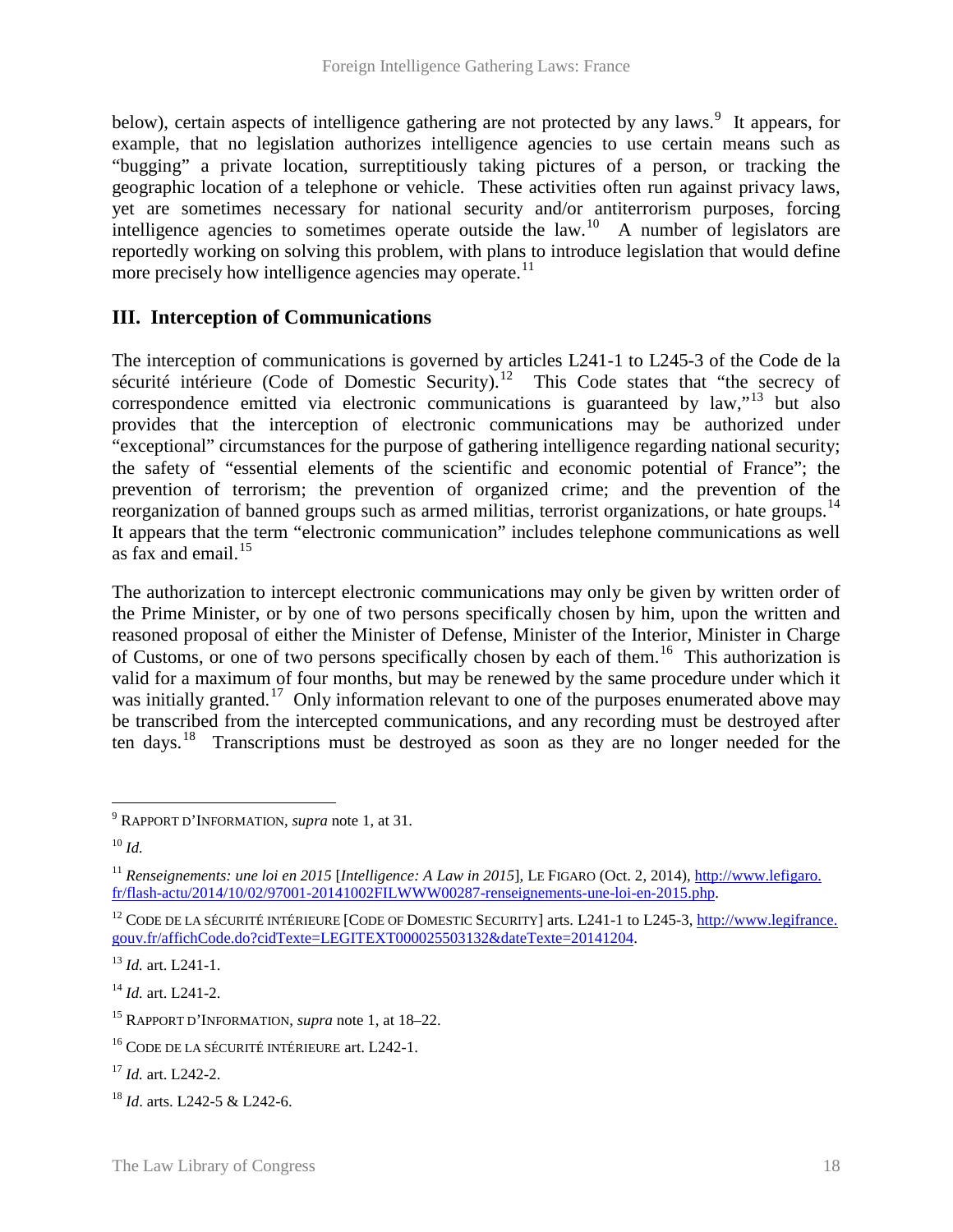purposes enumerated above.<sup>19</sup> Furthermore, the Prime Minister sets, by decree, the maximum number of communications interceptions that may be simultaneously conducted at any given time.<sup>[20](#page-20-1)</sup> This number was set at 1.840 as of 2009.<sup>[21](#page-20-2)</sup>

For the limited purpose of preventing acts of terrorism,  $22$  intelligence agencies may also obtain directly from telephone and Internet service providers the type of technical information that may be found on a telecommunications bill: the service subscriber's identity, the location of the subscriber's terminal equipment, the calls made and/or received, or the date and duration of these communications. $^{23}$ 

While the abovementioned legislation provides a legal framework for specific intercepts, the large-scale interception and storage of communications data does not appear to be governed by any legislation.<sup>[24](#page-20-5)</sup> Despite serious uncertainties about whether this practice is legal or not, the DGSE has been reported to systematically collect all telephone and electronic communications metadata in France. $25$ 

# **IV. Oversight**

The main body responsible for the oversight of interception surveillance is the Commission nationale pour les interceptions de securité (CNCIS, National Commission for Security Interceptions).<sup>[26](#page-20-7)</sup> When the Prime Minister (or one of his/her delegates) authorizes a communication interception, the CNCIS is to review this authorization.<sup>[27](#page-20-8)</sup> If the CNCIS deems that an authorization was not justified under the law, it sends a recommendation to the Prime Minister calling for the interruption of the interception in question.<sup>28</sup> Such negative recommendations seem to be rare: out of 6,396 interception authorizations granted in 2011, only fifty-five received a negative recommendation by the CNCIS.<sup>[29](#page-20-10)</sup> The CNCIS's recommendations do not appear to be legally binding.

<sup>19</sup> *Id*. art. L242-7.  $\overline{a}$ 

<span id="page-20-1"></span><span id="page-20-0"></span><sup>20</sup> *Id.* art. L242-2.

<span id="page-20-2"></span><sup>21</sup> RAPPORT D'INFORMATION, *supra* note 1, at 21.

<span id="page-20-3"></span><sup>22</sup> *Id.*

<span id="page-20-4"></span><sup>&</sup>lt;sup>23</sup> CODE DES POSTES ET DES COMMUNICATIONS ELECTRONIQUES [CODE OF POSTAL SERVICES AND ELECTRONIC COMMUNICATIONS] art. L34-1-1[, http://www.legifrance.gouv.fr/affichCode.do;jsessionid=47C556F895D42](http://www.legifrance.gouv.fr/affichCode.do;jsessionid=47C556F895D429A18C4DDAFD5997AA7D.tpdjo10v_3?cidTexte=LEGITEXT000006070987&dateTexte=20090613)  [9A18C4DDAFD5997AA7D.tpdjo10v\\_3?cidTexte=LEGITEXT000006070987&dateTexte=20090613.](http://www.legifrance.gouv.fr/affichCode.do;jsessionid=47C556F895D429A18C4DDAFD5997AA7D.tpdjo10v_3?cidTexte=LEGITEXT000006070987&dateTexte=20090613) 

<span id="page-20-5"></span><sup>&</sup>lt;sup>24</sup> DIRECTORATE-GENERAL FOR INTERNAL POLICIES, EUROPEAN PARLIAMENT, NATIONAL PROGRAMMES FOR MASS SURVEILLANCE OF PERSONAL DATA IN EU MEMBER STATES AND THEIR COMPATIBILITY WITH EU LAW 66 (Oct. 2013), [http://www.europarl.europa.eu/RegData/etudes/etudes/join/2013/493032/IPOL-LIBE\\_ET\(2013\)](http://www.europarl.europa.eu/RegData/etudes/etudes/join/2013/493032/IPOL-LIBE_ET(2013)493032_EN.pdf)  [493032\\_EN.pdf.](http://www.europarl.europa.eu/RegData/etudes/etudes/join/2013/493032/IPOL-LIBE_ET(2013)493032_EN.pdf)

<span id="page-20-6"></span><sup>25</sup> *Id.*; Follorou & Johannes, *supra* note 2.

<span id="page-20-7"></span><sup>26</sup> CODE DE LA SÉCURITÉ INTÉRIEURE art. L243-1.

<span id="page-20-8"></span><sup>27</sup> *Id.* art. L243-8.

<span id="page-20-9"></span><sup>28</sup> *Id.*

<span id="page-20-10"></span><sup>29</sup> RAPPORT D'INFORMATION, *supra* note 1, at 21.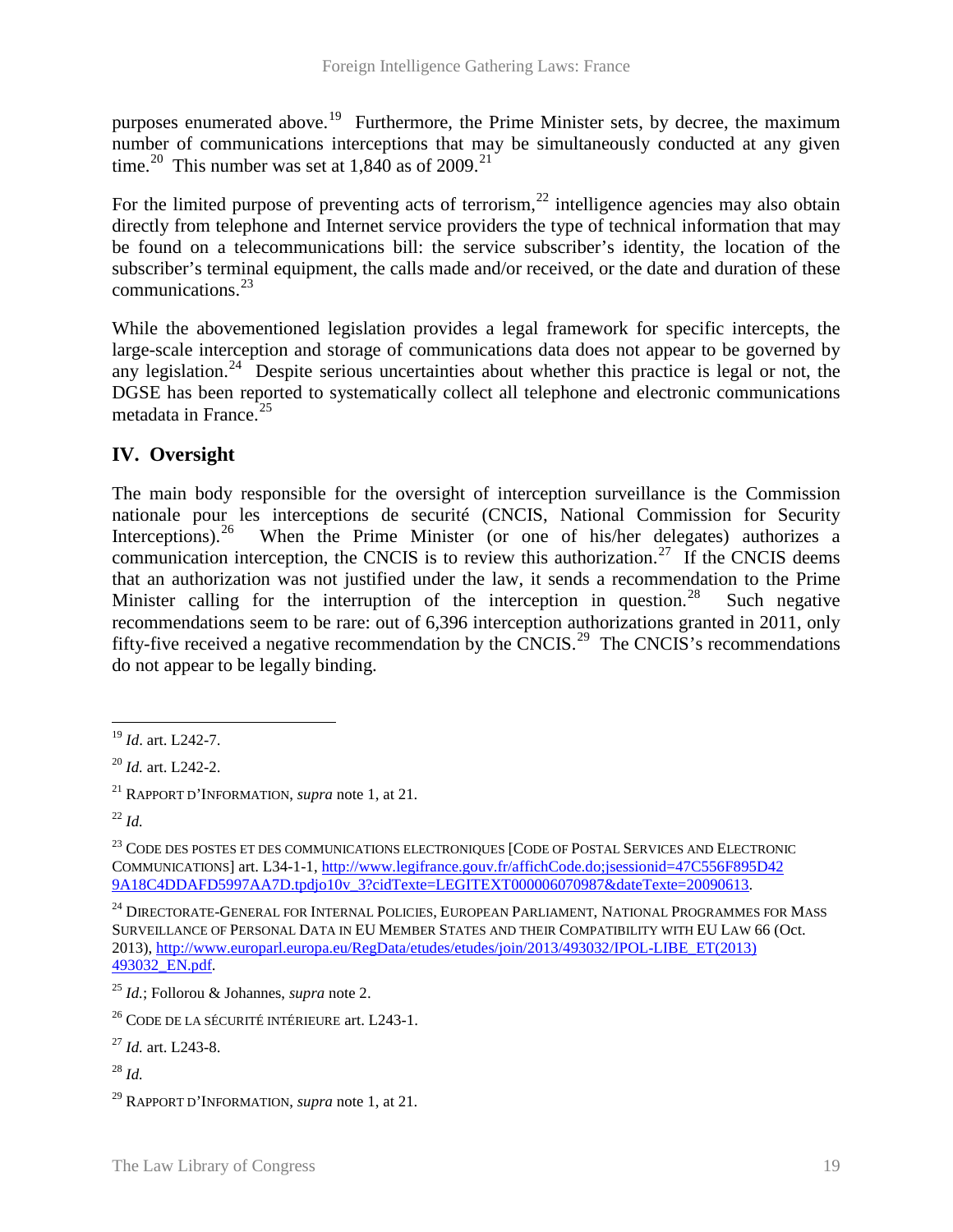Parliamentary oversight appears to be weak, as requests for classified documents from parliamentary committees tend to be rejected, and members of the French Parliament have no right to hear or question members of the intelligence services.<sup>[30](#page-21-0)</sup>

 $\overline{a}$ 

<span id="page-21-0"></span><sup>30</sup> NATIONAL PROGRAMMES FOR MASS SURVEILLANCE, *supra* note 24, at 66.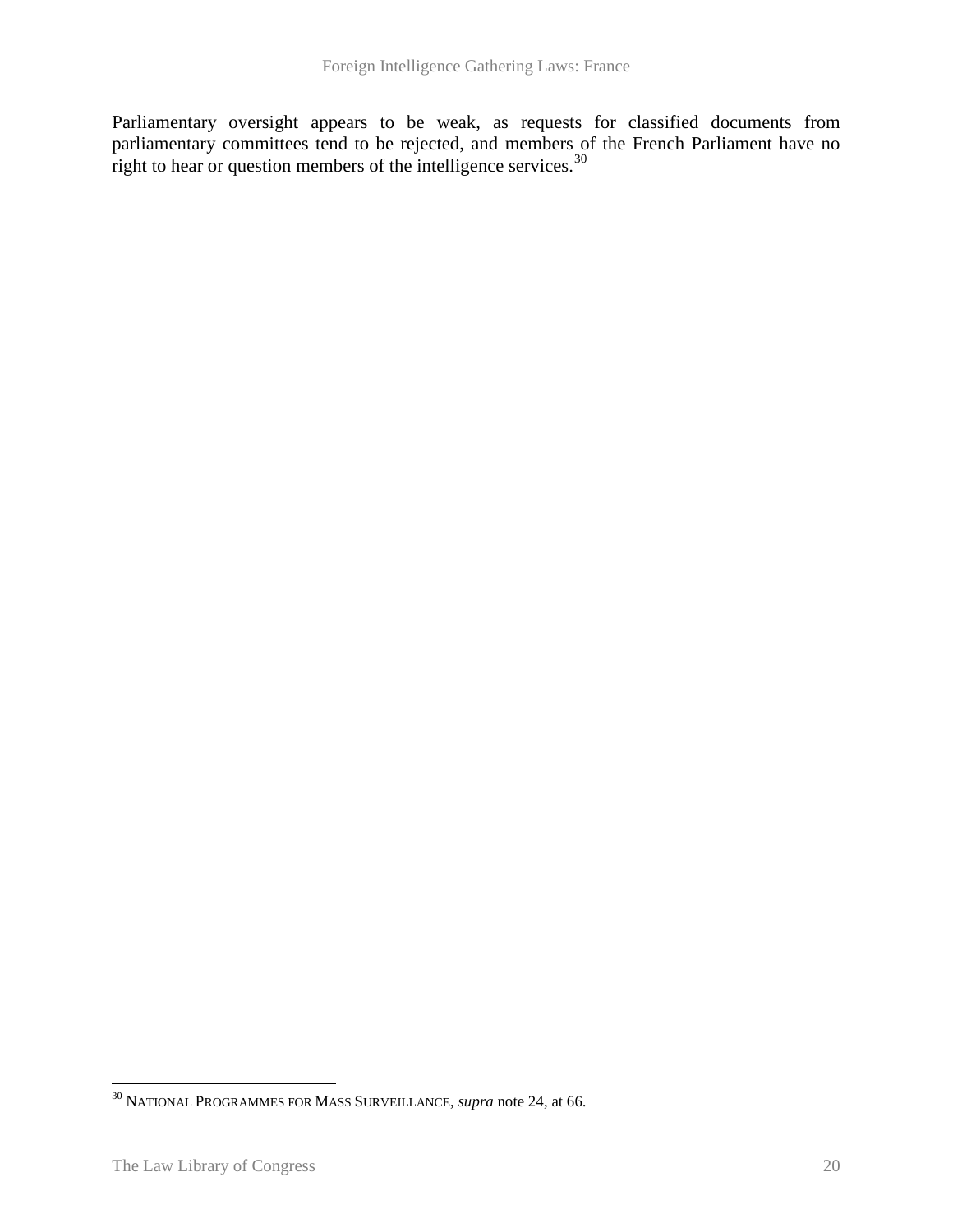# **Netherlands**

*Wendy Zeldin Senior Legal Research Analyst*

**SUMMARY** Foreign intelligence gathering in the Netherlands is regulated chiefly by the Intelligence and Security Services Act 2002. The Act governs both the General Intelligence and Security Service and the Military Intelligence and Security Service, and requires that these Services obtain ministerial permission to exercise most of their powers, such as the power to institute surveillance and wiretaps and use intelligence agents.

### **I. Introduction**

<span id="page-22-7"></span>The General Intelligence and Security Service of the Netherlands (Algemene de inlichtingen- en veiligheidsdienst, AIVD) under the Ministry of Internal Affairs and Relations with the Realm is responsible for, among other tasks, investigating individuals and organizations, gathering international intelligence, and compiling risk and threat analyses.<sup>[1](#page-22-0)</sup> According to its website, the AIVD seeks to identify risks and threats to Dutch national security by "conducting in-depth investigations to gather intelligence material," which it then "enriches" and shares with various other agencies, in particular the police Regional Intelligence Divisions  $(RIDs)$ .<sup>[2](#page-22-1)</sup> The AIVD can ask RID personnel to gather intelligence material.<sup>[3](#page-22-2)</sup> In addition to the police regional intelligence units, there is a National Criminal Intelligence Unit that is part of the International Police Intelligence Department (IPOL) under the National Police Services Agency.<sup>[4](#page-22-3)</sup> IPOL is the intelligence service of the Dutch police; it "receives, processes and analyses information, adds knowledge, and makes it available again."<sup>[5](#page-22-4)</sup>

Other intelligence services are the Military Intelligence and Security Service (Militarie Inlichtengen- en Veiligheidsdients, MIVD),<sup>[6](#page-22-5)</sup> the Fiscal Intelligence and Investigation Service-Financial Control Service,<sup>[7](#page-22-6)</sup> the National Signals Intelligence Organization,<sup>[8](#page-22-7)</sup> the Inspectorate

<span id="page-22-2"></span><sup>3</sup> *Id*.

<sup>&</sup>lt;sup>1</sup> Tasks and Areas of Interest, AIVD,<https://www.aivd.nl/english/aivd/tasks-and-areas/> (last visited Dec. 4, 2014).  $\overline{a}$ 

<span id="page-22-1"></span><span id="page-22-0"></span><sup>2</sup> *The AIVD's Role in National Security*, AIVD,<https://www.aivd.nl/english/aivd/the-aivd-role/> (last visited Dec. 4, 2014).

<span id="page-22-3"></span><sup>4</sup> POLICE AND SAFETY REGIONS DEP'T, MINISTRY OF THE INTERIOR AND KINGDOM RELATIONS, POLICING IN THE NETHERLANDS 22 (Jan. 2009)[, http://www.interpol.int/content/download/11814/82014/version/1/file/POLICE](http://www.interpol.int/content/download/11814/82014/version/1/file/POLICE%20BROCHURE.pdf)  [%20BROCHURE.pdf.](http://www.interpol.int/content/download/11814/82014/version/1/file/POLICE%20BROCHURE.pdf)

<span id="page-22-4"></span><sup>5</sup> *Id*. at 31.

<span id="page-22-5"></span><sup>6</sup> *Militarie Inlichtengen- en Veiligheidsdients*, MINISTERIE VAN DEFENSIE, [http://www.defensie.nl/organisatie/](http://www.defensie.nl/organisatie/bestuursstaf/inhoud/eenheden/mivd)  [bestuursstaf/inhoud/eenheden/mivd](http://www.defensie.nl/organisatie/bestuursstaf/inhoud/eenheden/mivd) (last visited Dec. 4, 2014).

<span id="page-22-6"></span><sup>7</sup> *Fiscale Inlichtingen- en Opsporingsdienst - Economische Controledienst (FIOD)*, SOCIALE KAART, [https://meeugv.socialekaartnederland.nl/organisaties/fiscale-inlichtingen-en-opsporingsdienst-economische](https://meeugv.socialekaartnederland.nl/organisaties/fiscale-inlichtingen-en-opsporingsdienst-economische-controledienst-utrecht)[controledienst-utrecht](https://meeugv.socialekaartnederland.nl/organisaties/fiscale-inlichtingen-en-opsporingsdienst-economische-controledienst-utrecht) (last visited Dec. 4, 2014).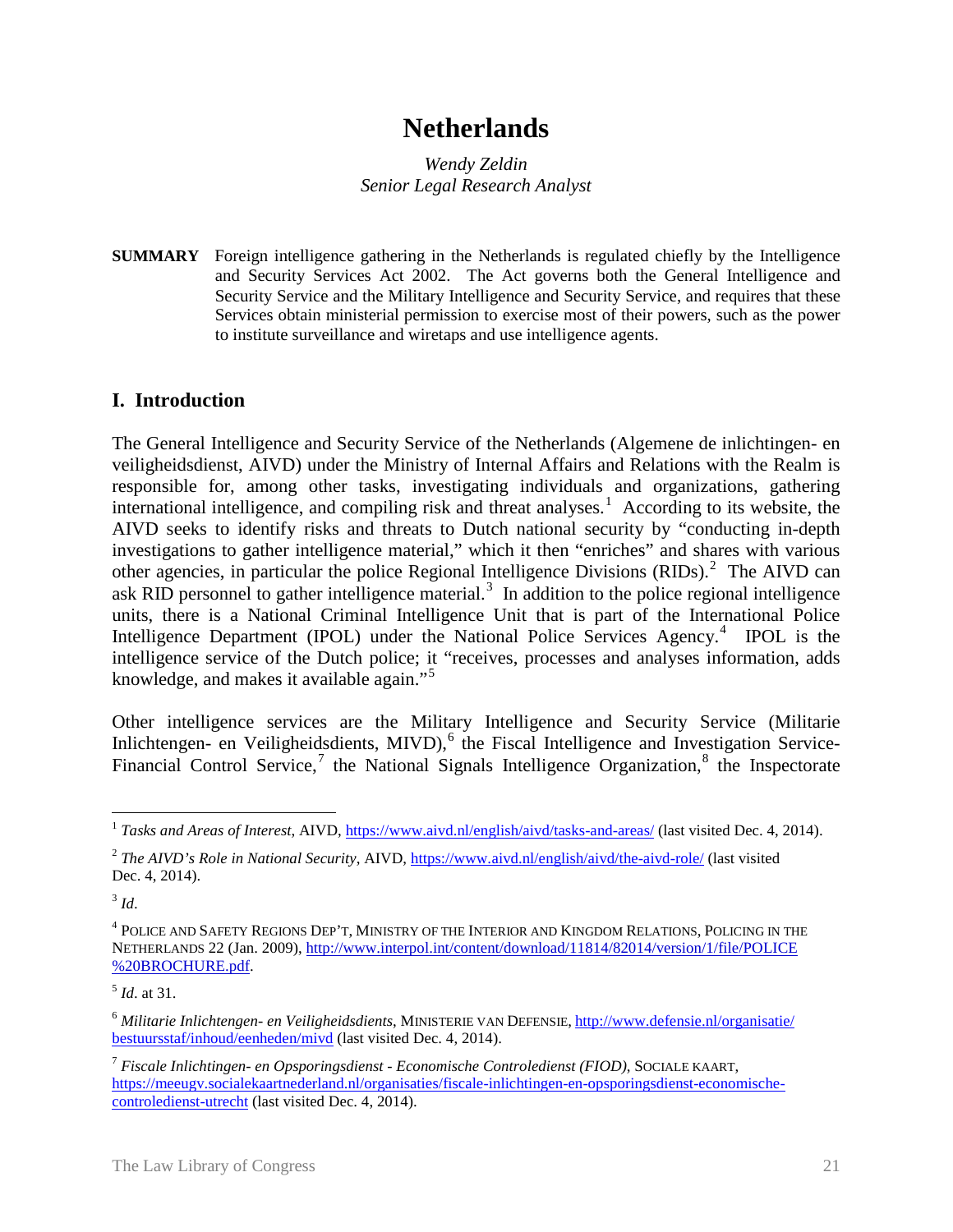SZW,<sup>[9](#page-23-0)</sup> and the National Coordinator for Security and Counterterrorism (for analysis of threats and coordination of counterterrorism activities).  $10$ 

Reportedly the Joint Sigint Cyber Unit (JSCU) was to begin operations in 2014 as a joint effort launched by the AIVD and MIVD. The new unit is to replace the National Signals Intelligence Organization, which had also combined staff from the AIVD and MIVD.<sup>[11](#page-23-2)</sup>

The AIVD shares intelligence analyses with the secret EU Intelligence Analysis Centre (INTCEN), and INTCEN shares its analyses with the  $AIVD<sup>12</sup>$  $AIVD<sup>12</sup>$  $AIVD<sup>12</sup>$ 

# **II. Legislative Framework**

 $\overline{a}$ 

The Intelligence and Security Services Act 2002 governs the activities and powers of the AIVD and also the MIVD.<sup>[13](#page-23-4)</sup> The Act includes provisions on transparency and accountability, measures that "are a direct product of the European Convention on Human Rights."[14](#page-23-5)

The AIVD has the authority, among other powers, to observe and follow people, use intelligence agents, and monitor and tap telecommunications. It may use "special powers" (also referred to as "special intelligence resources") only if "strictly necessary" to carry out the duties entrusted to

<span id="page-23-1"></span><sup>10</sup> Nationaal Coördinator Terrorismebestrijding en Veiligheid (NCTV); see NATIONAL COORDINATOR FOR SECURITY AND COUNTERTERRORISM, ANNUAL PLAN NCTV 2014, at 3–5 (Jan. 27, 2014), [http://english.nctv.nl/publications](http://english.nctv.nl/publications-products/brochures/)[products/brochures/](http://english.nctv.nl/publications-products/brochures/) (scroll down page for hyperlink).

<span id="page-23-2"></span><sup>11</sup> Didier Bigo et al., *Netherlands' Surveillance: Justice, Freedom and Security in the EU*, OPENDEMOCRACY (May 14, 2014), [https://www.opendemocracy.net/can-europe-make-it/didier-bigo-sergio-carrera-nicholas-hernanz-julien](https://www.opendemocracy.net/can-europe-make-it/didier-bigo-sergio-carrera-nicholas-hernanz-julien-jeandesboz-joanna-parkin-fra-4)[jeandesboz-joanna-parkin-fra-4.](https://www.opendemocracy.net/can-europe-make-it/didier-bigo-sergio-carrera-nicholas-hernanz-julien-jeandesboz-joanna-parkin-fra-4) According to this news report, "the JSCU is expected to centralize all Signals and Cyber surveillance in the Netherlands and will have a staff of 350. . . . The signals location in Burum and the analysis location in Eibergen, currently operated by the NSO, will stay active." *Id*.

<span id="page-23-3"></span><sup>12</sup> Matthiis R. Koot, *Dutch Govt Response to Parliamentary Questions About EU IntCen*, MATTHIJS R. KOOT'S NOTEBOOK (Jan. 10, 2014), [https://blog.cyberwar.nl/2014/01/dutch-govt-response-to-parliamentary-questions](https://blog.cyberwar.nl/2014/01/dutch-govt-response-to-parliamentary-questions-about-eu-intcen/)[about-eu-intcen/.](https://blog.cyberwar.nl/2014/01/dutch-govt-response-to-parliamentary-questions-about-eu-intcen/) This blog post is a translation of responses by Dutch Cabinet members to parliamentary questions about INTCEN.

<span id="page-23-4"></span><sup>13</sup> The Intelligence and Security Services Act 2002, AIVD[, https://www.aivd.nl/english/aivd/the-intelligence](https://www.aivd.nl/english/aivd/the-intelligence-and/%23Documents)[and/#Documents](https://www.aivd.nl/english/aivd/the-intelligence-and/%23Documents) (last visited Dec. 4, 2014; scroll to bottom of page for link to English text of Act of 7 February 2002 [in force on May 29, 2002], Providing for Rules Relating to the Intelligence and Security Services and Amendment of Several Acts (Intelligence and Security Services Act 2002), as amended by the Act of 2 November 2006 (Bulletin of Acts, Orders and Decrees 2006, 574). For the Dutch text of the Act, see [http://wetten.overheid.nl/](http://wetten.overheid.nl/BWBR0013409/geldigheidsdatum_14-09-2014)  [BWBR0013409/geldigheidsdatum\\_14-09-2014.](http://wetten.overheid.nl/BWBR0013409/geldigheidsdatum_14-09-2014)

<span id="page-23-5"></span><sup>14</sup> *The Intelligence and Security Services Act 2002*, *supra* note 13.

<sup>8</sup> *Q&A's Nationale Sigint Organisatie*, RIJKSOVERHEID (Mar. 17, 2008)[, http://www.rijksoverheid.nl/nieuws/2008/](http://www.rijksoverheid.nl/nieuws/2008/03/17/q-a-s-nationale-sigint-organisatie.html) [03/17/q-a-s-nationale-sigint-organisatie.html;](http://www.rijksoverheid.nl/nieuws/2008/03/17/q-a-s-nationale-sigint-organisatie.html) *see* Ana van Es, *Jagen op terroristen vanuit de polder*, DE VOLKSKRANT (June 23, 2012)[, http://www.volkskrant.nl/binnenland/jagen-op-terroristen-vanuit-de](http://www.volkskrant.nl/binnenland/jagen-op-terroristen-vanuit-de-polder%7Ea3275554/)[polder~a3275554/.](http://www.volkskrant.nl/binnenland/jagen-op-terroristen-vanuit-de-polder%7Ea3275554/)

<span id="page-23-0"></span> $9$  The Inspectorate SZW, instituted on January 1, 2012, combines "the organisations and activities of the former Labour Inspectorate, the Work and Income Inspectorate and the Social and Intelligence Investigation Service of the Ministry of Social Affairs and Employment." *Special Investigation Departments*, RESEARCH AND DOCUMENTATION CENTER, MINISTRY OF SECURITY AND JUSTICE, [https://english.wodc.nl/publicaties/bronnengids/politie\\_opsporing/](https://english.wodc.nl/publicaties/bronnengids/politie_opsporing/bijzondere_opsporingsdiensten/)  bijzondere opsporingsdiensten/ (last visited Dec. 4, 2014).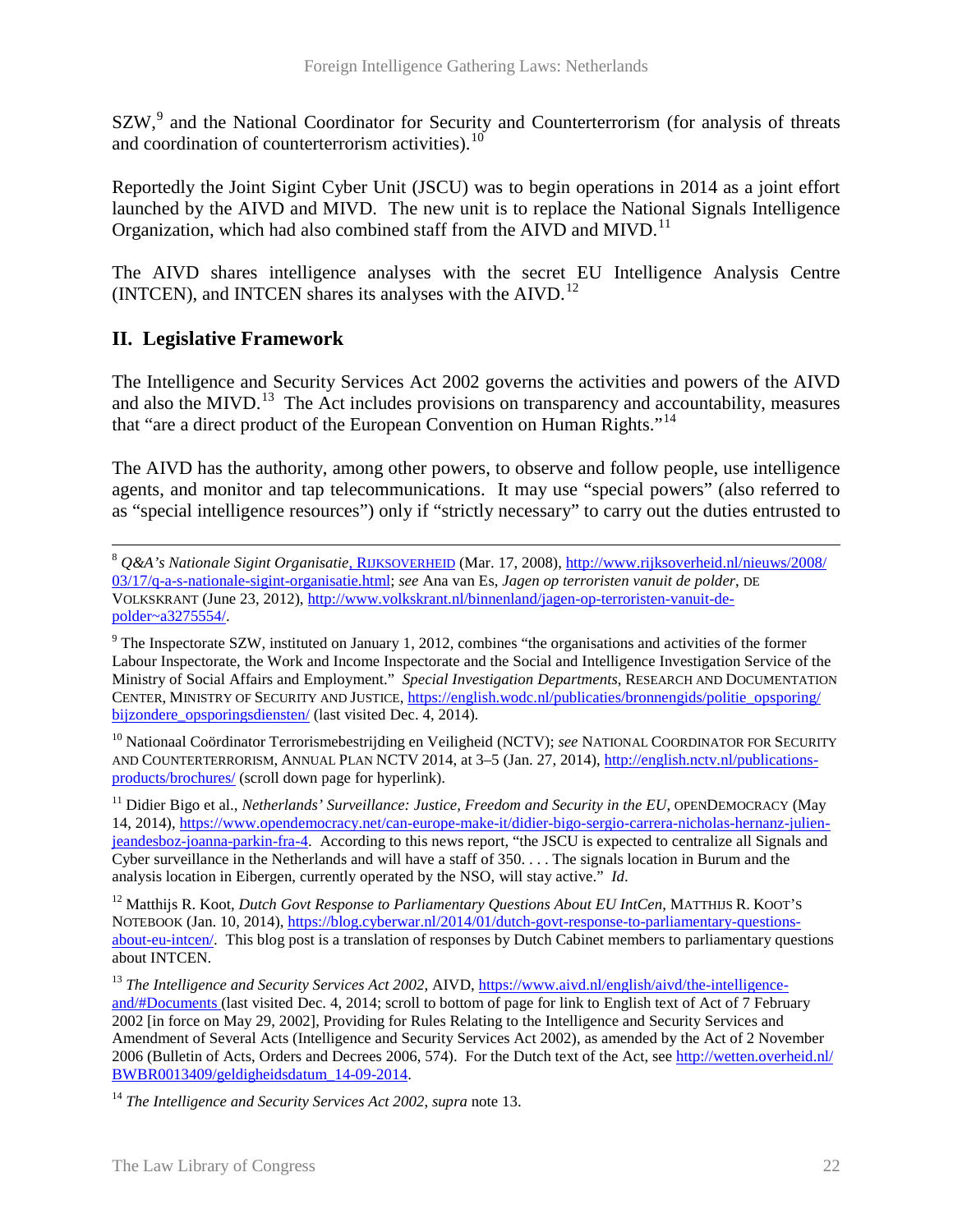it by law.<sup>15</sup> The special powers include surveillance, <sup>[16](#page-24-1)</sup> conducting searches, <sup>[17](#page-24-2)</sup> using intelligence agents,<sup>[18](#page-24-3)</sup> opening mail "and other consignments" without sender or addressee consent.<sup>[19](#page-24-4)</sup> and monitoring and tapping telecommunications.<sup>[20](#page-24-5)</sup> Special powers cannot be used, however, for security screenings or "safeguarding vital sectors," nor may any act "likely to seriously infringe personal privacy . . . be taken without the express prior permission of the Minister of the Interior."<sup>[21](#page-24-6)</sup> The exercise of a special power is generally allowed only if the relevant minister, or the relevant head of a service on the minister's behalf, has given permission for it.<sup>[22](#page-24-7)</sup>

One of the tasks of the AIVD is to conduct investigations regarding other countries on subjects designated by the Prime Minister, in accordance with the relevant ministers.<sup>[23](#page-24-8)</sup> The AIVD is authorized to conduct investigations that involve other countries "regarding matters with military relevance that have been designated by the Prime Minister, Minister of General Affairs in accordance with the relevant Ministers."<sup>24</sup> The AIVD and the MIVD may process the personal data of persons when this is necessary in the context of investigations concerning other countries; $^{25}$  $^{25}$  $^{25}$  tap, receive, record, and monitor conversations, telecommunication or date transfer by means of an automated network with ministerial permission (with certain exceptions); $^{26}$ and receive and record non-cable-bound telecommunications originating from or intended for other countries.<sup>27</sup> Both Services are authorized to notify "the appropriate intelligence and security services of other countries, and the appropriate international security, signals intelligence and intelligence bodies" regarding information processed by or on behalf of the Service.<sup>28</sup>

<span id="page-24-0"></span><sup>15</sup> *Id*.  $\overline{a}$ 

<span id="page-24-1"></span><sup>16</sup> *Id*.; Intelligence and Security Services Act 2002, art. 20.

<span id="page-24-2"></span><sup>17</sup> *The Intelligence and Security Services Act 2002*, *supra* note 13; Intelligence and Security Services Act 2002, art. 22.

<span id="page-24-3"></span><sup>18</sup> *The Intelligence and Security Services Act 2002*, *supra* note 13; Intelligence and Security Services Act 2002, art. 21.

<span id="page-24-4"></span><sup>19</sup> *The Intelligence and Security Services Act 2002*, *supra* note 13; Intelligence and Security Services Act 2002, art. 23.

<span id="page-24-5"></span><sup>20</sup> *The Intelligence and Security Services Act 2002*, *supra* note 13; Intelligence and Security Services Act 2002, arts. 24–27. For AIVD's digital intelligence activities, see GENERAL INTELLIGENCE AND SECURITY SERVICE, ANNUAL REPORT 2013, at 18 (Apr. 23, 2014), [https://www.aivd.nl/english/general/search/@3096/annual-report-2013/.](https://www.aivd.nl/english/general/search/@3096/annual-report-2013/) 

<span id="page-24-6"></span><sup>21</sup> *The Intelligence and Security Services Act 2002*, *supra* note 13.

<span id="page-24-7"></span><sup>&</sup>lt;sup>22</sup> Intelligence and Security Services Act 2002, art. 19  $\P$  1.

<span id="page-24-8"></span> $^{23}$  *Id.* art. 6 ¶ 2(d).

<span id="page-24-9"></span> $^{24}$  *Id.* art. 7 ¶ 2(e).

<span id="page-24-10"></span><sup>&</sup>lt;sup>25</sup> *Id.* arts. 13  $\P$  1(c) & 2(c).

<span id="page-24-11"></span><sup>26</sup> *Id*. art. 25 ¶¶ 3 & 8.

<span id="page-24-12"></span> $^{27}$  *Id.* art. 26 ¶ 1.

<span id="page-24-13"></span><sup>28</sup> *Id*. art. 36 ¶ 1(c).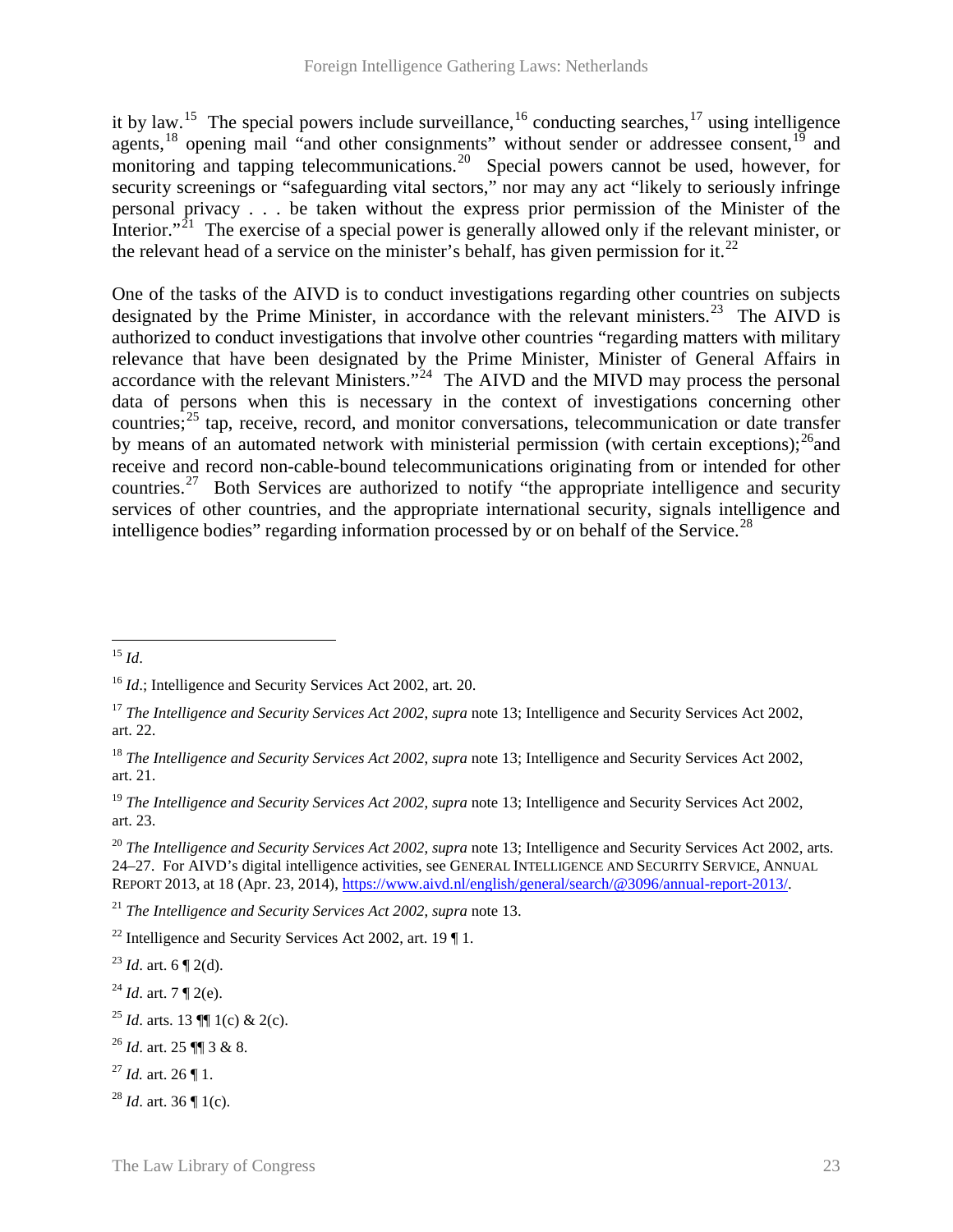Both the AIVD and MIVD must submit an annual report before May 1 every year.<sup>29</sup> The Intelligence and Security Services Act 2002 also requires the AIVD to "notify anyone against whom it has used powers which infringe their constitutional right to privacy at home (Article 12) or secrecy of communications (Article 13)."<sup>30</sup> The AIVD must review whether such notification is possible five years after the use of the power in question has terminated, but it will not notify the persons in question if doing so would harm relations with other countries or reveal the sources or methods of the  $AIVD$ .<sup>[31](#page-25-2)</sup>

# **III. Oversight**

An independent regulatory commission, comprised of three members appointed by the Crown at the Parliament's recommendation, carries out retrospective monitoring of the AIVD in compliance with the Intelligence and Security Services Act 2002 and also the Security Screening Act.<sup>[32](#page-25-3)</sup> "Subject to a legal obligation to confidentiality," the commission "is entitled to inspect any information it wishes." $33$  The commission also publishes an annual report. $34$ 

<span id="page-25-2"></span><sup>31</sup> *Id*.

<span id="page-25-3"></span><sup>32</sup> *Id.*

<span id="page-25-4"></span><sup>33</sup> *Id*.

<span id="page-25-5"></span><sup>34</sup> *Id*.

<span id="page-25-0"></span><sup>29</sup> *The Intelligence and Security Services Act 2002*, *supra* note 13; Intelligence and Security Services Act 2002, art. 8.  $\overline{a}$ 

<span id="page-25-1"></span><sup>30</sup> *The Intelligence and Security Services Act 2002*, *supra* note 13.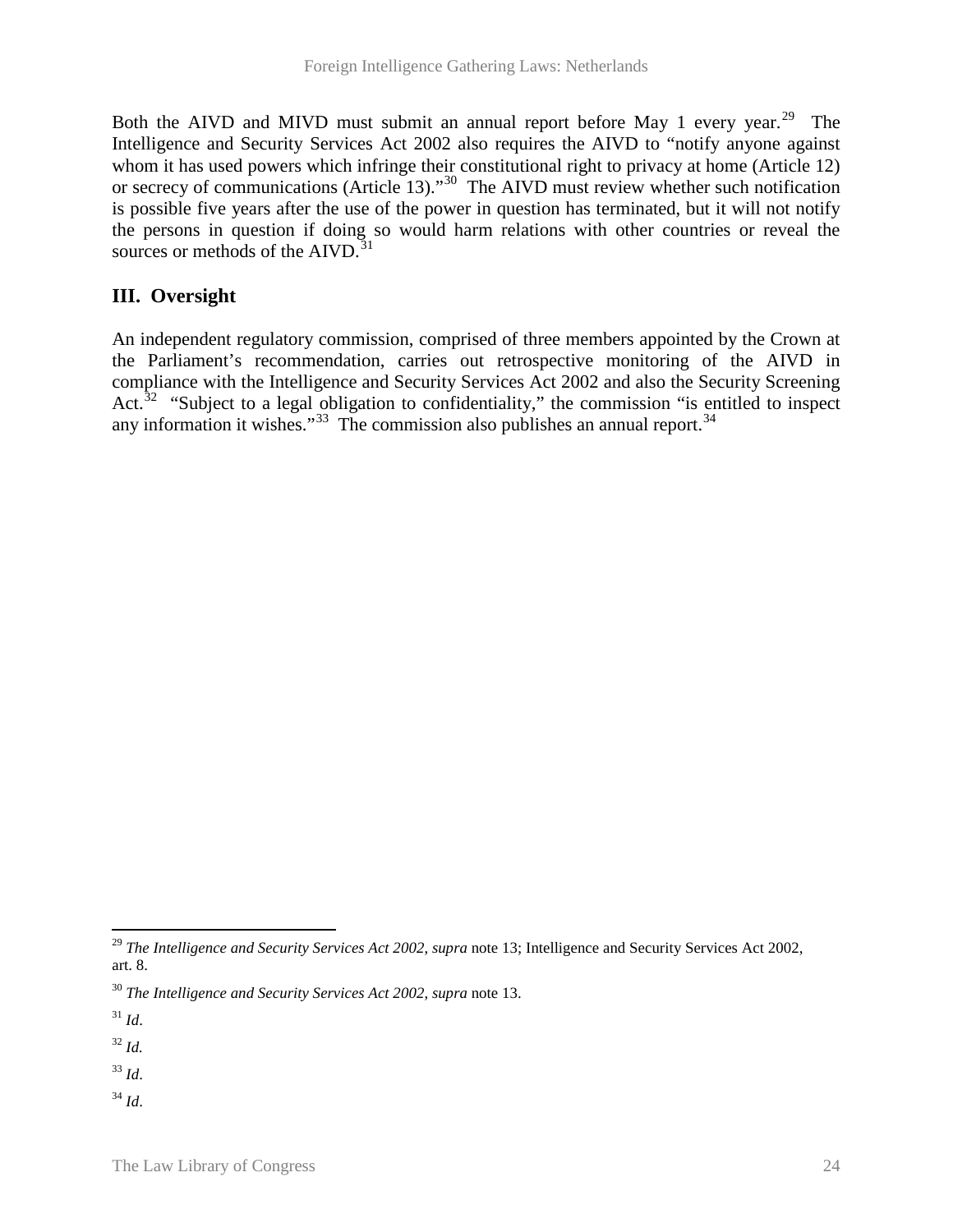# **Portugal**

*Eduardo Soares Senior Foreign Law Specialist*

**SUMMARY** Constitutional principles guarantee the protection of personal data in Portugal, including its collection and use, as well as the privacy of a person's home and communications. An information system composed of intelligence services and supervisory bodies is in charge of producing intelligence for the purpose of defending national interests. European Union Directives have been transposed into the country's domestic legal system to regulate the protection of personal data, and privacy in the telecommunications and electronic communications sectors.

# **I. Constitutional Principles**

The protection of personal data used in connection with information technology is a fundamental right guaranteed by the Portuguese Constitution of  $1976$  $1976$ .<sup>1</sup> The law must establish effective guarantees against the acquisition and abusive use, or use that is contrary to human dignity, of information concerning individuals and families. $2$  The home and the privacy of correspondence and other private means of communication are inviolable.<sup>[3](#page-26-2)</sup> Any interference by public authorities with correspondence, telecommunications, or other means of communication is prohibited, except in cases provided by law on matters of criminal procedure.<sup>[4](#page-26-3)</sup>

### **II. Information System of the Portuguese Republic**

In Portugal, intelligence activities are coordinated by the Information System of the Portuguese Republic (Sistema de Informações da República Portuguesa, SIRP). Law No. 30 of September 5, 1984, establishes the general basis of SIRP.<sup>[5](#page-26-4)</sup> The purposes of SIRP are reflected exclusively in the powers and prerogatives of the information services provided for in Law No. 30.<sup>[6](#page-26-5)</sup> These information services are responsible for ensuring, in compliance with the Constitution and the law, the production of information necessary for the preservation of internal and external security, as well as the independence and national interests, unity, and integrity of the state.<sup>[7](#page-26-6)</sup>

<span id="page-26-3"></span> $4$  *Id.* art. 34(4).

<span id="page-26-0"></span><sup>1</sup> CONSTITUIÇÃO DA REPÚBLICA PORTUGUESA [C.R.P.] (Constitutional Revision VII (2005)) art. 35, *available at* Assembleia da República [Assembly of the Republic], [http://www.parlamento.pt/Legislacao/ Paginas/](http://www.parlamento.pt/Legislacao/Paginas/ConstituicaoRepublicaPortuguesa.aspx)  [ConstituicaoRepublicaPortuguesa.aspx.](http://www.parlamento.pt/Legislacao/Paginas/ConstituicaoRepublicaPortuguesa.aspx)   $\overline{a}$ 

<span id="page-26-1"></span><sup>2</sup> *Id.* art. 26(2).

<span id="page-26-2"></span> $3$  *Id.* art. 34(1).

<span id="page-26-4"></span><sup>5</sup> Lei No. 30/84, de 5 de Setembro, as amended by Organic Law No. 4 of August 13, 2014, art. 1, http://www.pgdlisboa.pt/leis/lei mostra articulado.php?nid=764&tabela=leis.

<span id="page-26-5"></span> $^{6}$  *Id.* art. 2(1).

<span id="page-26-6"></span> $^7$  *Id.* art. 2(2).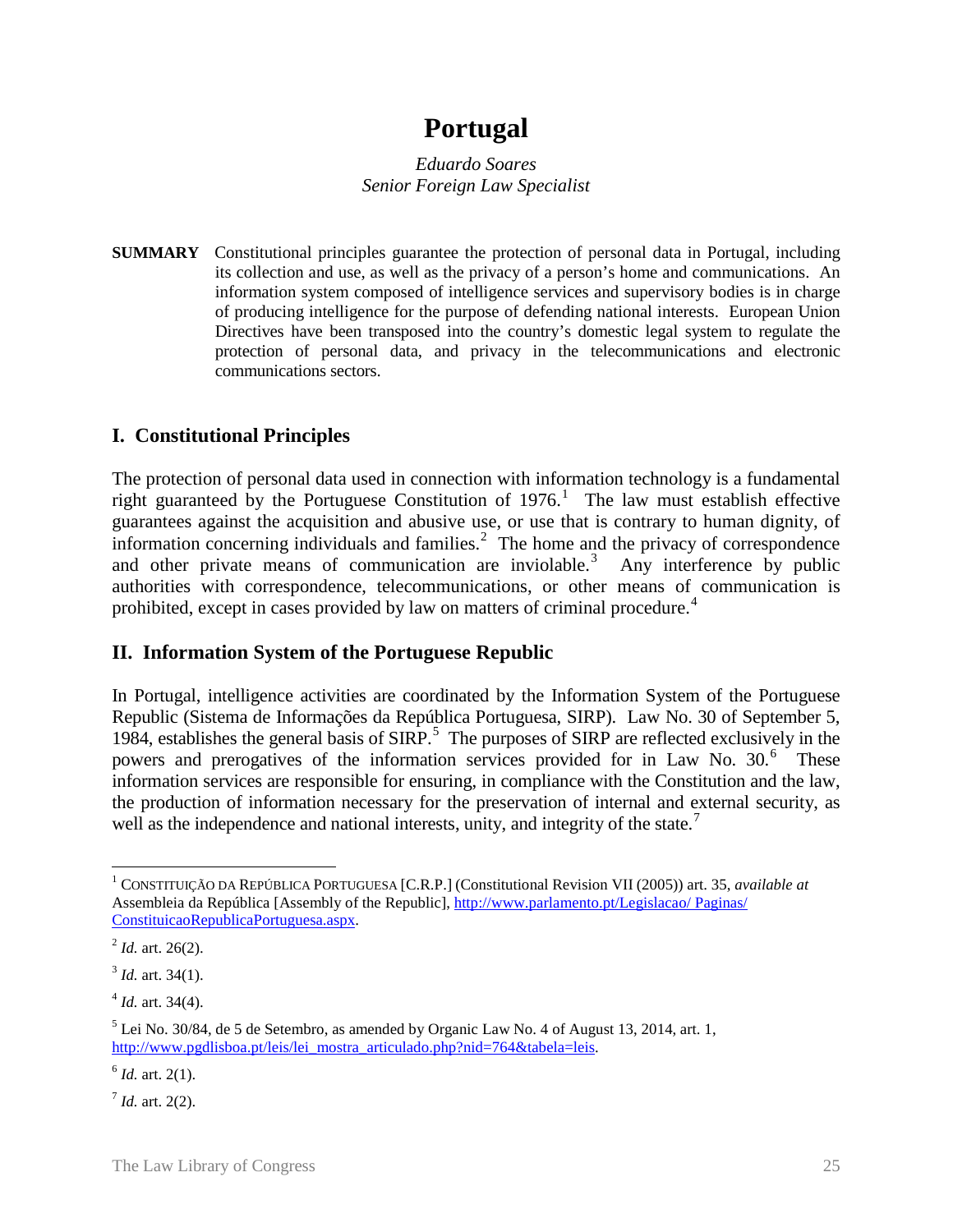Among the bodies created to achieve the purposes of Law No. 30 are the Strategic Information Service of Defense (Serviço de Informações Estratégicas de Defesa, SIED)<sup>[8](#page-27-0)</sup> and the Security Information Service (Serviço de Informações de Segurança, SIS).<sup>[9](#page-27-1)</sup>

SIED is the agency in charge of producing information that may assist in safeguarding the national independence, national interests, and external security of the country.<sup>[10](#page-27-2)</sup> SIS is the agency in charge of producing information to assist in safeguarding internal security and the prevention of sabotage; terrorism; espionage; and the performance of acts that, by their nature, may alter or destroy the state as constitutionally established.<sup>[11](#page-27-3)</sup>

Law No. 30 determines that activities involving research, processing, and dissemination of information that poses a threat or offense to the rights, freedoms, and guarantees embedded in the Constitution and the law cannot be developed.<sup>[12](#page-27-4)</sup> For this purpose, the information services are subject to all the restrictions established by law in defense of rights and freedoms.<sup>[13](#page-27-5)</sup> Each information service can only develop research activities and process information related to their specific mission, without prejudice to the obligation to mutually communicate data and information that may be relevant to the achievement of the purposes of SIRP.<sup>[14](#page-27-6)</sup>

Civil or military employees or agents of the information services provided for in Law No. 30 cannot exercise powers, perform actions, or develop activities under the specific jurisdiction of the courts and bodies with police functions.<sup>[15](#page-27-7)</sup> The information services may have data centers consistent with the nature of the service, which must process and save on a magnetic file the data and information collected in the course of their business.<sup>16</sup> Each data center works autonomously and cannot be connected with other data centers.<sup>[17](#page-27-9)</sup>

# **III. European Union Directives and Domestic Laws**

In 1995, the European Union issued Directive 95/46/EC on the protection of individuals with regard to the processing of personal data and on the free movement of such data.<sup>[18](#page-27-10)</sup> During

<span id="page-27-4"></span> $12$  *Id.* art. 3(1).

<span id="page-27-5"></span> $13$  *Id.* art. 3(2).

<span id="page-27-6"></span> $14$  *Id.* art. 3(3).

<span id="page-27-7"></span> $15$  *Id.* art. 4(1).

<span id="page-27-8"></span><sup>16</sup> *Id.* art. 23(1). *See also* Law No. 9, arts. 41–43.

<span id="page-27-0"></span><sup>8</sup> *Id.* art. 7(e).  $\overline{a}$ 

<span id="page-27-1"></span><sup>9</sup> *Id.* art. 7(f).

<span id="page-27-2"></span><sup>&</sup>lt;sup>10</sup> *Id.* art. 20. *See also* Law No. 9 of February 19, 2007, art. 26, http://www.pgdlisboa.pt/leis/lei mostra [articulado.php?nid=910&tabela=leis&ficha=1&pagina=1&.](http://www.pgdlisboa.pt/leis/lei_mostra_articulado.php?nid=910&tabela=leis&ficha=1&pagina=1&)

<span id="page-27-3"></span><sup>11</sup> *Id.* art. 21. *See also* Law No. 9, art. 33.

<span id="page-27-9"></span><sup>17</sup> *Id.* art. 23(2).

<span id="page-27-10"></span><sup>&</sup>lt;sup>18</sup> Directive 95/46/EC, of the European Parliament and of the Council of 24 October 1995 on the Protection of Individuals with Regard to the Processing of Personal Data and on the Free Movement of Such Data, 1995 O.J. (L 281) 31, [http://eur-lex.europa.eu/LexUriServ/LexUriServ.do?uri=CELEX:31995L0046:en:HTML.](http://eur-lex.europa.eu/LexUriServ/LexUriServ.do?uri=CELEX:31995L0046:en:HTML) For a discussion of this and other EU legislation, see EU survey, *supra*.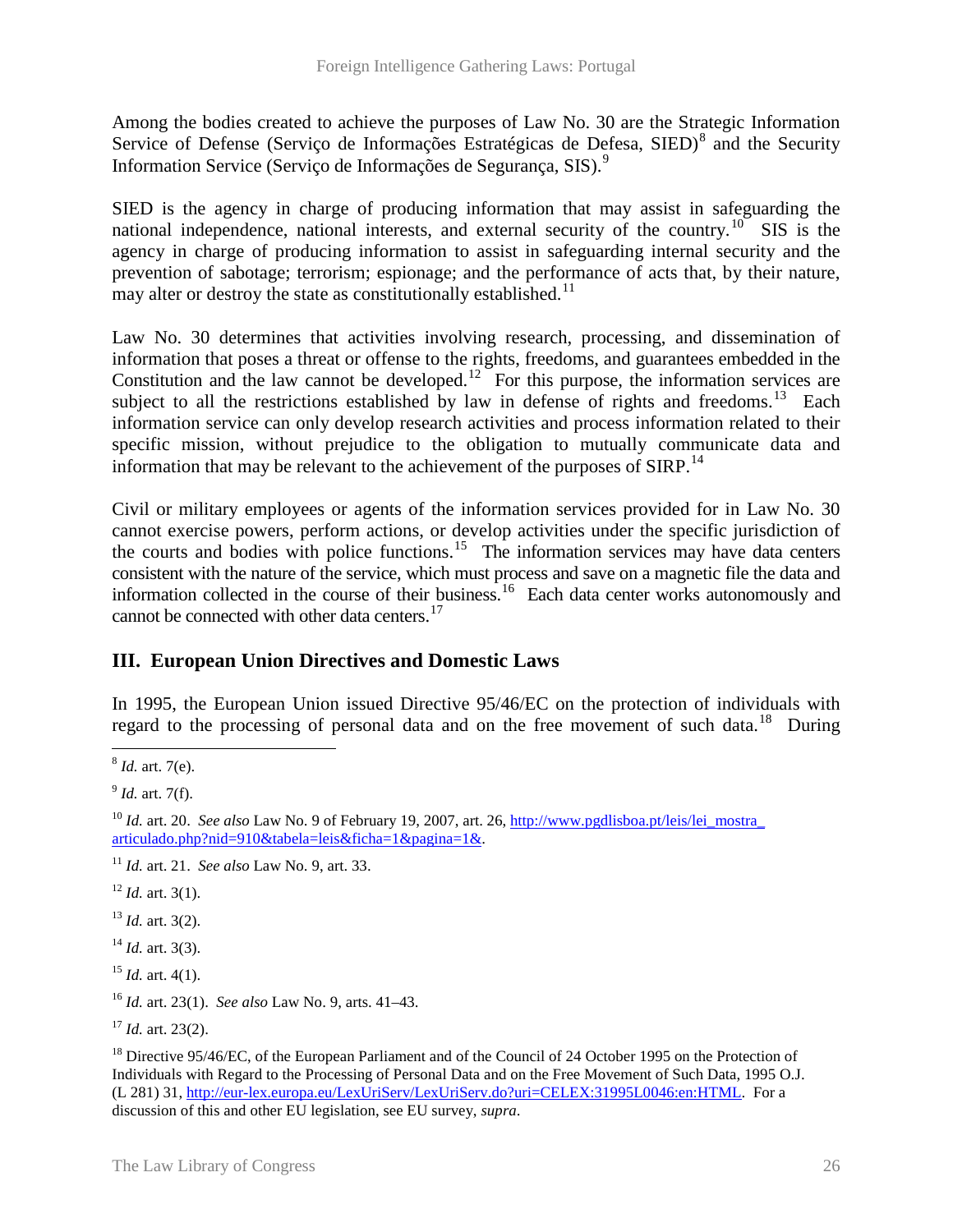Portugal's Constitutional Review of 1997, article 35 of the Constitution was amended to enable an adequate transposition of Directive No. 95/46/EC into Portugal's Constitutional Charter.<sup>[19](#page-28-0)</sup> Subsequently, Law No. 67 of October 26, 1998,  $^{20}$  $^{20}$  $^{20}$  was enacted as the new law on protection of personal data, which transposed Directive No. 95/46/EC into Portugal's domestic legislation.

Law No. 41 of August 18, 2004,<sup>[21](#page-28-2)</sup> transposed Directive 2002/58/EC<sup>[22](#page-28-3)</sup> on Privacy and Electronic Communications into Portugal's domestic legislation and applies to the processing of personal data in the context of networks and electronic communication services available to the public, specifying and supplementing the provisions of Law No.  $67/98$ <sup>[23](#page-28-4)</sup>

The processing of personal data referring to philosophical or political beliefs, political party or union membership, religious faith, private life, and racial or ethnic origin, as well as the processing of data concerning a person's health or sex life, including genetic data, is prohibited under article 7(1) of Law No.  $67/98.^{24}$  However, article 7(2) of Law 67/98 determines that the processing of the data mentioned in article 7(1) is allowed if permission is provided by law or authorized, in specific situations, by the National Commission of Data Protection (Comissão Nacional de Protecção de Dados, CNPD).<sup>[25](#page-28-6)</sup> Article 5(1) of Law No. 67/98 lists the requirements for the collection and treatment of personal data.<sup>[26](#page-28-7)</sup>

On July 17, 2008, Law No. 32 was issued to regulate the storage and transmission of traffic and location data relative to natural persons and legal entities, as well as the related data necessary to identify the subscriber or registered user, for purposes of investigation, detection, and prosecution of serious crimes by the competent authorities.<sup>[27](#page-28-8)</sup> Law No. 32 transposed Directive

<span id="page-28-4"></span> $23$  Lei No. 41/2004, art. 1(2).

<span id="page-28-5"></span> $^{24}$  Lei No. 67/98, art. 7(1).

<span id="page-28-7"></span> $^{26}$  *Id.* art. 5(1).

<span id="page-28-0"></span><sup>19</sup> QUARTA REVISÃO CONSTITUCIONAL, Lei No. 1/97, de 20 de Setembro, art. 18, *available at* Procuradoria-Geral Distrital de Lisboa [Lisboa Attorney General's Office], [http://www.pgdlisboa.pt/ pgdl/leis/lei\\_mostra\\_articulado.](http://www.pgdlisboa.pt/pgdl/leis/lei_mostra_articulado.php?nid=11&tabela=leis&ficha=1&pagina=1)  [php?nid=11&tabela=leis&ficha=1&pagina=1.](http://www.pgdlisboa.pt/pgdl/leis/lei_mostra_articulado.php?nid=11&tabela=leis&ficha=1&pagina=1)  $\overline{a}$ 

<span id="page-28-1"></span><sup>&</sup>lt;sup>20</sup> Lei No. 67/98, de 26 de Outubro, Lei da Protecção de Dados Pessoais [Personal Data Protection Law], [http://www.pgdlisboa.pt/pgdl/leis/lei\\_mostra\\_articulado.php?nid=156&tabela=leis&ficha=1&pagina=1.](http://www.pgdlisboa.pt/pgdl/leis/lei_mostra_articulado.php?nid=156&tabela=leis&ficha=1&pagina=1)

<span id="page-28-2"></span><sup>&</sup>lt;sup>21</sup> Lei No. 41/2004, de 18 de Agosto, http://www.pgdlisboa.pt/pgdl/leis/lei mostra articulado.php?nid= [707&tabela=leis&ficha=1&pagina=1.](http://www.pgdlisboa.pt/pgdl/leis/lei_mostra_articulado.php?nid=707&tabela=leis&ficha=1&pagina=1)

<span id="page-28-3"></span><sup>&</sup>lt;sup>22</sup> Directive 2002/58/EC of the European Parliament and of the Council of 12 July 2002 Concerning the Processing of Personal Data and the Protection of Privacy in the Electronic Communications Sector (Directive on Privacy and Electronic Communications), 2002 O.J. (L 201) 37, [http://eur-lex.europa.eu/LexUriServ/LexUri Serv.do?uri=](http://eur-lex.europa.eu/LexUriServ/LexUriServ.do?uri=CELEX:32002L0058:en:HTML)  [CELEX:32002L0058:en:HTML](http://eur-lex.europa.eu/LexUriServ/LexUriServ.do?uri=CELEX:32002L0058:en:HTML)**.** 

<span id="page-28-6"></span><sup>&</sup>lt;sup>25</sup> *Id.* art. 7(2). Article 22(1) of Law No. 67/98 determines that the CNPD is the national authority charged with the power to supervise and monitor compliance with the laws and regulations in the area of personal data protection, with strict respect for the human rights and the fundamental freedoms and guarantees provided by the Constitution and the law.

<span id="page-28-8"></span><sup>&</sup>lt;sup>27</sup> Lei No. 32/2008, de 17 de Julho, art. 1(1), http://www.pgdlisboa.pt/pgdl/leis/lei mostra articulado.php? [nid=1264&tabela=leis&ficha=1&pagina=1&.](http://www.pgdlisboa.pt/pgdl/leis/lei_mostra_articulado.php?nid=1264&tabela=leis&ficha=1&pagina=1&)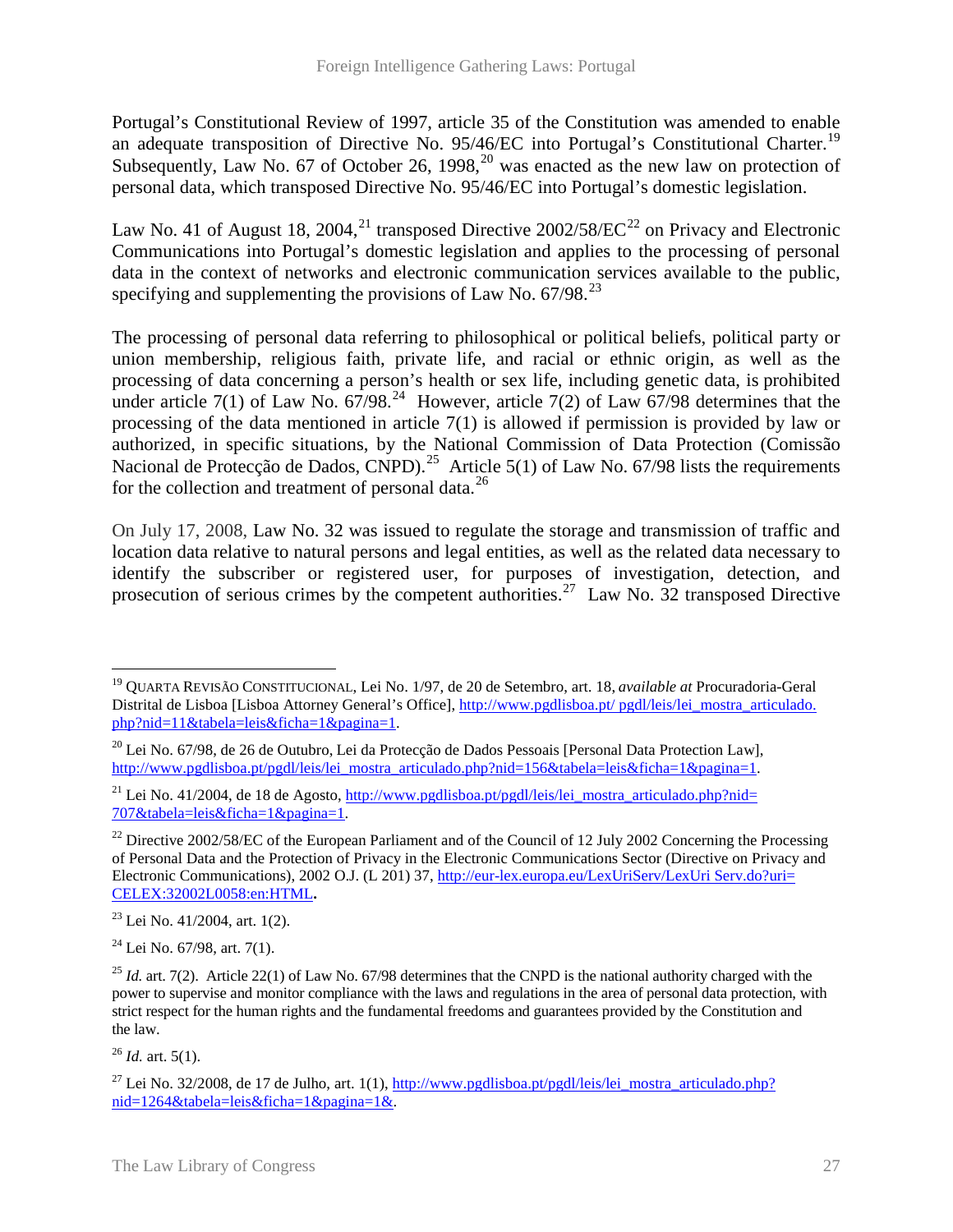$2006/24/EC^{28}$  $2006/24/EC^{28}$  $2006/24/EC^{28}$  into Portugal's domestic legal system. According to Law No. 32, the retention of data revealing the content of communications is prohibited, without prejudice to the provisions of Law No. 41/2004 and criminal procedure law on the interception and recording of communications. [29](#page-29-1)

The storage and transmission of data must be made exclusively in connection with the investigation, detection, and prosecution of serious crimes by the competent authorities.<sup>[30](#page-29-2)</sup> The transmission of data to the competent authorities can only be authorized by a written order issued by a judge, in accordance with article 9 of Law No. 32/2008.<sup>[31](#page-29-3)</sup> The files for the retention of data under Law No.  $32/2008$  must be separated from any other files used for other purposes.<sup>32</sup> The data subject cannot oppose the storage and transmission of data.<sup>[33](#page-29-5)</sup>

 $\overline{a}$ 

<span id="page-29-0"></span><sup>&</sup>lt;sup>28</sup> Directive 2006/24/EC of the European Parliament and of the Council of 15 March 2006 on the Retention of Data Generated or Processed in Connection with the Provision of Publicly Available Electronic Communications Services or of Public Communications Networks and Amending Directive 2002/58/EC, 2006 O.J. (L 105) 54, [http://eur](http://eur-lex.europa.eu/legal-content/EN/TXT/?uri=CELEX:32006L0024)[lex.europa.eu/legal-content/EN/TXT/?uri=CELEX:32006L0024.](http://eur-lex.europa.eu/legal-content/EN/TXT/?uri=CELEX:32006L0024)

<span id="page-29-1"></span> $29$  Lei No. 32/2008, art. 1(2).

<span id="page-29-2"></span><sup>30</sup> *Id.* art. 3(1).

<span id="page-29-3"></span> $31$  *Id.* art. 3(2).

<span id="page-29-4"></span> $32$  *Id.* art. 3(3).

<span id="page-29-5"></span><sup>33</sup> *Id.* art. 3(4).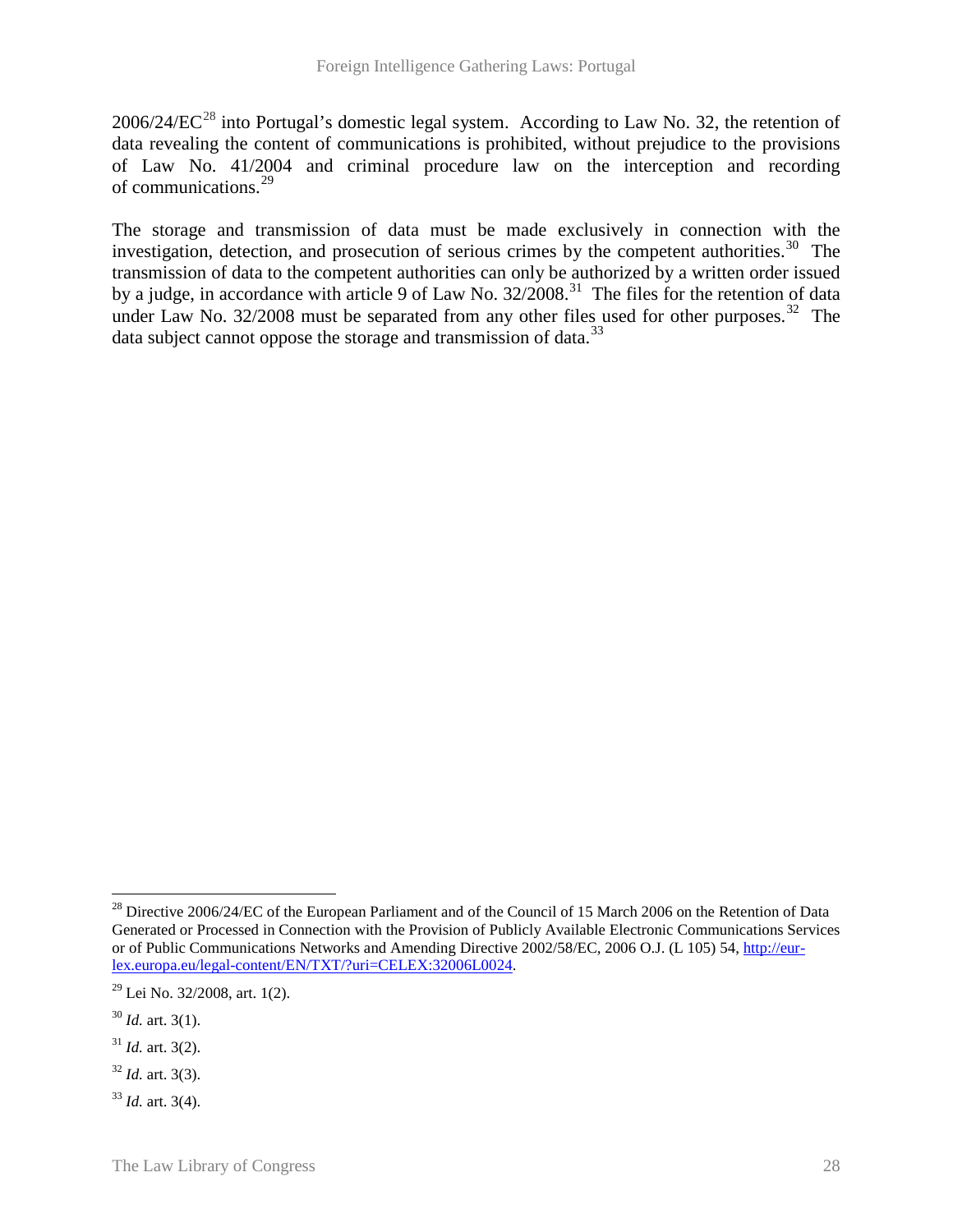# **Romania**

*Nerses Isajanyan Foreign Law Consultant*

**SUMMARY** Intelligence gathering in Romania is divided among several government agencies as provided in national security legislation. Constitutional principles guarantee the protection of privacy and personal data. Surveillance and intelligence gathering is conducted in accordance with national criminal procedural legislation, and all agencies involved in intelligence collection are subject to the same procedures. Control over intelligence activities by government agencies is conducted by the Parliament and through the judicial review of warrants for data collection issued by the prosecutorial offices; the latter form of control, however, appears to be inefficient because of weakness in the judiciary.

# **I. Introduction**

The Romanian intelligence community consists of six cabinet-level services and ministerial substructures charged with intelligence collection:

- Domestic Intelligence Service (Serviciul Român de Informații, SRI)
- Foreign Intelligence Service (Serviciul de Informații Externe, SIE)
- Guard and Protection Service (Serviciul de Protecție și Pază, SPP, in charge of protecting Romanian and foreign VIPs)
- Defense Ministry's Directorate of Defense Intelligence
- Interior Ministry's General Directorate of Intelligence and Internal Protection (police)
- Justice Ministry's General Directorate for Protection and Anti-Corruption<sup>[1](#page-30-0)</sup>

Each agency works in a specific field within the scope of its jurisdiction as assigned by the Law on National Security of Romania.<sup>[2](#page-30-1)</sup> The SIE was created under a specific law that defined its duties and created a multilayered oversight structure aimed at immunizing the Service from political manipulations along party lines.<sup>[3](#page-30-2)</sup> The Service operates independently of the government and is not subordinate to the incumbent executive.<sup>[4](#page-30-3)</sup> The Law states that the means

<span id="page-30-0"></span> $^{\rm 1}$  Hans Born & Marina Caparini, Democratic Control of Intelligence Services: Containing Rogue ELEPHANTS 48 (Ashgate Pub. Ltd. 2013).  $\overline{a}$ 

<span id="page-30-1"></span><sup>&</sup>lt;sup>2</sup> Law No. 51/1991 on National Security of Romania, MONITORUL OFFICIAL [MO] [OFFICIAL GAZETTE], Aug. 7, 1991, *available in English at* [https://www.sri.ro/fisiere/legislation/Law\\_national-security.pdf.](https://www.sri.ro/fisiere/legislation/Law_national-security.pdf)

<span id="page-30-2"></span><sup>&</sup>lt;sup>3</sup> Law No. 1/1998 on the Organization and Functioning of the Foreign Intelligence Service, MO, Jan. 6, 1998, [http://www.sie.ro/En/Legi/1.pdf.](http://www.sie.ro/En/Legi/1.pdf)

<span id="page-30-3"></span><sup>4</sup> COUNCIL OF EUROPE, CIA ABOVE THE LAW? SECRET DETENTIONS AND UNLAWFUL INTER-STATE TRANSFERS OF DETAINEES IN EUROPE 201 (2008).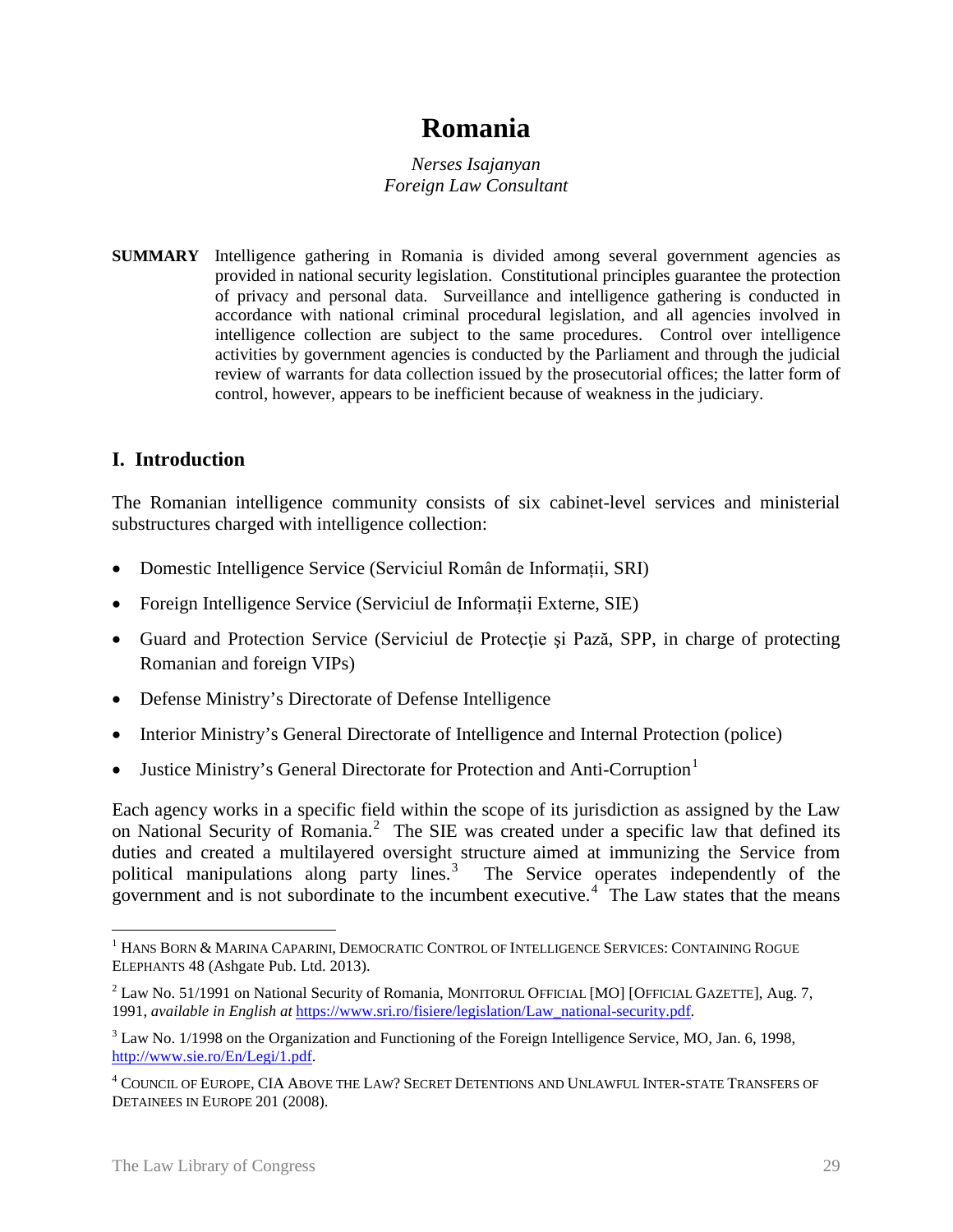of intelligence gathering must not violate citizens' basic rights and freedoms, private life, or honor and reputation, nor can it impose on them any illegal restraints.<sup>[5](#page-31-0)</sup>

To ensure the unified coordination of all activities pertaining to defense and state security, including intelligence operations, the National Defense Supreme Council, an autonomous administrative body managed by the Office of the President of Romania, was created by law in 1990.<sup>[6](#page-31-1)</sup> Additionally, the Council coordinates and monitors activities of the SRI, SEI, and SPP.<sup>[7](#page-31-2)</sup>

# **II. Legislative Oversight**

The SIE and the SRI are subject to parliamentary control through special parliamentary committees individually dedicated to each agency. [8](#page-31-3) These committees consist of nine members each, seven representing the lower chamber of the Parliament and two representing the Senate.<sup>[9](#page-31-4)</sup> Each party represented in Parliament has members on these committees.<sup>[10](#page-31-5)</sup> Both committees overseeing the SRI and SIE are empowered to verify constitutional and legal compliance of the Services' activities and investigate allegations of illegal intelligence collection.<sup>[11](#page-31-6)</sup>

The committees are allowed to request information possessed by the SRI and SIE. Both Services are required to respond to such requests within a reasonable period of time, unless doing so jeopardizes ongoing operations, the identities of agents, or intelligence sources and methods.<sup>[12](#page-31-7)</sup> The committees are authorized to investigate the directors of the agencies and their staff members and have the right to conduct unannounced visits to the Services, which must grant the committees full access to personnel, data, and facilities.<sup>[13](#page-31-8)</sup> Reportedly the committees have uncovered corruption and links to organized crime within the agencies, and violations of civil rights and liberties committed by intelligence services personnel.<sup>[14](#page-31-9)</sup> On the basis of media accusations, parliamentary committees initiated a series of SRI and SIE investigations and inquiries, which resulted in the removal of personnel.<sup>[15](#page-31-10)</sup>

<span id="page-31-6"></span> $11 \, H$ 

<span id="page-31-7"></span><sup>12</sup> *Id.*

<span id="page-31-8"></span><sup>13</sup> *Id.*

<span id="page-31-9"></span><sup>14</sup> *Id.*

<span id="page-31-10"></span><sup>15</sup> *Id.* at 233.

<span id="page-31-0"></span> $<sup>5</sup>$  Law No. 1/1998 on the Organization and Functioning of the Foreign Intelligence Service art. 10(3).</sup>  $\overline{a}$ 

<span id="page-31-1"></span><sup>&</sup>lt;sup>6</sup> Law No. 39/1990 on the Setting Up, Organization and Functioning of the Supreme Council of National Defense, MO, Dec. 13, 1990.

<span id="page-31-2"></span><sup>7</sup> THOMAS BRUNEAU & STEVEN BORAZ, REFORMING INTELLIGENCE: OBSTACLES TO DEMOCRATIC CONTROL AND EFFECTIVENESS 255 (Univ. Texas Press 2009).

<span id="page-31-3"></span><sup>8</sup> COUNCIL OF EUROPE, *supra* note 4, at 201.

<span id="page-31-4"></span><sup>9</sup> Rule No. 44/1998 on the Setting Up, Organization and Functioning of the Special Parliamentary Commission for Overseeing the Foreign Intelligence Service, [http://sie.ro/En/Legi/44.pdf.](http://sie.ro/En/Legi/44.pdf) 

<span id="page-31-5"></span><sup>10</sup> BRUNEAU & BORAZ, *supra* note 7, at 227.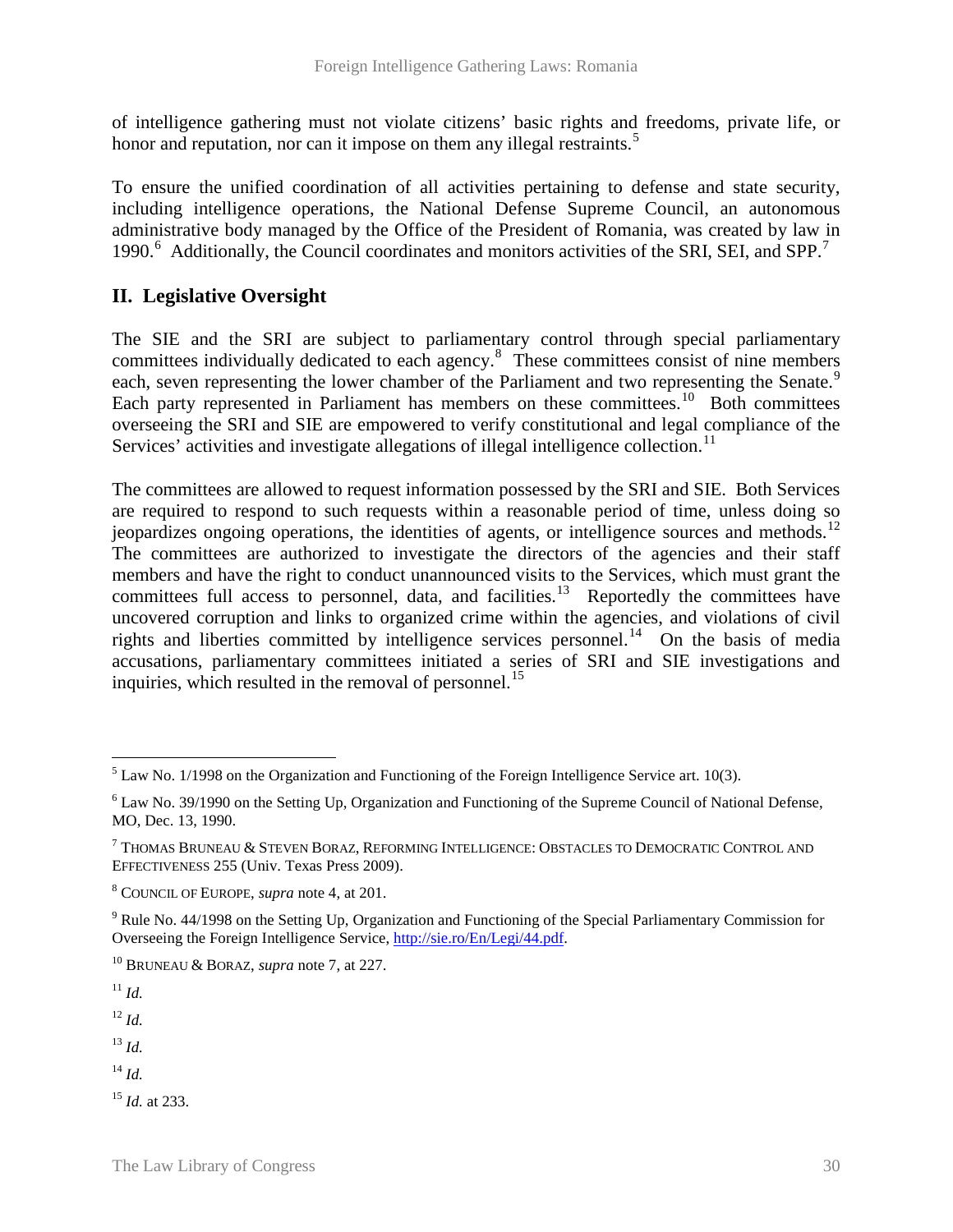# **III. Judicial Control over Surveillance Procedures**

Judicial oversight is generally limited to the consideration and issuance of warrants for surveillance that restrict an individual's civil rights and liberties.<sup>[16](#page-32-0)</sup> The National Security Law authorized the SRI and SIE to undertake intelligence surveillance and established preemptive control by judicial authorities.<sup>[17](#page-32-1)</sup> Article 13 of the Law states that requests for warrants must be approved by the Prosecutor General's office and must contain details regarding the following:

- Motivating threat to national security
- Specific activities for which the warrant is being issued (e.g., surveillance, wiretapping, search, seizure)
- Names of persons whose communications are to be intercepted, or of those who hold the information, documents, or objects that must be obtained
- Location where the warranted activities will be carried out, if and when it is possible to provide this information
- Duration for which the requested warrant is valid (up to six months initially)
- Office charged with the execution of the warrant<sup>[18](#page-32-2)</sup>

Warrants are valid for six months, although they can be extended an indefinite number of times for three-month periods when cause is shown.<sup>[19](#page-32-3)</sup> In 2005 warrant approval was reassigned from prosecutors to judges, although prosecutors were permitted to approve short-term (twenty-four-to forty-eight-hour) warrants during weekends when judges are off duty.<sup>[20](#page-32-4)</sup>

The weakness and vulnerability to political influence of the legal and justice system is still a significant obstacle to effective democratic oversight.<sup>[21](#page-32-5)</sup> Statistics revealed that  $14,267$ wiretapping warrants were requested between 1989 and 2002 by the intelligence agencies, and the Prosecutor General did not deny a single one.<sup>[22](#page-32-6)</sup> Of the warrants issued, only about 2% led to an indictment, while the Services claimed the remaining 98% were "used for prevention of a crime." $^{32}$ 

- <span id="page-32-2"></span><sup>18</sup> *Id*. art. 13.
- <span id="page-32-3"></span><sup>19</sup> *Id*.

<span id="page-32-7"></span> $^{23}$  *Id.* 

<span id="page-32-0"></span><sup>16</sup> BORN & CAPARINI, *supra* note 1, at 59.  $\overline{a}$ 

<span id="page-32-1"></span><sup>17</sup> Law No. 51/1991, arts. 8, 13.

<span id="page-32-4"></span><sup>20</sup> BORN & CAPARINI, *supra* note 1, at 59.

<span id="page-32-5"></span> $^{21}$  *Id.* at 64.

<span id="page-32-6"></span><sup>22</sup> BRUNEAU & BORAZ, *supra* note 7, at 228.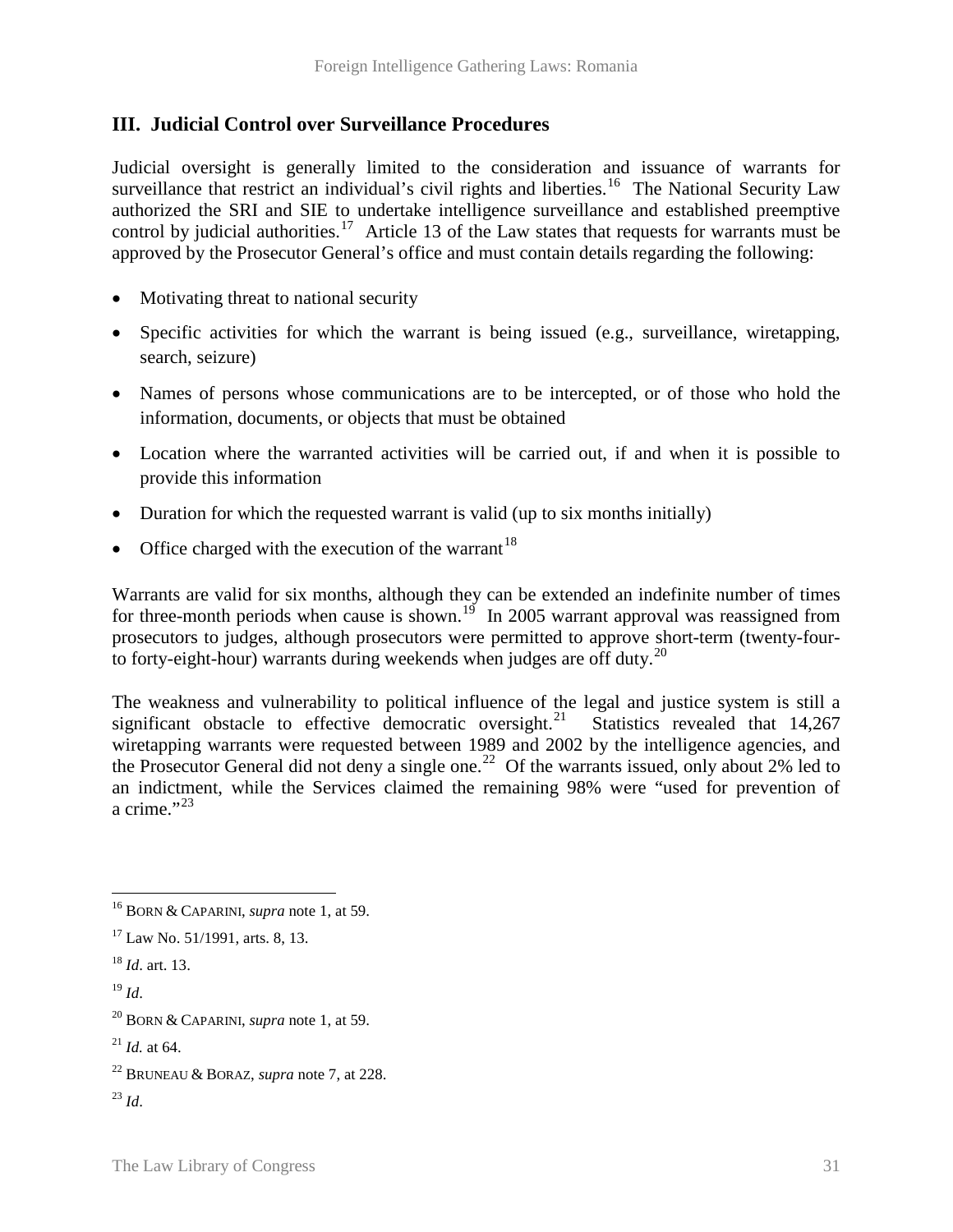The National Security Law states that "any citizen who considers himself injured in an unjustified manner through the activities that constitute the object of the warrant . . . may lodge a complaint with the public prosecutor specially appointed, hierarchically superior to the public prosecutor who has issued the warrant."<sup>[24](#page-33-0)</sup> The Law provides that citizens who believe that their rights or liberties have been violated by the government in the course of its information gathering have the right to "inform any of the standing comittees [sic] for the defence and ensuring of the public order, of the two chambers of the Parliament."<sup>[25](#page-33-1)</sup>

<span id="page-33-0"></span> $^{24}$  Law No. 51/1991, art. 13.  $\overline{a}$ 

<span id="page-33-1"></span><sup>25</sup> *Id.* art. 16.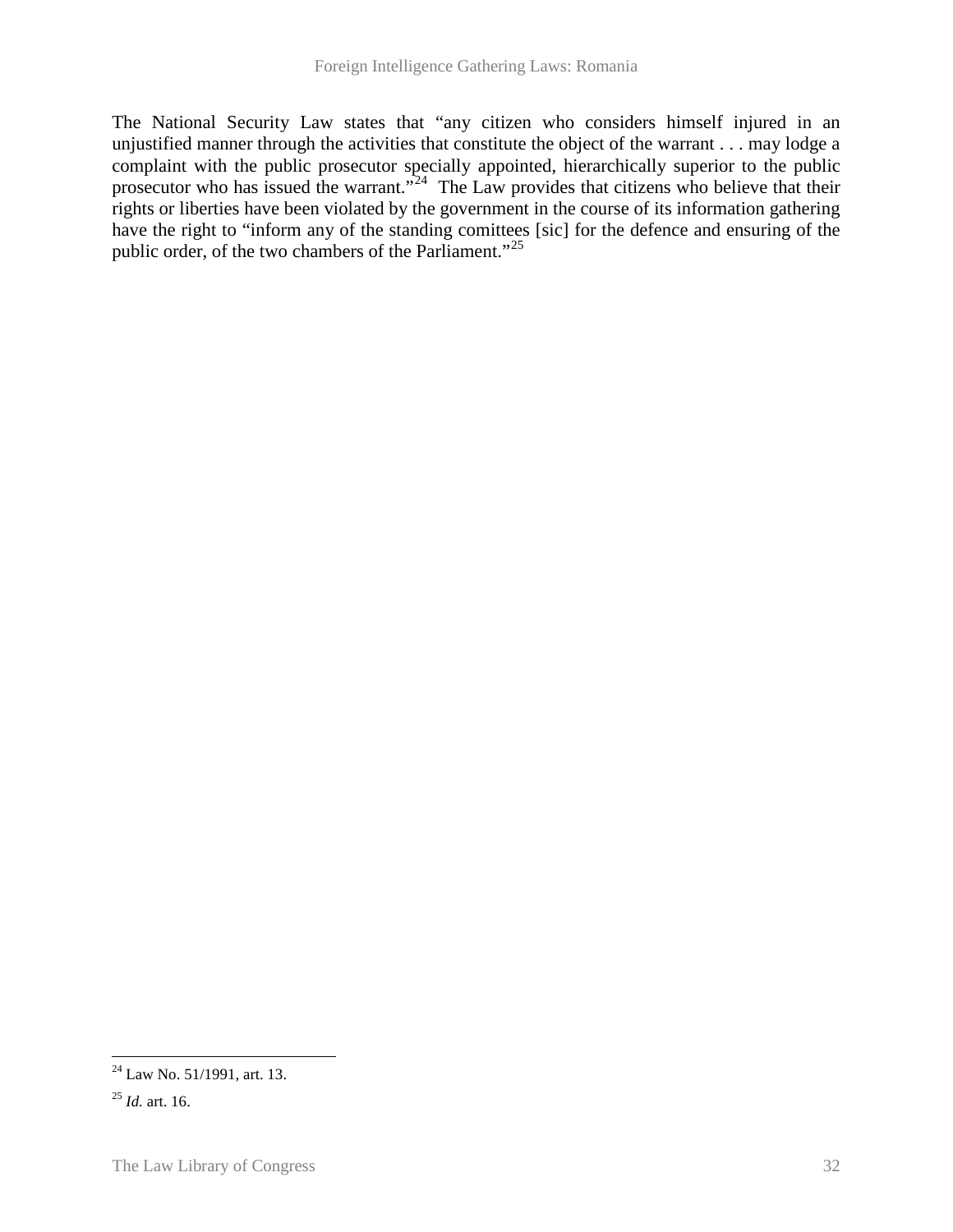# **Sweden**

*Elin Hofverberg Foreign Law Consultant*

**SUMMARY** Signal surveillance is regulated by Swedish law. Only the National Defense Radio Establishment may carry out surveillance and only on cross-border communication. Information may be requested by the government, the military, and the police. Sweden's surveillance legislation has received widespread criticism, including from the European Parliament, on the grounds that it fails adequately to protect privacy and may violate the European Convention on Human Rights. Specific privacy protection regulations that pertain to surveillance information are in place.

# **I. Signal Surveillance Legislation**

Intelligence collection of data through signal surveillance is carried out by Försvarets Radioanstalt (FRA) (the National Defense Radio Establishment)<sup>[1](#page-34-0)</sup> and is governed by the Act on Signal Surveillance for Defense Intelligence Activities, commonly referred to as the FRA legislation. $^{2}$  $^{2}$  $^{2}$  Surveillance is also limited by the more general Act on Defense Intelligence Activity.[3](#page-34-2)

### **A. Requirements**

Intelligence data collection through signal intelligence can only be requested by the government, government offices, the Swedish Armed Forces, the Swedish Security Service (Police), and the National Operative Department of the Police.<sup>[4](#page-34-3)</sup> Such collection requires prior authorization from the Defense Intelligence Court<sup>[5](#page-34-4)</sup> and can only be carried to determine

1. outer military threats against the country,

2. conditions for Swedish involvement in peace promotion and humanitarian international missions or threats against security for Swedish interests during such missions,

3. strategic relationships regarding international terrorism and other significant transborder crime that can threaten important national interests,

4. development and spread of mass destruction weapons, military material and products covered in the Law (SFS 2000:1064) on control of products with dual uses and technical assistance,

<span id="page-34-0"></span><sup>&</sup>lt;sup>1</sup> *In English*, FRA[, http://www.fra.se/snabblankar/english.10.html](http://www.fra.se/snabblankar/english.10.html) (last visited Dec. 2, 2014).  $\overline{a}$ 

<span id="page-34-1"></span><sup>2</sup> LAG OM SIGNALSPANING I FÖRSVARSUNDERRÄTTELSEVERKSAMHET [ACT ON SIGNAL SURVEILLANCE FOR DEFENSE INTELLIGENCE ACTIVITIES] (Svensk författningssamling [SFS] 2008:717)[, http://www.notisum.se/rnp/sls/lag/](http://www.notisum.se/rnp/sls/lag/20080717.htm)  [20080717.htm.](http://www.notisum.se/rnp/sls/lag/20080717.htm)

<span id="page-34-2"></span><sup>3</sup> LAG OM FÖRSVARSUNDERRÄTTELSEVERKSAMHET [ACT ON DEFENSE INTELLIGENCE ACTIVITIES] (SFS 2000:130), [https://lagen.nu/2000:130.](https://lagen.nu/2000:130)

<span id="page-34-3"></span><sup>4</sup> 4 § ACT ON SIGNAL SURVEILLANCE.

<span id="page-34-4"></span><sup>5</sup> *Id*. 4 § para. 3.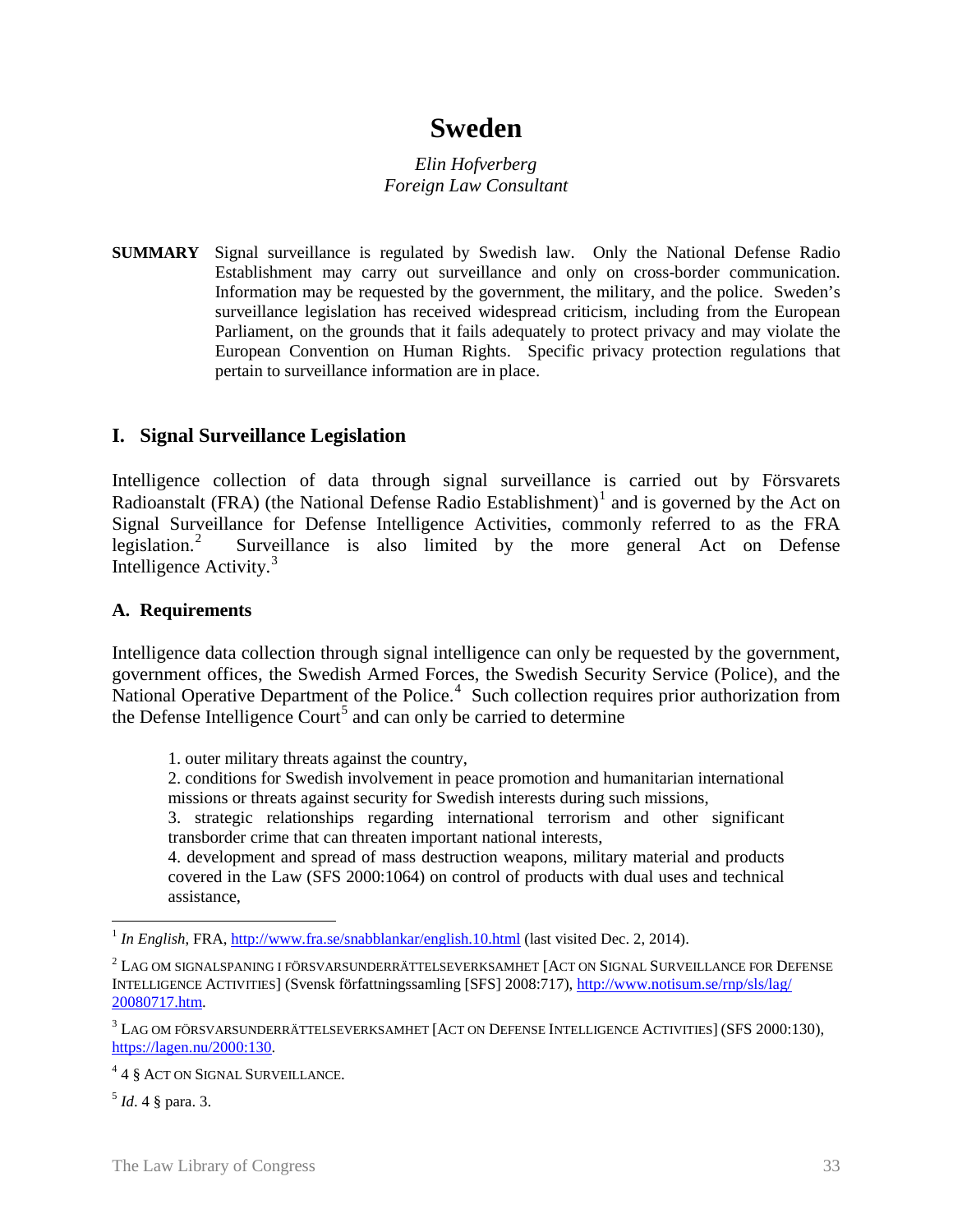5. serious outer threats against society's infrastructure,

6. conflicts abroad with consequences to international security,

7. foreign intelligence activity against Swedish interests, or

8. foreign governments powers conduct or intentions of considerable importance to Swedish foreign, security or defense policy.

If necessary for security defense intelligence operations signals in electronic form may also be collected to

1. follow changes in the signal environment abroad, technical development and the signal protection as well as

2. continuously develop the technology and methods needed to carry out its activity in accordance with this law (2009:9[6](#page-35-0)7).<sup>6</sup>

The court may only grant an application for surveillance if it conforms to the purposes of the surveillance legislation and the Act on Defense Intelligence Activity, the need cannot be met in a less invasive manner, and the value of the surveillance clearly outweighs the violations against integrity (human rights).<sup>[7](#page-35-1)</sup> In addition, the application cannot be limited to one specific, physical individual.<sup>[8](#page-35-2)</sup> The Swedish Defense may cooperate with foreign governments in the collection of the abovementioned information.<sup>[9](#page-35-3)</sup>

#### **B. Limitations**

There are limitations on signal surveillance both in terms of scope, duration, and subject. The main limitation is that signal surveillance must only cover cross-border communications.<sup>[10](#page-35-4)</sup> Thus, communications that take place solely within the borders of Sweden cannot be legally collected through signal surveillance. However, these limits do not apply to "senders and receivers on foreign state ships, foreign state aircraft or military vehicles."<sup>11</sup> Domestic surveillance is instead covered by the Swedish law implementing the European Union Data Retention Directive.<sup>[12](#page-35-6)</sup> Moreover, surveillance cannot be targeted against one specific individual alone<sup>[13](#page-35-7)</sup> and may only be approved for a period of six months at a time.<sup>[14](#page-35-8)</sup>

Once collected, stored information must be destroyed by the FRA under certain circumstances, e.g., if information on an individual lacks importance to the investigation<sup>[15](#page-35-9)</sup> or the "information"

<span id="page-35-1"></span><span id="page-35-0"></span> $^{7}$  *Id.* 5 §.

<span id="page-35-2"></span><sup>8</sup> *Id*.

<span id="page-35-3"></span><sup>9</sup> *Id*. 9 §; 3 § LAG OM FÖRSVARSUNDERRÄTTELSEVERKSAMHET (SFS 2000:130).

<span id="page-35-4"></span><sup>10</sup> 2a § ACT ON SIGNAL SURVEILLANCE.

<span id="page-35-5"></span><sup>11</sup> *Id*. 2a § para. 2.

<span id="page-35-6"></span><sup>12</sup> The domestic Act, LAGEN OM ELEKTRONISK KOMMUNIKATION (SFS 2003:389), is still in force following the EU Court's invalidation of the Data Retention Directive as a violation of human rights earlier this year. For a discussion of the EU Directive, see EU survey, *supra*.

<span id="page-35-7"></span><sup>13</sup> 4 § para 3 ACT ON SIGNAL SURVEILLANCE.

<span id="page-35-8"></span><sup>14</sup> *Id*. 5a § item 5.

<span id="page-35-9"></span><sup>15</sup> *Id*. 7 §.

 $6$  *Id*. 1 § paras. 2 & 3 (translation by author).  $\overline{a}$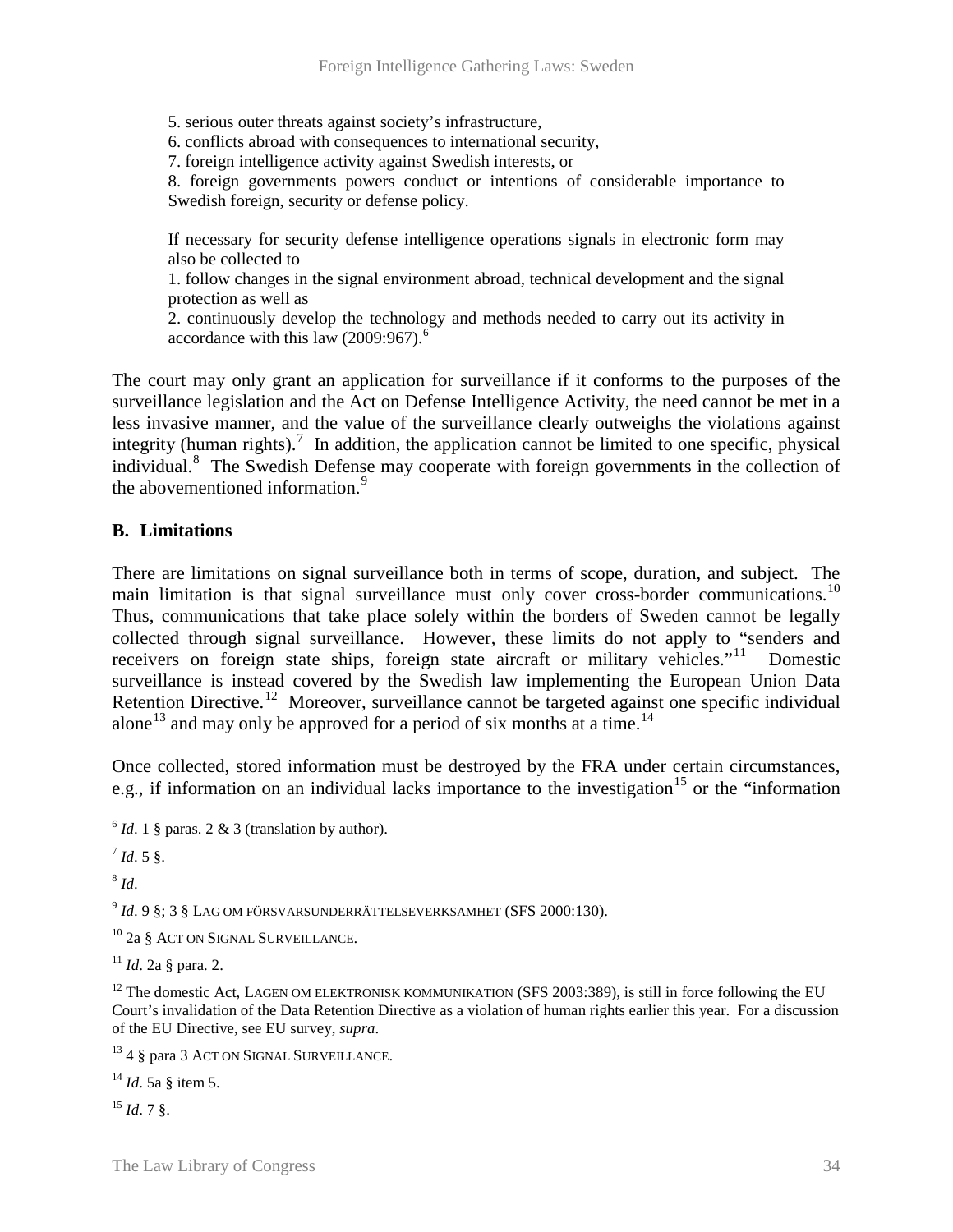was communicated during religious confession or private care of the soul, unless there are exceptional reasons to collect the information."<sup>16</sup>

# **II. Privacy**

Specific privacy legislation deals with the treatment of personal data collected by the  $FRA$ .<sup>[17](#page-36-1)</sup> Individuals have the right to inquire whether they are included in the material collected by the FRA.<sup>18</sup> Such information can be requested once a year and should be provided within four months.<sup>[19](#page-36-3)</sup> Information may be withheld if secrecy requires it.<sup>20</sup>

Stored data can only be shared with foreign or multinational entities if the information is not protected by secrecy *and* if sharing it is required for the FRA to fulfill its international commitments.<sup>[21](#page-36-5)</sup> However, the government has the right to issue regulations that allow secret information to be transferred if considered necessary for the operations of the FRA.<sup>[22](#page-36-6)</sup> The FRA must employ security measures to safeguard personal information.<sup>23</sup>

Only decisions on information correction requests and the communication of information to third parties may be appealed.<sup>24</sup> Under certain circumstances, such as when information collection constitutes a violation of personal integrity, the state can be held liable for damages to an individual whose information was illegally obtained.<sup>[25](#page-36-9)</sup>

Sweden has been criticized by the European Parliament for its legislation on signal surveillance, especially as it pertains to privacy protections and its oversight, on the ground that it may violate the European Convention on Human Rights.<sup>[26](#page-36-10)</sup>

<span id="page-36-3"></span> $^{19}$  *Id*.

<span id="page-36-4"></span><sup>20</sup> *Id*. ch. 2: 3 §.

<span id="page-36-5"></span><sup>21</sup> *Id*. ch. 1:17 §.

<span id="page-36-6"></span> $^{22}$  *Id.* 

<span id="page-36-7"></span><sup>23</sup> *Id*. ch. 3:2 §.

<span id="page-36-8"></span><sup>24</sup> *Id*. ch. 3:3 §.

<span id="page-36-0"></span><sup>&</sup>lt;sup>16</sup> *Id.* (translation by author).

<span id="page-36-1"></span> $^{17}$ LAG OM BEHANDLING AV PERSONUPPGIFTER I FÖRSVARSMAKTENS FÖRSVARSUNDERRÄTTELSEVERKSAMHET OCH MILITÄRA SÄKERHETSTJÄNST (SFS 2007:258); LAG OM BEHANDLING AV PERSONUPPGIFTER I FÖRSVARETS RADIOANSTALTS FÖRSVARSUNDERRÄTTELSE- OCH UTVECKLINGSVERKSAMHET(SFS 2007:259).

<span id="page-36-2"></span><sup>&</sup>lt;sup>18</sup> Ch. 2:1 § Lag om behandling av personuppgifter i Försvarets radioanstalts försvarsunderrättelse-OCH UTVECKLINGSVERKSAMHET.

<span id="page-36-9"></span><sup>&</sup>lt;sup>25</sup> Ch. 2:5 § LAG OM BEHANDLING AV PERSONUPPGIFTER I FÖRSVARETS RADIOANSTALTS FÖRSVARSUNDERRÄTTELSE-OCH UTVECKLINGSVERKSAMHET.

<span id="page-36-10"></span><sup>26</sup> *EU Scrutinizes Sweden's Surveillance Capacities*, SVERIGES RADIO (Nov. 8, 2013), [http://sverigesradio.se/sida/](http://sverigesradio.se/sida/artikel.aspx?programid=2054&artikel=5698572)  [artikel.aspx?programid=2054&artikel=5698572;](http://sverigesradio.se/sida/artikel.aspx?programid=2054&artikel=5698572) EUROPEAN PARLIAMENT, DRAFT REPORT, 2013/2188(INI) (Jan. 8, 2014), [http://www.europarl.europa.eu/meetdocs/2009\\_2014/documents/libe/dv/moraes\\_1014703\\_/moraes\\_](http://www.europarl.europa.eu/meetdocs/2009_2014/documents/libe/dv/moraes_1014703_/moraes_1014703_en.pdf)  [1014703\\_en.pdf.](http://www.europarl.europa.eu/meetdocs/2009_2014/documents/libe/dv/moraes_1014703_/moraes_1014703_en.pdf)